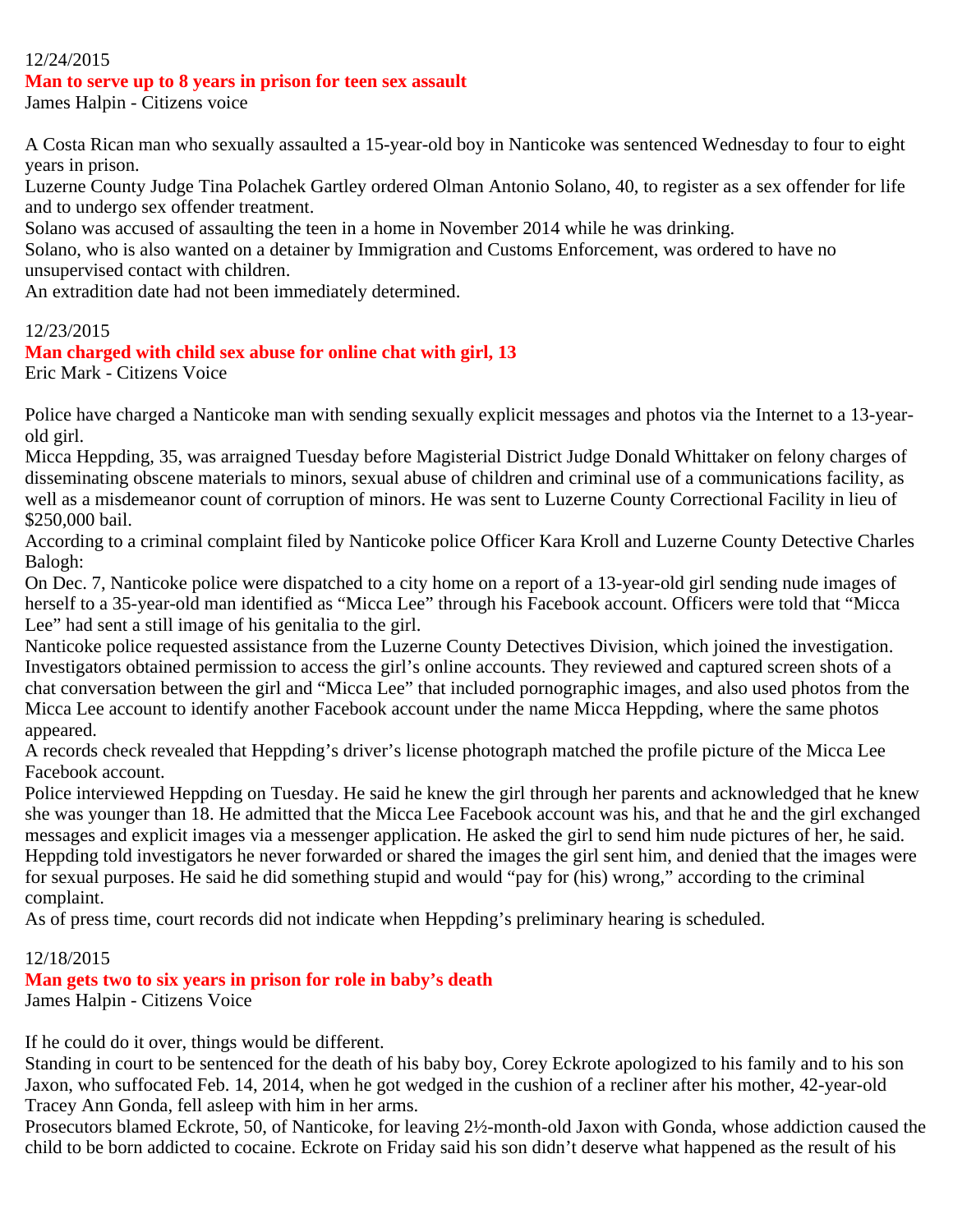own "irresponsible actions."

"I wish it was me instead of Jaxon," Eckrote said. "If I could relive this horrible nightmare, I would do everything different."

Luzerne County Judge David W. Lupas sentenced Eckrote, who a jury convicted of involuntary manslaughter and child endangerment last month, to two to six years in state prison, saying he wanted Eckrote to rehabilitate himself and deter other parents from engaging in similar conduct.

During Eckrote's trial, prosecutors placed the blame for the child's death with him because he knew Gonda was an addict yet nevertheless bought Gonda two 24-ounce containers of malt liquor and left her with Jaxon while he went out for drinks at the Four Hundred Club of Nanticoke.

After he returned, Gonda — who was under court order not to be alone with the child — tried to give him the baby because she was tired, but Eckrote promptly returned the child, saying he had to be up for work in the morning, according to prosecutors. The child's body was found wedged in the cushions of the recliner the next day. Police searching the home also found a pacifier in the cushions of the chair.

Gonda initially claimed she had placed the child safely into his bassinet, but was forced to come clean after her other son interrupted. The boy told police his baby brother, "was lying face down with his head between the cushion." Gonda pleaded guilty in September to endangering the welfare of a child and corruption of minors in exchange for a count of involuntary manslaughter being dismissed. Lupas sentenced her last month to 15 to 60 months in prison, which she is serving at State Correctional Institution Muncy.

During Eckrote's hearing Friday, defense attorney Michael Butera noted 14 people had written letters of support for Eckrote, who had about a dozen family members watching in court.

One of them, ex-mother-in-law Regina Kravitz, addressed the court, asking Lupas to consider Eckrote's remorse and sorrow at the loss of his son. Eckrote, she said, is a good father and law-abiding citizen.

"Everyone is devastated by the loss of Jaxon," Kravitz said. "Now we're devastated by the loss of Corey."

Butera noted that Eckrote as an "absolutely spotless" criminal record and has raised two daughters who are honors students as well as a stepson. Even his ex-wife was in the courtroom and offered nothing but praise in a letter to the court, he said.

And although Eckrote disagreed about the legal consequences for the death of his son, he told the truth and cooperated with police during the investigation, he said.

"Corey showed remorse and accepted responsibility from day one," Butera said.

Assistant District Attorney Jenny Roberts, however, noted that 119 people had signed a letter on behalf of Eckrote, who despite having an apparently extensive support network failed to ask any one of those people for help.

"Those 119 people could have watched that child," Roberts said, seeking a stiff sentence. "Instead he allowed an addict to watch his infant and he provided the addict with alcohol."

Imposing the sentence, Lupas noted Eckrote's obvious remorse and his lack of criminal history. But still, what happened was more than a mere lapse in judgment, he said.

"The defendant made a terrible mistake, and while some may characterize it in that fashion, we're not here because he made a mistake. We're here because he committed a crime," Lupas said.

"Unfortunately too many people put their needs and their wishes and their desires to go out and have a good time before the needs of the children they choose to bring into this world."

The judge issued consecutive sentences of 15 to 48 months in prison for involuntary manslaughter and nine to 24 months for endangering the welfare of a child, giving him credit for 45 days time served and ordering him not to use drugs or alcohol.

After the hearing, Butera said Eckrote got much less than the maximum 17 years he faced in prison but that the case was tough for everybody.

"It was a tragic event. The results are tragic for everyone," Butera said. "As the judge said, there are no winners in this case."

Roberts said she was satisfied with the sentence, which she said reflected the seriousness of the crime. She hoped other parents would get the message.

"No matter what, your child needs to be your first priority," Roberts said. "If you have resources like the defendant had — family support, support from friends — reach out to those resources if you can't handle everything yourself."

# 12/18/2015

**Nanticoke woman accused in door-to-door doughnut scam pleads not guilty to criminal trespass, burglary charges**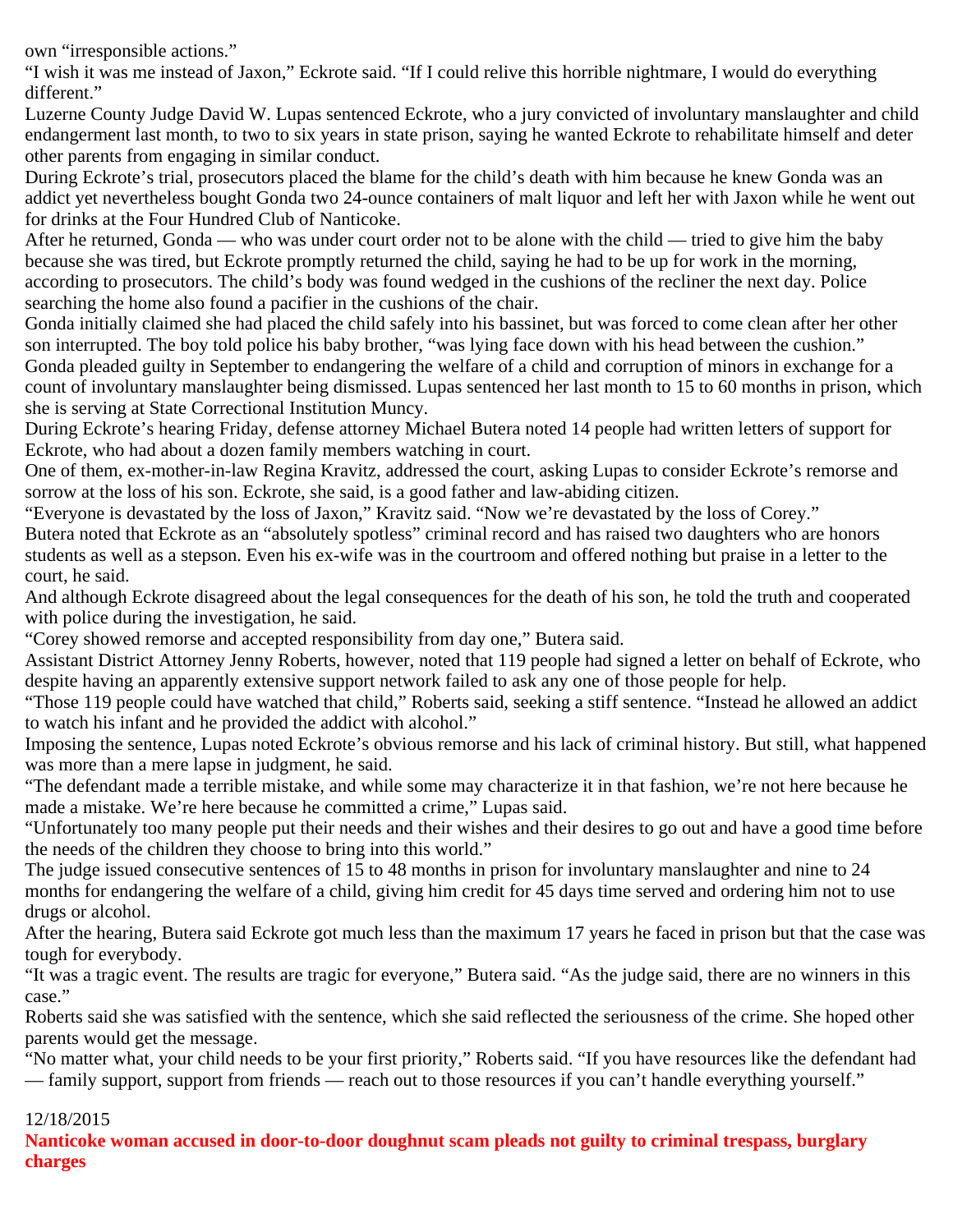jdolinsky@timesleader.com

A Nanticoke woman accused of pocketing cash in a door-to-door doughnut sale scheme pleaded not guilty Thursday to separate charges she broke into a woman's home and stole jewelry and pills to support a spiraling drug addiction. During a video arraignment in Luzerne County Court Thursday before Judge Tina Polachek Gartley, Kendra Marcy Howells, 40, pleaded not guilty to felony counts of burglary and criminal trespassing and misdemeanor counts of theft and receiving stolen property.

A trial is scheduled for March, according to court documents.

Police allege Howells, of Center Street, broke into a couple's Pine Street home in April and stole medication and over \$1,400 in jewelry, which she later pawned to support what she told police was an "out of control" drug addiction, according to a criminal complaint.

Howells in September was arrested on charges of theft and receiving stolen property related to a scheme in which police said she pocketed cash from a resident who had placed an order for doughnuts in August.

Howells was allegedly pretending to sell doughnuts to benefit the Nanticoke Junior Football Association, the complaint says. Police Chief William Shultz said in September residents had continued to come forward claiming they, too, were duped by Howells.

Howells is currently held at the State Correctional Institute at Muncy.

# 12/16/2015

# **Police: Serial retail thief hid from cops in own bathroom**

Eric Mark - Citizens Voice

City police on Sunday arrested a man who they say hid from them in his own bathroom after officers came to his home to investigate a retail theft.

Officers responded to a reported theft at the Rite Aid Pharmacy on East Main Street on Sunday, police said in a news release. A clerk told police that she saw a man apparently place items in his waistband, though when she confronted him he denied it. He then allegedly left the store and drove off in a silver Nissan Pathfinder. The clerk found evidence the man had stolen a drill set and a knife, she said.

A records check revealed the vehicle was registered to Michael Rentko, 31, of Park Street in Nanticoke, who had an active warrant lodged against him, according to police.

Officers went to Rentko's home to speak with him, but he refused to cooperate, tried to slam the front door shut, ran through his house and retreated to a bathroom behind a locked door, police said.

When Rentko refused to leave the bathroom voluntarily, officers kicked in the door, took him into custody and charged him with retail theft graded as a felony because he had five prior convictions for the same offense, police said. Rentko was arraigned Sunday and sent to Luzerne County Correctional Facility in lieu of \$15,000 bail. A preliminary hearing is scheduled for Jan. 13.

#### 12/6/2015

# **Nanticoke police chief: Armed home invasion an 'isolated incident'**

jlynott@timesleader.com

Police on Sunday continued to investigate a reported armed home invasion on Kosciuszko Street by four masked men, including one wearing a cartoon pig mask.

Nanticoke Police Chief William Shultz said there was nothing new to report.

"I do believe it's an isolated incident," he said.

A woman who lives in the residence in the 300 block of Kosciuszko Street told police the four suspects had their faces covered when they entered through an unlocked back door around 11:20 a.m. Saturday.

Based on information provided by the woman,police gave this account:

One of the suspects held his hand over the woman's mouth as she attempted to yell to her adult son, who was upstairs. The suspect told the woman, "We are not here to hurt you." Also at home at the time were the woman's two grandchildren and another woman.

Three of the suspects remained downstairs while the other one ran upstairs to where her son was. One of the suspects downstairs had a gun but did not point it at anyone. The suspect who went upstairs ran back down after a few seconds and all four fled the house out the back door.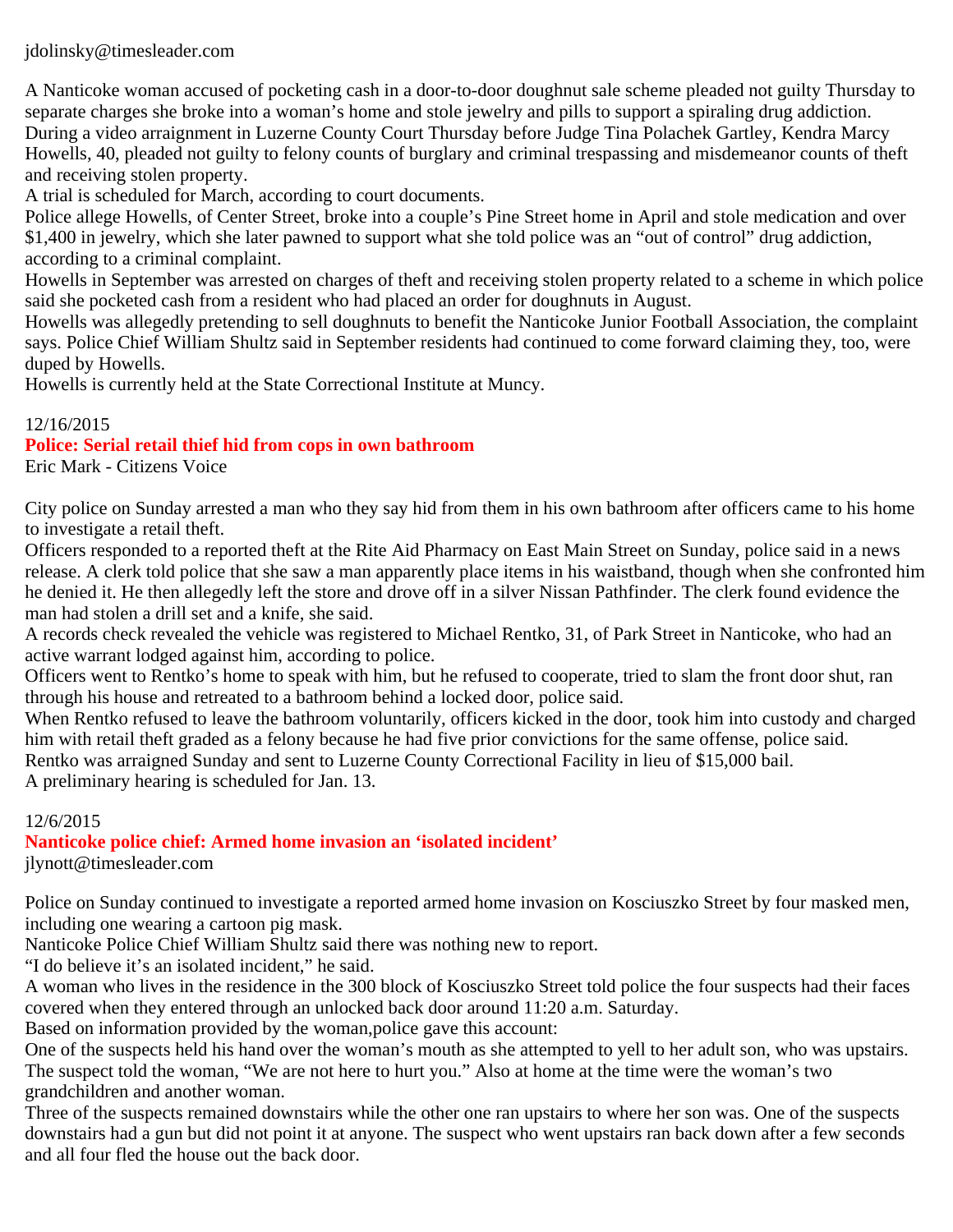The woman described the suspects as black males wearing black hooded sweat shirts, gloves and dark clothing. Three of the suspects wore ski masks along with the hooded sweatshirt tied around their faces. The other suspect was wearing a pig cartoon mask and a hooded sweatshirt tied around his face.

The woman could not provide police with either the direction the suspects fled or a vehicle description. Anyone with any information about this crime of asked to call the Nanticoke City Police Department at 570-735-2200 or 911.

# 12/5/2015

# **Police search for Nanticoke home invasion suspects**

Eric Mark - Citizens Voice

Police are searching for four masked suspects they say broke into a Nanticoke home Saturday morning and terrorized a woman who lives there.

The incident happened at about 11:20 a.m. at a home in the 300 block of Kosciuszko Street, police said in a news release.

According to police:

A woman called 911 to report that four people wearing ski masks and black clothing had just broken into her home through a back door. When police arrived at the home, the woman told officers that she, her two grandchildren and another woman were in the living room of the home when the masked gang burst in through an unlocked back door. She said that after she screamed for her adult son, who was upstairs, one of the suspects put his hand over her mouth and told her "we are not here to hurt you."

Two of the suspects stayed downstairs while one of the group ran upstairs, toward the room where the woman's adult son was sleeping, the woman said. One of the men, who stood at the base of the staircase, had a gun but did not point it at anyone, she said.

The man who ran upstairs only stayed there a few seconds, then quickly ran back down the stairs, after which all four suspects ran out the back door of the home, the woman said.

She described the suspects as black males wearing black hooded sweatshirts, dark clothing and gloves. Three of them wore ski masks, while one wore what the victim called a "pig cartoon mask." All four had sweatshirts tied around their faces, she said.

The suspects fled in an unknown direction after running out of the house, police said. Officers searched the area but did not locate the alleged home invaders, according to police.

Anyone with information is asked to call Nanticoke police at 570-735-2200, or dial 911.

#### 11/23/2015

#### **Nanticoke police subdue alleged hostage-taker after standoff**

bkalinowski@citizensvoice.com

An armed hostage-taker barricaded himself inside a home and engaged police in a tense standoff Saturday before officers stormed the gunman, wrestled him to the ground and zapped him with a stun gun.

Police eventually subdued Daniel Dosette and charged him with a host of crimes, including three felony counts of aggravated assault on a police officer.

"It was intense," Nanticoke police Chief William Shultz said Sunday. "This guy was wild."

Three Nanticoke police officers suffered injuries while disarming the 38-year-old inside 117 Park St., the chief said. As for Dosette, he was jailed in the Luzerne County Correctional Facility. Magisterial District Judge Joseph Zola set bail at \$75,000 cash.

Arrest papers detail police being called to a volatile domestic dispute in which Dosette held his girlfriend hostage at gunpoint, threatening to shoot her, for more than a day. The woman, Kenyatta Myrick, managed to call 911 to summon help around 4:30 p.m. Saturday.

According to arrest papers:

Upon arrival, officers Chad Southern and Joseph Buchalski located the woman who managed to escape with the couple's son. She said Dosette was irate because she wanted to move back to New York.

The officers yelled to Dosette, who was in a second-floor room with the window open. They demanded he drop his weapon. He refused.

Southern and Buchalski summoned back up, drawing a response of officers from Newport Township, Hanover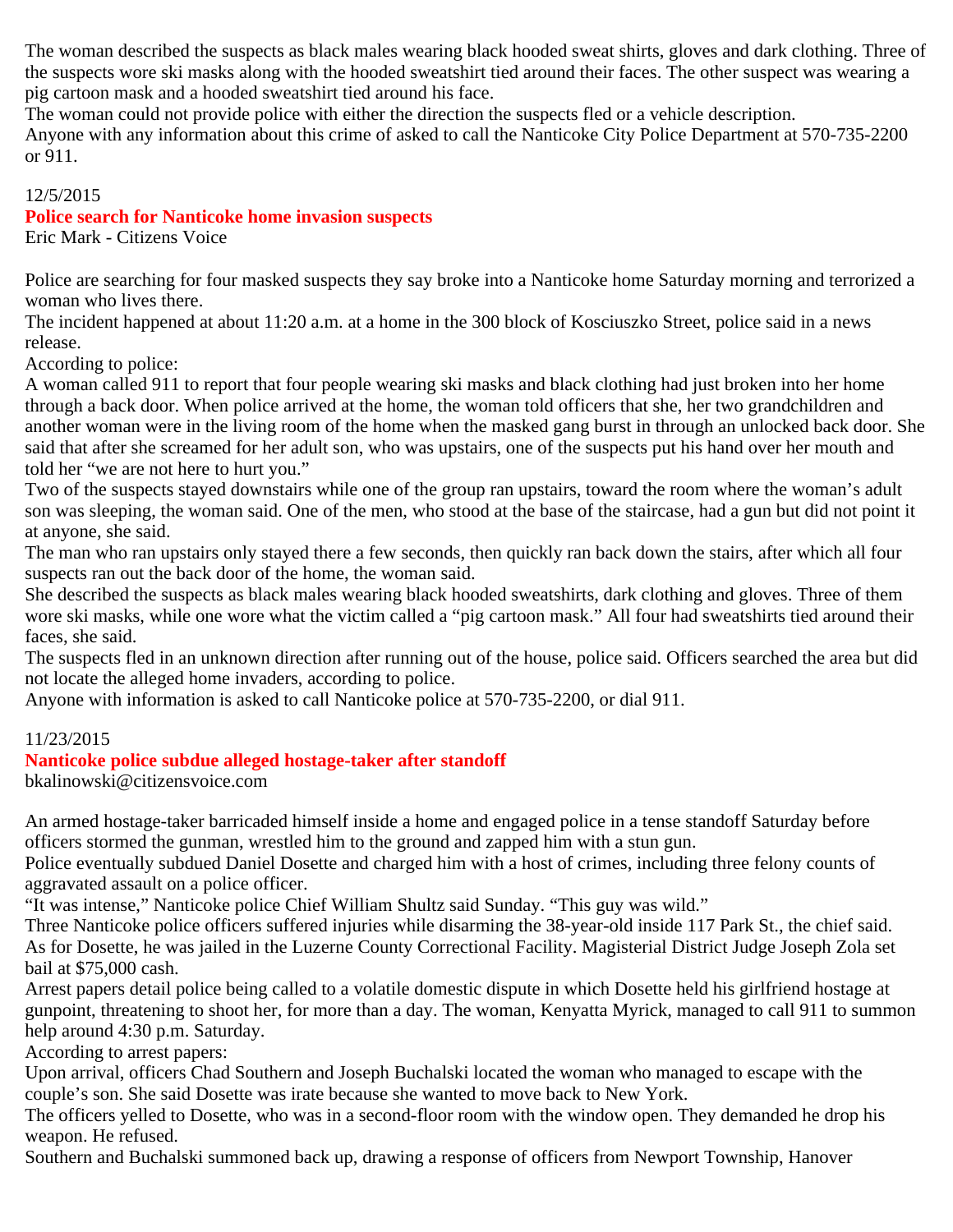Township, Sugar Notch, along with troopers from the Pennsylvania State Police.

Nanticoke police Capt. Robert Lehman, a trained crisis negotiator, arrived on scene and started to speak with Dosette for nearly an hour. Dosette told him the officers "need to leave."

Lehman entered the apartment and came to a stairwell that leads to the second floor. He could see Dosette.

Dosette had a semi-automatic gun in one hand, a cell phone in the other. Police could hear him talking on the phone, asking the person to "bring a group of people over to his home with weapons" to help him escape.

The officers then attempted to take Dosette into custody. Dosette had his finger near the gun's trigger, waving it as officers rushed him, police said.

Dosette fought off the officers until one of them shocked him with a stun gun, enabling police to seize the weapon and put Dosette in handcuffs.

Dosette is charged with three counts of aggravated assault on a police officer, two counts of simple assault, one count of resisting arrest, one count of terroristic threats, and two counts of recklessly endangering another person.

Court records show Dosette was arrested in July in Kingston for dealing drugs and in March for providing false identification to Nanticoke police.

#### 11/23/2015

# **Woman gets up to five years for child's death**

James Halpin - Citizens Voice

Her lawyers touted her charitable work, efforts to sober up and the "mental collapse" Tracey Ann Gonda suffered after she inadvertently suffocated her 2½-month-old son when she fell asleep on a recliner after having a few drinks. During a brief statement in court Monday morning, Gonda, 42, of Nanticoke, personally apologized to her dead baby, Jaxon Eckrote, and to his surviving brother.

"I'd just like to say I'm so sorry for everything that's happened," Gonda said, using a tissue to wipe tears from her eyes. But even considering Gonda's remorse and lack of a criminal history, Luzerne County Judge David W. Lupas said anything less than prison time would be inadequate.

"This defendant put drugs and alcohol ahead of her own children, which led to very serious consequences," Lupas said. The judge shipped Gonda off to the Luzerne County Correctional Facility to immediately begin serving a 15-60 month sentence. Gonda will also be required to repay more than \$10,000 in costs associated with her prosecution. Gonda declined to comment as sheriff's deputies led her from the courthouse in shackles.

Gonda pleaded guilty in September to endangering the welfare of a child and corruption of minors. Prosecutors withdrew a more serious count of involuntary manslaughter.

Prosecutors say the child suffocated after Gonda fell asleep with him in her arms after having a few beers. The child got wedged in a cushion of a recliner on Feb. 14, 2014.

Investigators said the boy's father, 50-year-old Corey Eckrote, had been given custody of the baby because Gonda used drugs during her pregnancy, resulting in Jaxon being born addicted to cocaine.

A court order barred Gonda from being left alone with the child and made Eckrote responsible for ensuring that didn't happen, according to prosecutors.

But the night before the child was found dead, Eckrote bought Gonda two 24-ounce containers of malt liquor. He then left her with the baby so he could go out for drinks at the Four Hundred Club of Nanticoke, prosecutors said. After he returned, Gonda tried to give him the baby because she was tired, but Eckrote promptly returned the child, saying he had to be up for work in the morning, according to prosecutors.

The child's body was found wedged in the cushions of the recliner the next day. Police searching the home also found a pacifier in the cushions of the chair.

Gonda initially claimed she had placed the child safely into his bassinet, but was forced to come clean after her other son interrupted. The boy told police his baby brother, "was lying face down with his head between the cushion." Although Gonda physically caused the death, prosecutors argued Eckrote was responsible as well because he gave alcohol to Gonda, who he knew was an addict, and then left the child alone in her care. Earlier this month, a jury convicted Eckrote on charges of involuntary manslaughter and child endangerment. He remains at the county jail awaiting sentencing on Dec. 18.

During Gonda's hearing Monday morning, defense attorney Philip Gelso sought to shift the blame to Eckrote, who he said had a "different and more significant" role because he created the situation that caused Jaxon's death. It was Eckrote who gave Gonda the alcohol and left her alone with the baby, he said. Eckrote gave Jaxon back to Gonda, even after she told him she was exhausted, he said.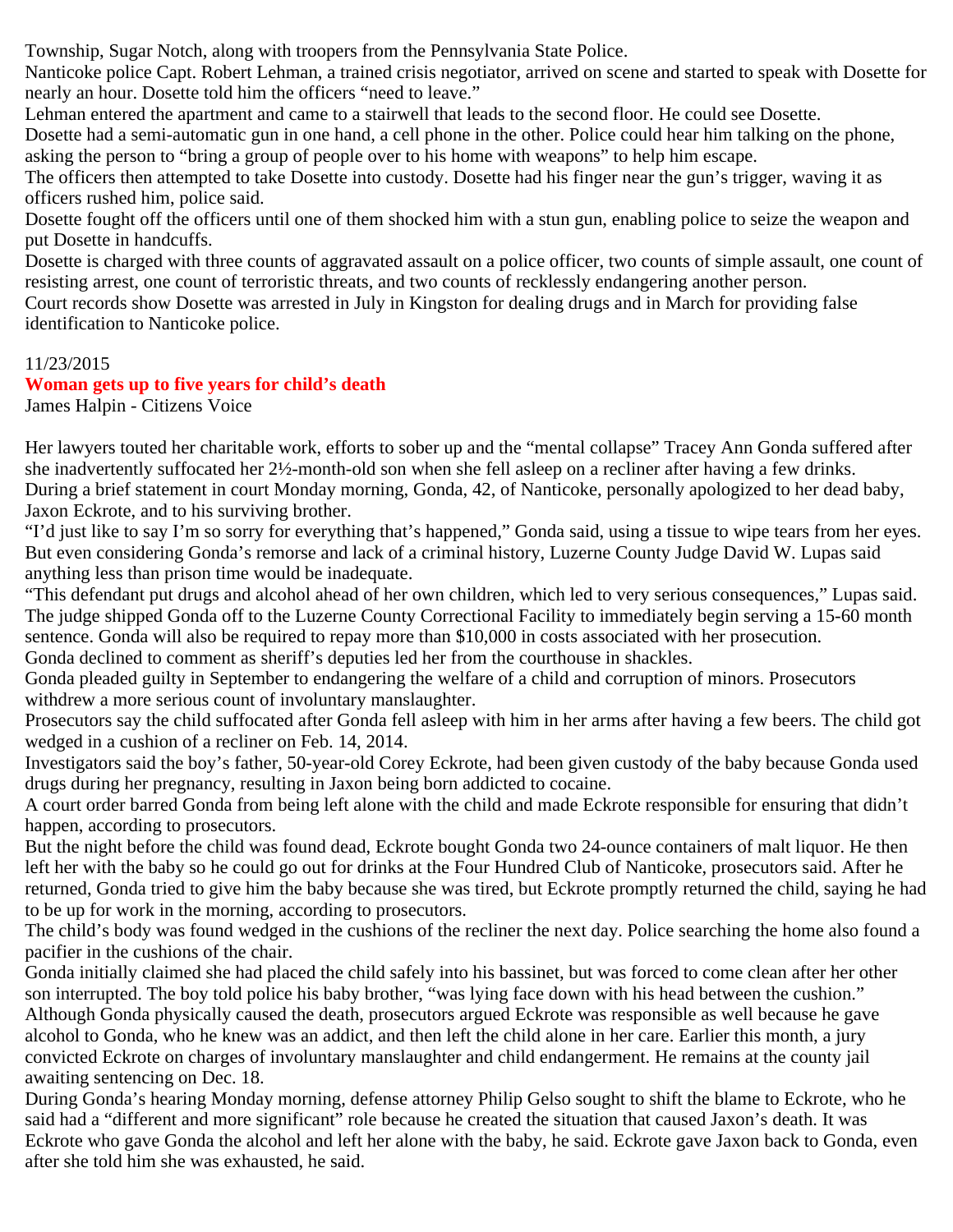Gelso also argued there were "significant mitigation" factors in the case, including Gonda's mental state. She was devastated by the loss of her child and was at one point hospitalized on suicide watch, he said.

Gonda has since undergone extensive counselling and has been sober since the spring, Gelso said. As she has worked to put her life back together, Gonda voluntarily testified against Eckrote during his trial, and has been working to put together "Jaxon bags" containing toys for children in need, he said.

"Ms. Gonda has shown that she is committed to recovery," Gelso said, advocating a probationary sentence.

Lupas, however, said that while no sentence would bring Jaxon back, he felt he needed to impose a sentence that would hold Gonda accountable and send a message to others, despite Gonda's good deeds since the death.

After the hearing, Assistant District Attorney Jenny Roberts, who did not advocate for a particular sentence in court, said she thought Lupas sent a strong message.

"I believe his sentence will send a message to people that, obviously in a case where there's drug dependency involved when there's a child death, we're going to take it seriously," Roberts said.

# 11/16/2015

#### **Nanticoke woman gets prison time, rehab on meth charges**

jomalley@timesleader.com

A Nanticoke woman will spend time in county prison until space is available in a rehabilitation program.

Cheryl Lee Kemper, 31, was sentenced Monday in Luzerne County Court to spend three to 23 months in the Luzerne County Correctional Facility followed by two years probation on charges related to the manufacture of methamphetamine, according to court papers.

She is to be paroled as soon as a bed is available in the county Restrictive Intermediate Punishment program, court papers show.

Judge Michael T. Vough credited the woman for 47 days time served.

Kemper was arrested in December after police say she called Luzerne County 911 and reported she had taken too much methamphetamine. She allegedly told a 911 dispatcher she had a chemical burn on her arm, could see a blood clot moving in her arm and her 13-year-old son was experiencing shortness of breath.

Responding officers entered the woman's Apollo Circle apartment to find a number of materials, chemicals and biproducts common in the production of methamphetamine.

A state police Clandestine Laboratory Response Team removed the materials from the apartment.

According to police, Kemper said she allowed her friend to cook meth in her apartment and also purchased some of the materials in exchange for quantities of the finished product.

The woman said at least three other people as well as her two children were present while the drugs were being produced, police say.

Officers arriving at the scene immediately noticed a chemical odor emanating from the residence and removed both Kemper and her son from the apartment, police say. Both Kemper and her son received medical treatment.

Kemper pleaded guilty in September to one count each of possession of red phosphorus — a precursor chemical in the manufacture of methamphetamine — and criminal conspiracy to possess red phosphorus, as well as two felony counts of endangering the welfare of a child.

Court papers say Kemper must pay \$40,000 for clean up costs and another \$7,000 to state police.

#### 11/11/2015

# **Nanticoke man accused of sexually abusing girl**

Eric Mark - Citizens Voice

Borough police have filed multiple felony charges against a Nanticoke man who they say sexually abused a 6-year-old girl on multiple occasions.

Luis Ortiz, 21, was arraigned Tuesday before Magisterial District Judge Paul Roberts on two counts of involuntary deviate sexual intercourse with a child, two counts of indecent assault of a person less than 13 years of age and one count of corruption of a minor, all felonies.

He was sent to Luzerne County Correctional Facility in lieu of \$75,000 bail.

Edwardsville police gave the following account in a criminal complaint:

Luzerne County Children and Youth Services in March received a report of a sexual assault involving a 6-year-old girl. The girl was interviewed by police and Children and Youth caseworkers. She said that Ortiz had abused her sexually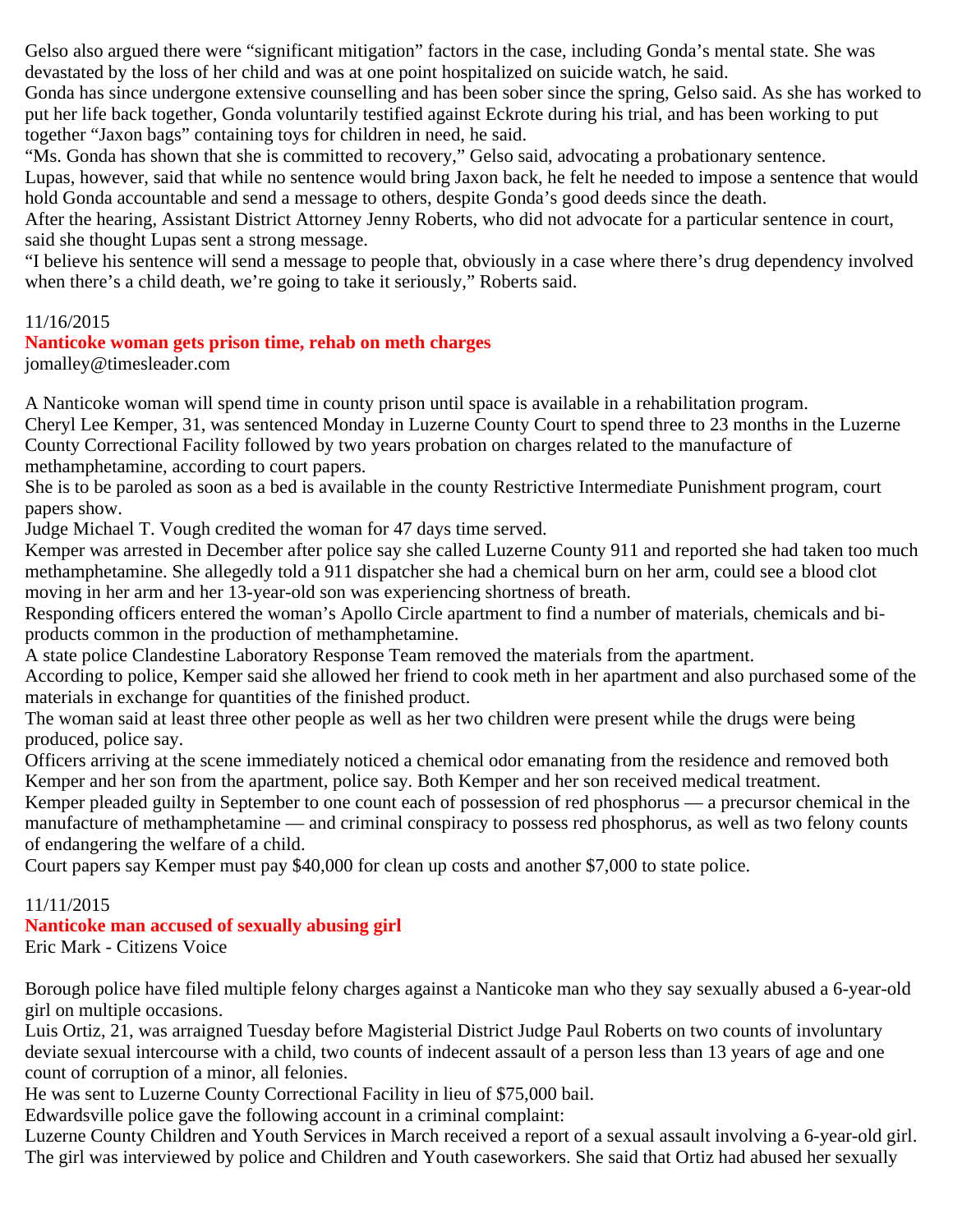over the course of several years, including at a home in Edwardsville.

She said Ortiz told her not to tell anyone or she "would get into a lot of trouble." She also said she wanted to tell her mother about the abuse but was afraid she would be placed into foster care.

The girl was interviewed again on Monday by police and a Luzerne County assistant district attorney. Her statements "remained consistent with her earlier recollections of the assaults that had taken place," according to the criminal complaint.

A preliminary hearing is scheduled for Nov. 18 before Roberts.

# 11/11/2015

# **Driver who crashed into Nanticoke bar charged with DUI, careless driving**

Charlotte L. Jacobson - Citizens Voice

Charges were filed against a Nanticoke man accused of driving drunk and crashing into the side of Tommyboy's Bar and Grill on Oct. 20.

A Nanticoke police officer said he heard a loud noise, which "sounded like an explosion," while he was responding to a separate call at about 9:20 p.m.

Shortly after, officers were dispatched to 14 N. Market St. for a report of a motor vehicle that crashed into the building at that address.

Police said they discovered Thomas Hill Jr., 56, behind the wheel of a dark-colored Jeep. According to police, Hill smelled of alcohol and his eyes were bloodshot and glassy as he spoke with officers.

Hill told police that he was on his way from Antonio's Pizza on East Main Street, where he drank two beers and had some food. He said that while he was traveling down Market Street, his foot slipped off the brake of his vehicle, which hit a parked car, drove off the road and struck Tommyboy's, according to police.

The driver was transported to Wilkes-Barre General Hospital where he agreed to a blood-alcohol test.

On Nov. 5, police received the results of the blood test, which revealed Hill's blood alcohol content was .265 percent at the time of the crash, court documents show.

Hill faces charges of driving under the influence and careless driving.

# 11/6/2015

# **Jury finds Nanticoke man guilty in death of infant son**

James Halpin - Citizens Voice

Family members gasped and left the courtroom in tears Wednesday afternoon after a jury found a Nanticoke man guilty of involuntary manslaughter and child endangerment in the death of his infant son — a more serious conviction than the mother received for physically causing the death.

Corey Eckrote, 50, was charged in the death of his 2½-month-old son Jaxon Eckrote, who got wedged in a recliner cushion and suffocated after the boy's mother, Tracey Gonda, fell asleep with him in her arms after having a few beers on Feb. 14, 2014.

The defense maintained that Gonda alone was to blame for the death, even if it was inadvertent. Prosecutors, however, argued Eckrote bought beer for Gonda, a drug addict, and left his children alone in her care even though she was not allowed by law to have unsupervised contact with them.

Gonda, 42, pleaded guilty in September to endangering the welfare of a child and corruption of minors and is set to be sentenced later this month.

The jury's verdict, delivered in less than a half hour Wednesday afternoon, sets the stage for Eckrote to face a maximum of 10 years in prison for the manslaughter count alone, Assistant District Attorney Jenny Roberts said.

"Although he wasn't directly responsible for the actual suffocation of the child, he was the direct cause because he put everything in motion that caused the death of the child," Roberts said after the verdict.

Eckrote's attorney Michael Butera, who did not present any defense witnesses, said he was disappointed and shocked at the quick verdict because he did not think prosecutors made their case.

"I didn't think a crime was committed by Corey," Butera said. "I've said from the beginning, if Corey is guilty of anything he's less culpable than her, and now he's been convicted of more serious crimes than her. I don't think that's right. He did not have an option for a plea deal as good as hers."

Following the verdict, Luzerne County Judge David W. Lupas ordered Eckrote immediately remanded to the Luzerne County Correctional Facility, citing an increased flight risk and danger due to the conviction. Sentencing is set for Dec.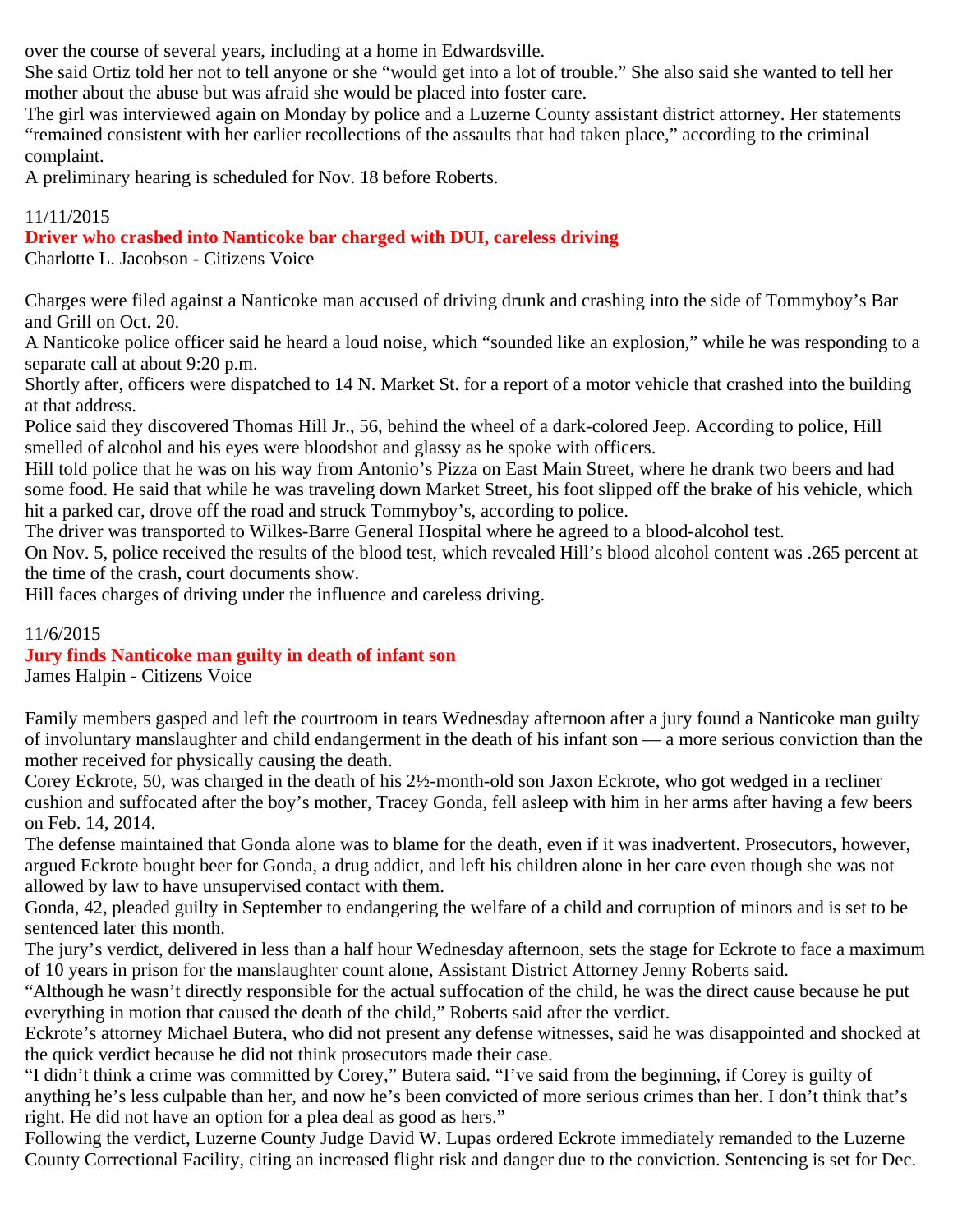18.

Eckrote, who listened to the verdict without expression, declined to comment as sheriff's deputies escorted him from the courthouse in shackles.

The brief two-day trial got under way Tuesday and wrapped up with the prosecution's final witness, Nanticoke police detective Capt. Robert Lehman, on Wednesday morning.

He told jurors Eckrote told police he had worked the day before Jaxon was found dead as a maintenance worker at RP Management and bought Gonda two 24-ounce containers of malt liquor before going out for drinks at the Four Hundred Club of Nanticoke.

He came home and went to bed between 10:30 and 11 p.m., but around midnight Gonda confronted him with the baby, saying she needed sleep, Lehman said. She left the child on a pillow, but minutes later Eckrote returned the child to Gonda, saying he had to work in the morning and needed to get some sleep, he said.

The body was found the next day in the recliner. Lehman testified police found a pacifier wedged in the cushions of the chair and a bag of six 24-ounce malt liquor cans on the kitchen floor.

Gonda initially lied, insisting she had placed the child safely into his bassinet, but was forced to come clean after her 4 year-old son told police otherwise.

During closing arguments, Butera told the jury there wasn't much disagreement over the facts of the case, just about what they mean. Prosecutors paraded dramatic evidence, including a picture of four big beers, before the panel in an attempt to "dazzle you with smoke and mirrors," he said.

"They want you to believe Corey Eckrote committed these crimes while he was sleeping," Butera said.

The attorney attacked Gonda's testimony from a day earlier in which she claimed Eckrote had passed off the baby as she sat in the recliner, noting Gonda had repeatedly lied to investigators and only came clean after confronted by the evidence.

Testimony from a Luzerne County Children and Youth caseworker that she told Eckrote not to leave the children alone with Gonda, even while in the bathroom or sleeping, was not credible and amounted to a bureaucrat trying to "cover her own ass," Butera told the jury.

He also questioned why Eckrote was never charged with endangering the other child in his custody, a child caseworkers never sought to take away.

"How do you endanger the welfare of one child in your control and not the other, when you're doing the same thing?" Butera said.

Eckrote, he argued, was not the direct cause of Jaxon's death, nor did he act recklessly to bring it about. Eckrote never imagined that by giving the child to Gonda, who had only a couple beers, that the boy would be placed at a substantial risk of death, he said.

"That's a chain of events that was totally unforeseeable. It was a freak accident," Butera said, noting that such an accident could have happened to anyone and that Gonda was at fault, even if she didn't want the baby to die. "Who is more culpable than her?"

Roberts had an answer for the jury. In the 84 days Jaxon spent on Earth, his father routinely went out to bars, leaving a child in the care of a drug addict, she said.

"Allowing an addict to continue her addiction and then expecting her to care for a newborn infant — this was a foreseeable consequence," Roberts said.

Children and Youth saw the danger when Jaxon was born addicted to cocaine, Roberts said. Gonda was unfit to care for the child and was not legally permitted to be alone with him, she said.

But Eckrote, who had legal custody, nevertheless allowed her to care for the child even though he knew Gonda was an addict who was continuing to use and who had failed to get treatment, she said.

Not only that, but the day before Jaxon was found dead in the recliner, Eckrote bought Gonda two 24-ounce containers of malt liquor before leaving her with the child, she said.

"What is more grossly negligent or reckless than that?" Roberts asked. "He's feeding her addiction."

When Gonda came to him with the baby, she was saying she'd hit her limit, Roberts said. Instead of Eckrote being a good parent, he in turn gave the baby back to her, then walked upstairs and put a basket against the bedroom door so Gonda couldn't get back in, she said.

"This was not a crime committed while the defendant was sleeping," Roberts said. "This was a crime committed while the defendant was fully aware of what he was doing."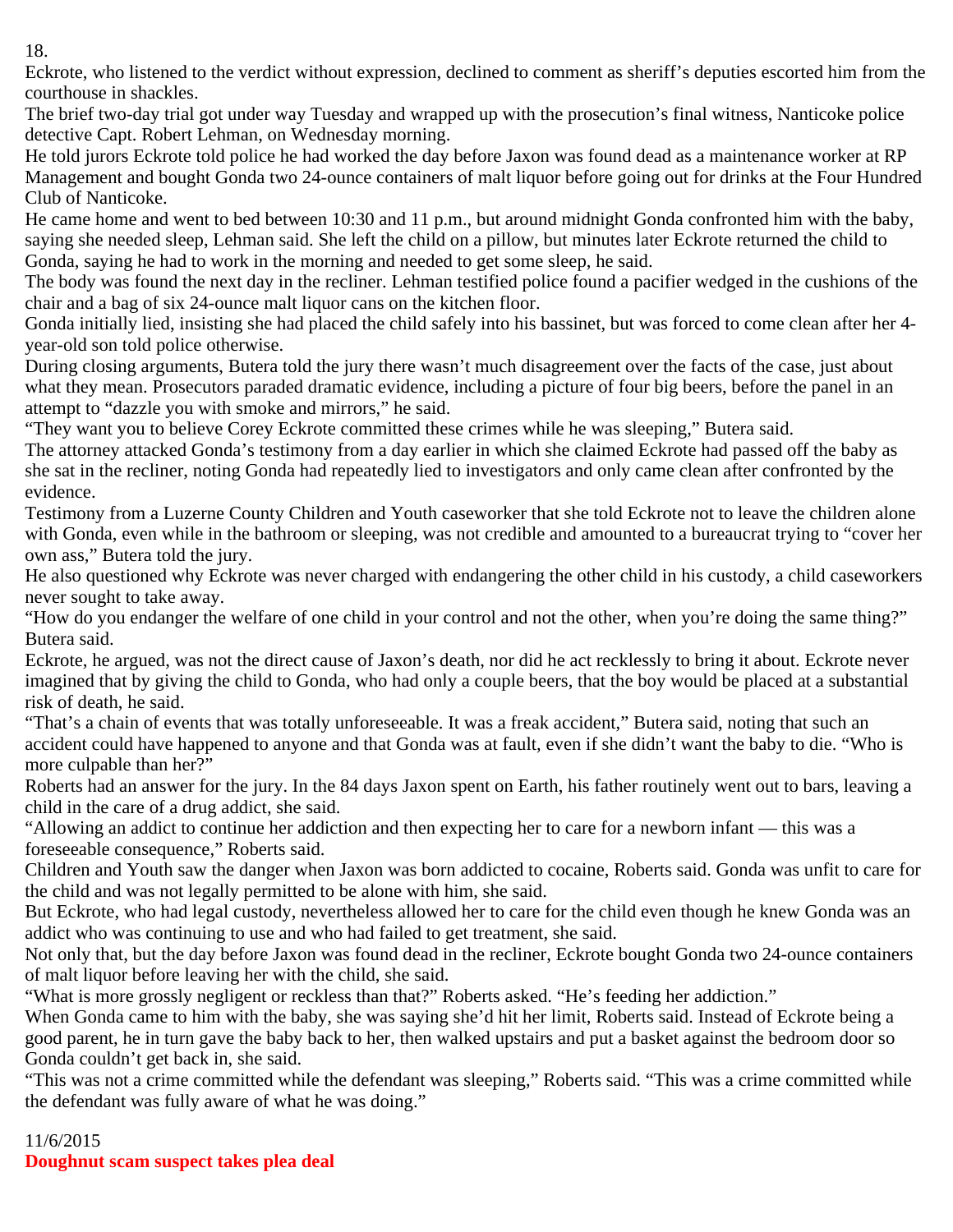#### tkellar@timesleader.com

Kendra Marcy Howells, who is accused of pocketing cash while pretending to sell doughnuts for the Nanticoke Junior Football Association, pleaded guilty to some of the charges Wednesday before a district judge.

Howells, 39, initially faced 17 counts each of theft by deception and receiving stolen property when she appeared before District Judge Donald Whittaker for a preliminary hearing.

Per a plea agreement, Howells pleaded guilty to the 17 counts of theft by deception, while the 17 counts of receiving stolen property were withdrawn.

"We're very happy with the outcome of today's proceedings," said Howells' attorney Peter Moses. "We are happy to get her on the right track and start to move forward."

Howells declined to comment.

Howells will have to pay a \$50 fine for each theft by deception charge — totaling \$850 — plus court fees. In a separate matter, Howells was arraigned Sept. 30 on charges of theft, burglary, criminal trespassing and receiving stolen property, stemming from an incident in April where police say she broke into a home on Pine Street stole medication and over \$1,400 in jewelry. Howells allegedly told police she broke into the home to support a heroin and Xanax addiction that had spiraled "out of control."

Moses said that case is currently in the Luzerne County court system. Court records indicate she is awaiting a formal arraignment on those charges, which is scheduled for 9:30 a.m. Dec. 10 at the Luzerne County Courthouse.

#### 10/23/2015

#### **Nanticoke police investigate possible arrow assaults**

Eric Mark - Citizens Voice

Police are investigating two separate incidents this week involving a potential assault with an arrow.

The first incident took place at about 9 p.m. Tuesday, police said in a news release. Officers responded to a Coal Street home for a reported assault.

The victim told police that a white male, about 19 or 20 years old, came up to him, pointed a bow and arrow in his direction and asked "where the good drugs are at."

The victim told the man he had no idea what he was talking about, after which the man struck him in the chest with a field arrow, police said. Officers searched the area but could not find the suspect.

At about 8:45 p.m. Wednesday, police responded to an East Grand Street home for a report that an arrow had been launched into a yard, almost striking a woman.

Officers spoke with five people who had been gathered around a campfire in the yard, who told them they noticed a man appear in an alley nearby, then suddenly an arrow landed near the group. The man then fled, possibly toward a nearby cemetery, they said. Officers searched for the man but did not find him. The arrow was most likely thrown by hand rather than launched by a bow, based on the distance it traveled, police said.

Witnesses described the man who possibly threw the arrow as a young man wearing all black clothing and a hood. Officers took the arrow from the yard to police headquarters. It is described as black, with white and yellow tips. Anyone who sees anyone or anything suspicious should call 911, police said.

#### 10/23/2015

#### **Nanticoke man faces charges following 2014 robbery** tkellar@timesleader.com

According to court documents, Douglas Johnson had a specific set of instructions for bank tellers at the Wells Fargo on Wyoming Avenue.

On Oct. 21, 2014, Johnson, 53, allegedly gave the teller a note saying "place all the money on the counter, no dye packs, no trackers, no one gets hurt."

That's when the teller laughed, pressed the button for the bank's silent alarm and caused Johnson to flee empty handed, according to a police affidavit.

On Wednesday, a year to the date of the robbery, Johnson appeared for a preliminary hearing before Magisterial District Judge Joseph Carmody. Court documents show that one felony charge each of robbery and conspiracy to commit robbery were waived to higher court.

According to the affidavit, Johnson was interviewed by Hazleton police in November in the Luzerne County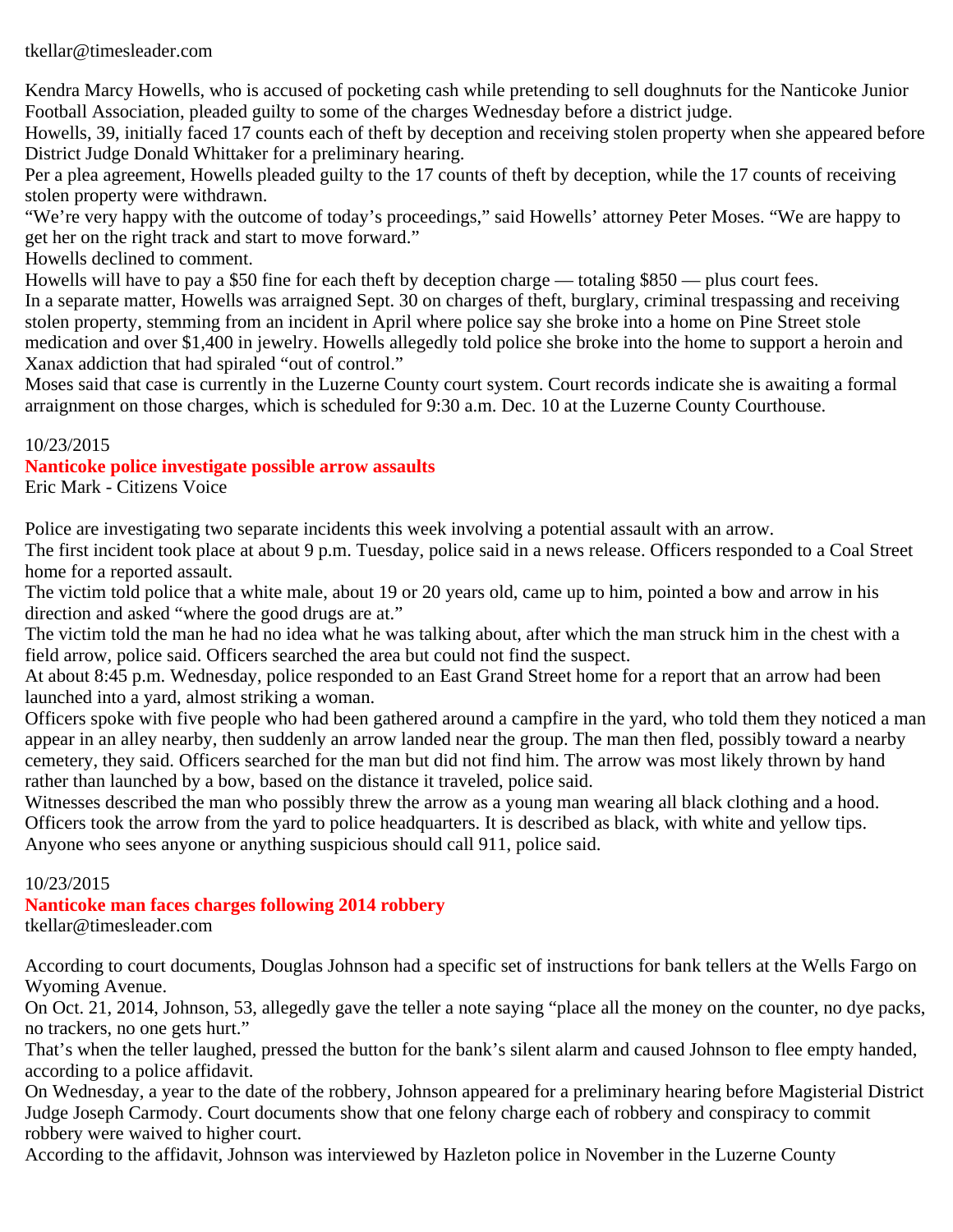Correctional Facility regarding a stolen vehicle investigation. During the interview, Johnson allegedly admitted to attempting to rob the bank in Exeter, as well as stealing a vehicle from a dealership on Mundy Street.

Police said that prior to the robbery, Johnson was riding in a stolen Ford Expedition with Marshall Dyer III, 47, of Edwardsville, when Dyer got a call from a friend "who needed some make some money".

Police said Johnson and Dyer initially drove to a credit union, but found it was closed. That's when the pair decided to attempt to rob the Wells Fargo branch.

Johnson is facing a slew of other charges at the magistrate district court level and in county court:

• Oct. 21, 2014: On the same day of the alleged bank robbery, Johnson allegedly conspired with Dyer and Cale Lohmann, 34, of Plains Township, to rob Plains Meat Market on Hudson Street. Dyer is facing criminal conspiracy charges in county court.

• Oct. 24, 2014: Johnson is charged by Wyoming police with stealing a Ford Escape from City Auto, a used car lot on Wyoming Avenue. Johnson took the Ford for a test drive and failed to return the vehicle.

• Oct. 25, 2014: Ashley police charged Johnson with stealing a purse from an elderly woman in the 100 block of North Main Street, and fled the scene in the stolen Ford Escape.

• Nov. 7, 2014: Hanover Township police attempted to stop Johnson driving a Dodge Nitro. Johnson initiated a pursuit into Wilkes-Barre crashing into a Hyundai Elantra and a Toyota Corolla at River and Market streets. Two people in the Hyundai and Toyota were injured in the crash.

Johnson is being held at the Luzerne County Correctional Facility pending another hearing at 10 a.m. Jan. 15.

#### 10/22/2015

# **Nanticoke man faces robbery charges after 2014 bank incident**

cjacobson@citizensvoice.com

An alleged serial robber who demanded money from a Wells Fargo Bank teller in October 2014 was arraigned Wednesday on charges of robbery and criminal conspiracy to commit robbery.

Douglas Johnson, 53, of Nanticoke was jailed at the Luzerne County Correctional Facility in lieu of \$25,000 bail. His charges stemmed from an incident on Oct. 21, 2014, at the bank's Wyoming Avenue branch.

A teller told officers that a male with an olive-colored jacket, sunglasses, a baseball cap and facial hair pulled out a piece of paper and slid it to her across the counter, according to an affidavit.

The paper allegedly read, "Place all the money on the counter, no dye packs, no trackers, no one gets hurt," court documents show. Police said the teller told the man no and he fled on foot through the front door.

Johnson was interviewed in November by the Hazleton police department regarding a vehicle theft and allegedly admitted to the Exeter bank robbery, according to police.

In an affidavit, police said Johnson admitted to stealing a Ford Expedition from a dealership on Mundy Street near Jiffy Lube. He drove the stolen car for several days with Marshall Dyer, 48, of Edwardsville, police said.

A friend of Dyer, later identified as Cale Lohmann, 32, of Orange, allegedly called and said he needed to "make some money" and knew about a small credit union in Exeter. The three men arrived at the credit union in two cars, but a sign was posted on the door that said the business was closed due to an emergency.

Police said the three decided to rob the Wells Fargo Bank just up the street, which is when Johnson allegedly wrote the note he later handed to the teller.

According to a criminal complaint, Johnson fled the bank without any money, drove away in the stolen vehicle and parked it on a side street not too far from the bank. Dyer picked him up in another car and they left the area.

Lohmann and Dyer are co-defendants in the case and face charges of criminal conspiracy.

Johnson has several robbery charges against him in Luzerne County and had also been charged with running a vehicle chop shop and arson, court documents show.

Ashley police had issued an arrest warrant for Johnson following a daylight robbery on Oct. 25, 2014, in which he allegedly drove the getaway vehicle for another man who assaulted an elderly woman and stole her purse as she was getting into her car, police said.

The day before the purse robbery, Wyoming Borough police said Douglas went to City Auto on Wyoming Avenue where he told the owner he wanted to buy a vehicle. Douglas asked the owner to test drive a 2006 Ford Escape, which he drove out of the lot and never returned. Police recovered the vehicle near Public Square in Wilkes-Barre. In another set of arrest papers, police said Douglas was involved in an attempted armed robbery at the Plains Meat Market in Plains Township on Oct. 21, 2014.

Plains Township police responded to an attempted robbery call at the meat market at 4:50 p.m. The owner told police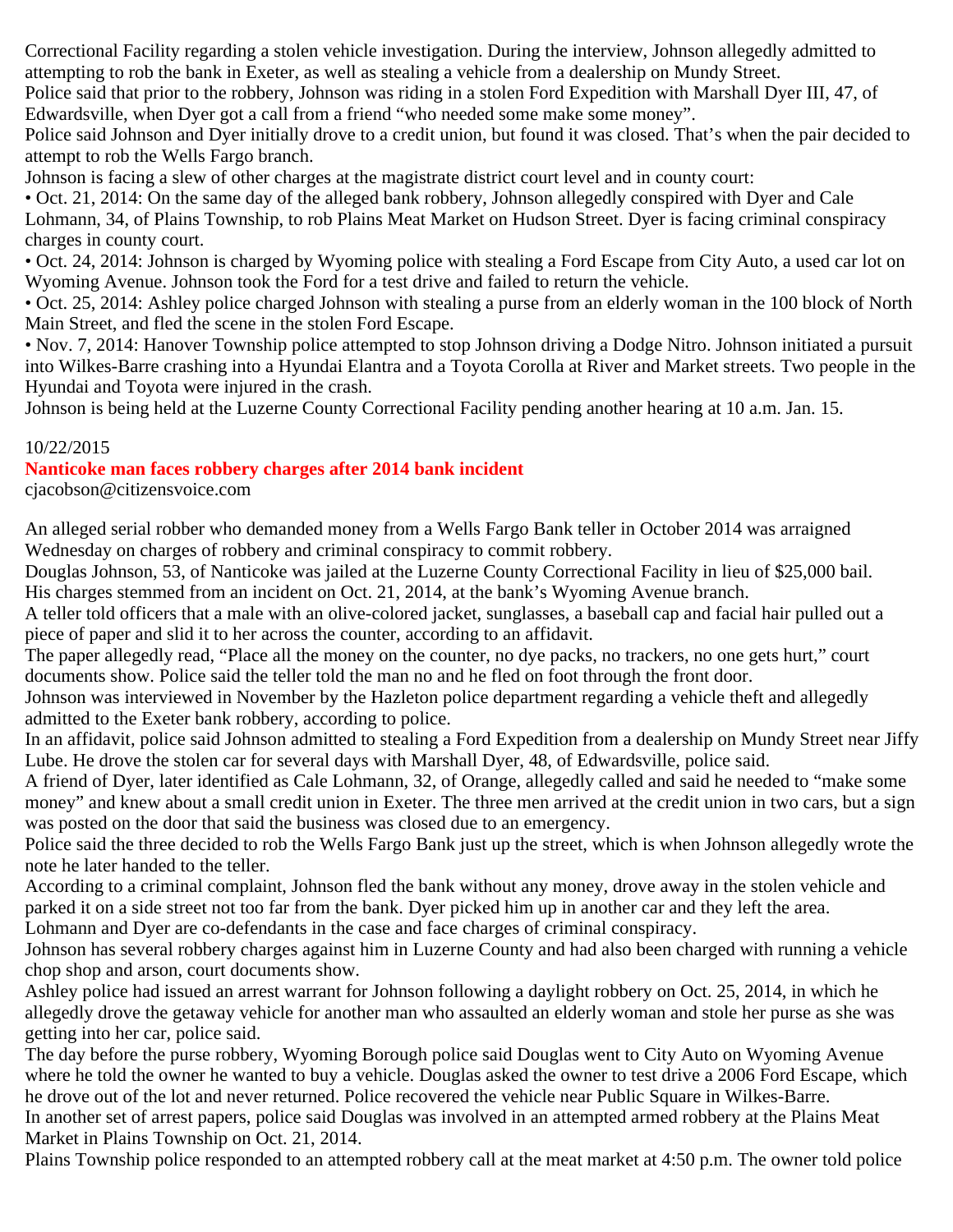that two men attempted to rob the store; one of the men held a box cutter against the store owner's side and demanded he open the cash register, police said.

The owner yelled for a store employee, after which the would-be robber who held the box cutter fled the store. Nothing was taken and the owner was not injured, police said.

Police arrested the other suspect, identified as Dyer. He told police Douglas was the robber and that he had met him that day, according to the affidavit.

Johnson currently has nine active cases in the Court of Common Pleas in Luzerne County. Many of the charges against him involve robbery, theft, receiving stolen property and criminal conspiracy.

A formal arraignment for the charges relating to the bank robbery is set for Jan. 15 in the Luzerne County Courthouse.

#### 10/17/2015

#### **Hanover Twp. man arrested on stalking charges**

jseibel@citizensvoice.com

A Hanover Township man was arrested on stalking charges Friday for showing up to his estranged wife's home twice in one hour to beat up a male friend of hers, police said.

Daniel Kratz Jr., 29, of 626 Wilkes-Barre St., went to the home of his soon-to-be divorced wife Felicia Kratz in Nanticoke late Sept. 25, and when she answered the door, he forced his way into the residence, police said.

According to arrest papers filed by Nanticoke police, Daniel Kratz got mad when he saw her friend's pack of cigarettes lying on the kitchen table. Police said he ran upstairs and stole his wife's cellphone and saw her friend Eddie Montoya, sparking a fight that spilled outside.

He punched Montoya several times in the face, police said, then went on to steal Montoya's cellphone as well. Police said they spoke to Daniel Kratz over the phone shortly after the fight, and Kratz told them he was not in the area at that moment, but would return the stolen cellphones.

An hour after police had been dispatched to the first fight, Kratz showed up again and started another one with Montoya outside the residence, punching him several times in the face before fleeing.

Kratz was charged with stalking, theft, loitering and related offenses. He was released on \$25,000 unsecured bail set by Magisterial District Judge Donald Whittaker. His preliminary hearing is slated for 1:15 p.m. Oct. 28 before Whittaker.

#### 10/15/2015

**Teen who stole ambulance moves for transfer of charges to juvenile court**

jomalley@timesleader.com

A girl accused of hitting a man with a brick before stealing and crashing an ambulance wants to be tried in juvenile court.

Defense papers filed Thursday in Luzerne County Court say mental healthcare providers have diagnosed 17-year-old Destiny McNeil with serious mental health issues and determined she should not be held criminally liable for her actions.

The documents also say McNeil could receive necessary treatment and assistance available to her within the juvenile system and not the adult system.

McNeil's attorneys Cheryl A. Sobeski-Reedy and John Donovan allege further in the filings the girl has reported being "harrassed, taunted, made fun of and belitttled" by correctional officers at Luzerne County Correctional Facility where she is currently lodged.

A motion requests a hearing for decertification of the charges against McNeil, their transfer to juvenile court and for a further reduction of bail. NcNeil's bail currently is set at \$25,000 after Judge Richard Hughes on Wednesday reduced the amount from \$150,000, court records indicate.

McNeil, of Nanticoke, faces a long list of charges, including felony aggravated assault, theft and reckless endangerment. McNeil was charged as an adult because of the allegations of aggravated assault with a deadly weapon.

Prosecutors say McNeil on Sept. 4 struck a man with a brick on East State Street, Nanticoke, before fleeing in an ambulance parked about a block away. The girl allegedly led police on a pursuit and eventually crashed the emergency vehicle, causing damage along the way.

#### 10/10/2015

**Nanticoke man admits to arson, says he was abused in home he torched**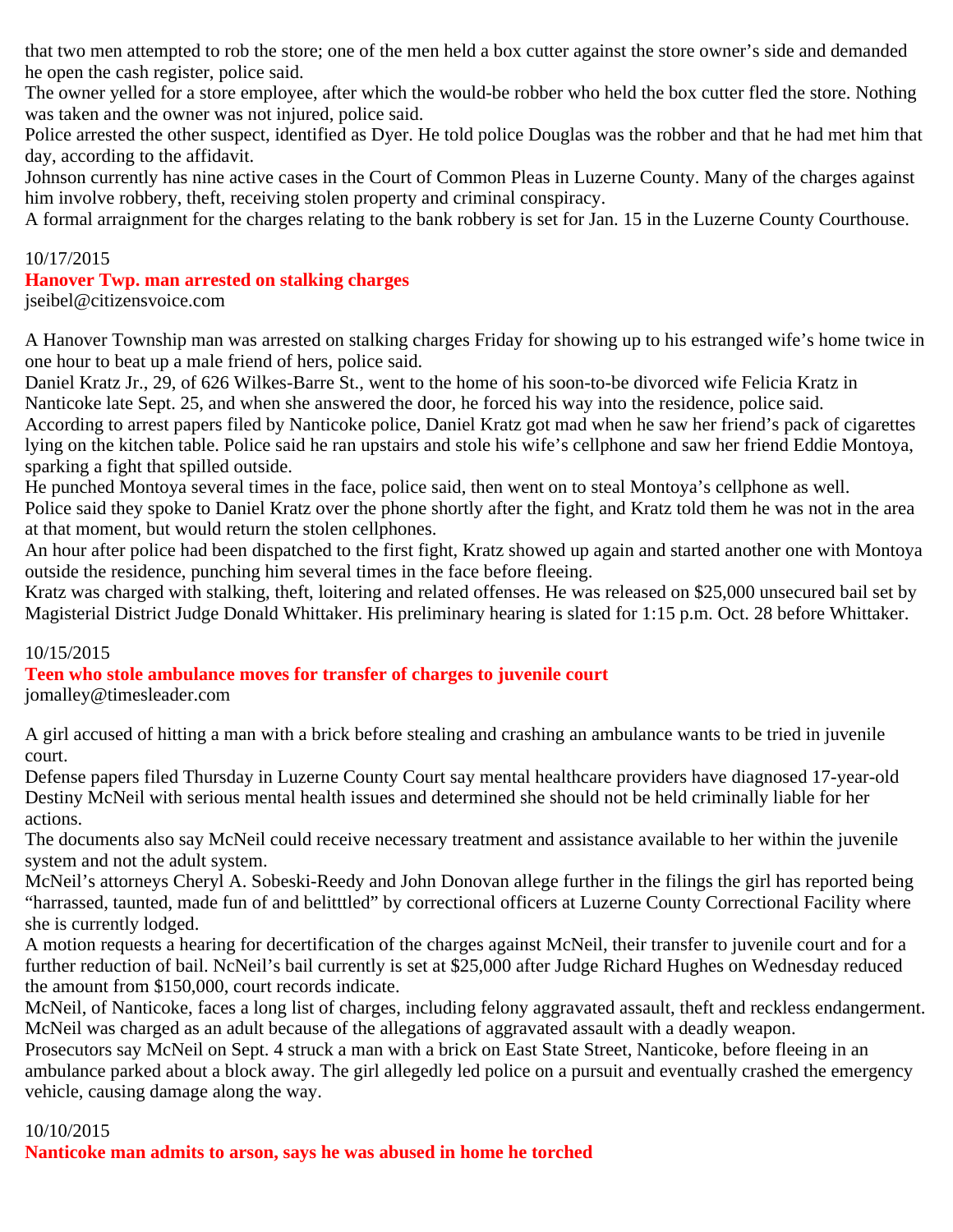#### Eric Mark - Citizens Voice

A Nanticoke man has been charged with arson in connection with a fire at an abandoned home in the city last month. Jeffrey Vitz confessed to the crime, but said he burned down the house because he had once been abused there, according to police.

Vitz, 49, is charged with felony counts of arson, reckless burning and criminal mischief. He was arraigned before Magisterial District Judge Donald Whittaker on Friday.

Vitz lives on East State Street, the same street where the vacant home burned in the early morning hours of Sept. 12, police said, in a criminal complaint.

According to the complaint, filed by Nanticoke police:

Officers were dispatched to assist the Nanticoke Fire Department at a residential structure fire at 235 East State St. at about 2:55 a.m. on Sept. 12.

Firefighters told police that the fire, at a vacant and boarded-up home, appeared suspicious. Officers observed Vitz sitting on a porch of a vacant house in the rear of the structure that caught fire. When officers asked Vitz what he was doing at the scene, he did not respond. He said he was going home and left the scene on foot.

Police found that a neighbor of the home that burned had a security system with surveillance cameras. They viewed footage that showed a man who appeared to be Vitz walking next to the vacant house when it burst into flames. A state police fire marshal determined the fire to be an arson.

Firefighters told police that they saw Vitz watching the fire as they fought to extinguish it.

Police went to Vitz's home and questioned him. Officers observed a Mason jar of clear liquid sitting on a porch. Vitz denied starting the fire.

Police returned to Vitz's home with a search warrant and interviewed him again. He said he was unemployed, severely depressed and suffering from sleep problems. He also said he consumed alcohol along with medication.

Vitz eventually told police that the Mason jar they saw contained "moonshine." He said he was walking along East State Street, carrying the jar of moonshine and smoking a cigarette, when he had a flashback to sexual and physical abuse he had suffered as a child at 235 E. State St., by a former resident of the home.

He told police that he threw the jar of moonshine at the side of the home, then dropped a lighted cigarette on the liquid to start the fire.

Vitz is free on \$50,000 unsecured bail, pending a preliminary hearing on Oct. 21 before Whittaker.

#### 10/7/2015

# **Jury finds former Nanticoke bar, owner negligent in brutal slashing**

James Halpin - Citizens Voice

For negligence in failing to prevent a vicious New Year's Day slashing that severely wounded a Nanticoke woman, a Luzerne County jury on Tuesday found the now-defunct Prospect Street Cafe and its owner should pay more than \$650,000.

After a little under two hours of deliberations, the jury found the notorious Nanticoke bar 80 percent responsible for the box-cutter slashing that mangled the face of 34-year-old Nanticoke resident Jennifer Mieczkowski in 2012. Owner Paul Halliday, who lost his lawyer Friday and did not even appear in court during the one-day trial, was found 20 percent responsible for the \$658,400 verdict.

Afterward, Mieczkowski said she hoped to find closure.

"I just need to put it behind me," Mieczkowski said. "It's still really hard. I wake up every day; it's still there." Halliday lost the bar in March 2013, when it was sold at a sheriff's sale because of overdue mortgage payments, taxes and other bills.

Because the business no longer exists, there will be little hope for collecting the 80 percent portion of the verdict, said Mieczkowski's attorney, David J. Selingo. But Halliday will be on the hook for the 20 percent — \$131,680 — and the plaintiffs intended to file a motion seeking interest on that amount, he said.

"We're just happy that the jury found that there was a significant injury that Jen suffered, both physically and emotionally, and that it is (up to) a person who holds their place open to the public for monetary value to make sure that the place is safe," Selingo said. "This guy was given a lot of opportunities to make sure that his place was safe for others to come into, and he never took the opportunity to do that. It was only a matter of time before something like this happened."

The one-day trial before Luzerne County Judge Lesa Gelb began and ended Tuesday in the absence of any defense.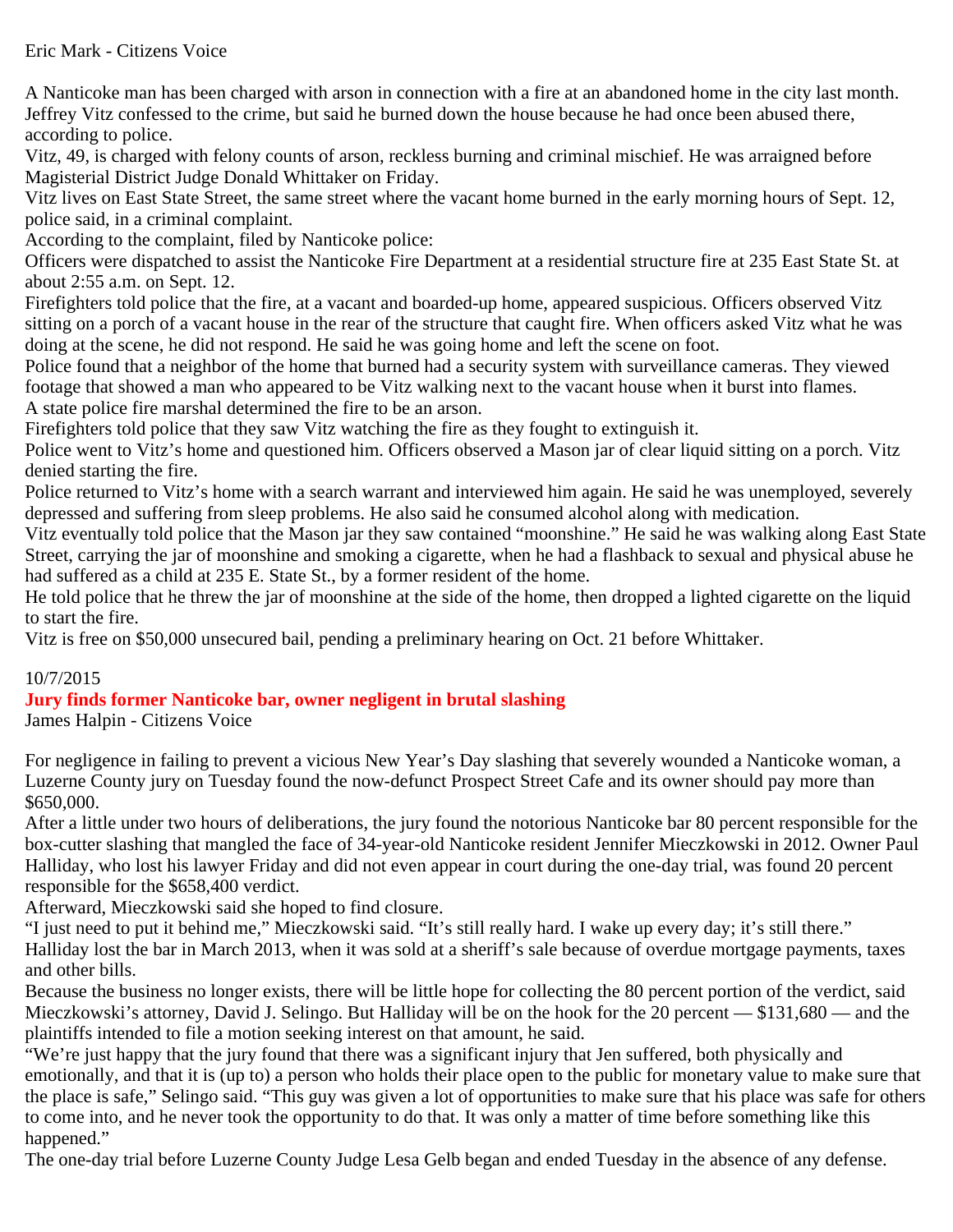Halliday's defense attorney Michael D. Yelen withdrew from the case Friday, and Halliday, who had been subpoenaed to appear, nevertheless "chose not to show up," Selingo said.

Selingo presented his case to jurors uncontested, at one point reading prior deposition testimony from Halliday admitting he hired a bouncer without conducting a background check and that he never sought outside advice or training for security at the troubled bar.

Mieczkowski, 34, testified she had stopped at the bar the night of the attack to pick up some beer but stayed for a drink after running into a friend. At one point, a fight broke out and Mieczkowski found herself being charged by Melanie Figueroa, of Nanticoke, who at the time was 20 years old.

They fell to the ground as blows were exchanged, and Mieczkowski said she didn't even realize at first she was being cut with a box cutter. Covered in blood, Mieczkowski was taken to Geisinger Wyoming Valley Medical Center in Plains Township to be treated for severe cuts to her face, head and shoulder — injuries that impaired her vision and left her with post-traumatic stress disorder, she said.

As a result of the attack, she lost her hair salon and her quality of life, she said.

"How do you make someone feel beautiful daily when you can't even look at yourself?" Mieczkowski told the jury. "I began to have nightmares. I was having a hard time sleeping in general. I was afraid to go to the grocery store." Figueroa was later charged for her role in the fight, but not with committing the slashing. She pleaded guilty to simple assault and underage drinking and got six months of house arrest.

John Ruane, founder and director of Century Security Services in Wilkes-Barre, testified that an experienced bouncer would have stopped an underage person from entering a bar in the first place, and also would have known how to respond to an assault — how to get help while preserving the crime scene and detaining the suspect — to ensure a successful prosecution. As it was, everyone fled the bar and the police investigation "had to start from ground zero," he said.

Halliday, he said, was negligent for failing to ensure the bouncer was properly trained, wearing observable clothing and had access to a banned patrons list, as he had agreed to do for the state Liquor Control Board.

Before it was shut down, the bar had been the target of a number of liquor board citations and other incidents.

Halliday, 40, of 237 W. Ridge St., Nanticoke, also had a series of run-ins with the law after the slashing, with

allegations ranging from fleeing police, assaulting his girlfriend, manufacturing drugs and possessing crack-cocaine.

#### 10/6/2015

# **Nanticoke man accused of manufacturing meth**

Charlotte L. Jacobon - Citizens Voice

A Nanticoke man was arraigned Monday on charges alleging he manufactured and trafficked methamphetamine in the city, police said.

Maurice Johnson Jr., 35, is charged with possession with intent to manufacture or deliver, possession of a controlled substance and possession of drug paraphernalia.

Police discovered that Johnson, along with Travis Avery, were manufacturing meth through a confidential informant, who told officers in October 2014 that Avery purchased supplies to produce the drug.

On Oct. 24, 2014 the confidential informant was given \$150 in cash by police and instructed to purchase two grams worth of meth from Johnson, according to an affidavit.

Court documents show that the informant returned to police with a plastic bag sealed with a twist tie containing a white granular substance, that was said to have been purchased directly from Johnson.

Police said the bagged substance field tested positive for methamphetamine.

Johnson was jailed at the Luzerne County Correctional Facility in lieu of \$100,000 bail. No charges have been filed against Avery at this time.

# 10/6/2015

**Trial over bar slashing postponed after plaintiff misses court** James Halpin - Citizens Voice

First it was off, then it was back on.

The trial over a notorious New Year's Day box-cutter slashing in Nanticoke began Monday with a no-show by plaintiff Jennifer Mieczkowski, prompting Luzerne County Judge Lesa Gelb to dismiss the civil lawsuit alleging the nowdefunct Prospect Street Cafe and its owner Paul Halliday were negligent in the gruesome slashing that severely injured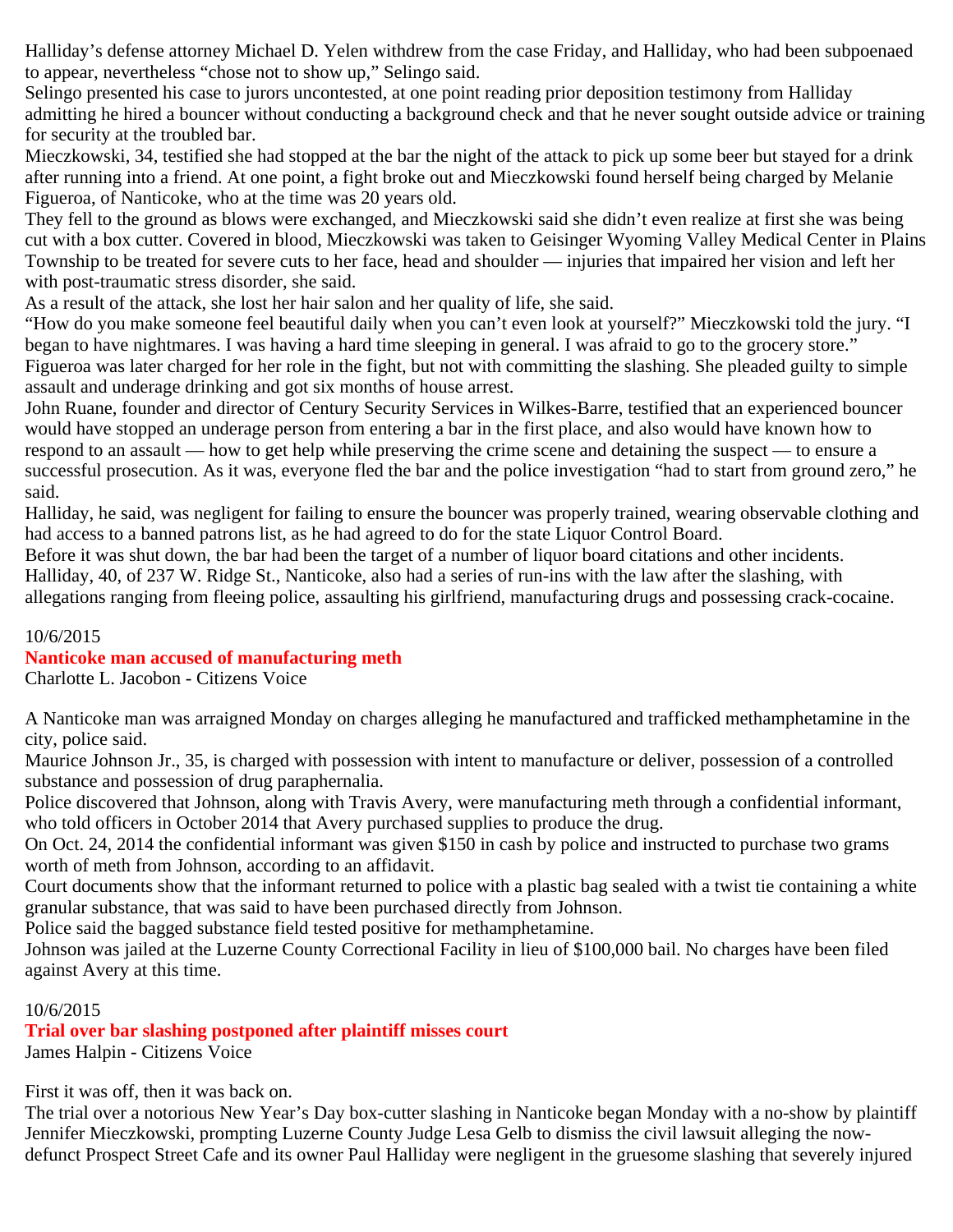the 34-year-old Nanticoke resident in 2012.

Mieczkowski's Kingston-based attorney, David J. Selingo, said he was at a loss to explain the absence of his client, who previously testified against Halliday before the state Liquor Control Board and against a woman charged with assault in her case.

Later in the day, Selingo filed papers saying Mieczkowski had missed the trial's start because of a prescription drug she is taking, Mirapex.

"Side-effects of Mirapex include drowsiness and falling asleep without warning," Selingo wrote. "Conversely, another is the inability to sleep. On October 5, 2015, (Mieczkowski) suffered all of these side-effects when she suddenly fell asleep in the early morning hours, after having not been able to sleep all night."

A subsequent order by Gelb reopened the case, allowing jury selection to begin this morning.

The trial is expected to be short — Halliday's defense attorney Michael D. Yelen withdrew from the case Friday. Court records show Halliday consented to the departure and did not seek a delay in the trial despite the lack of counsel.

In her lawsuit, Mieczkowski alleges Halliday and the bar were negligent in maintaining the operation. The bar failed to properly train a bouncer and other employees in security techniques, the bouncer was dressed in plain clothes and was not easily identifiable and the bouncer didn't have access to a blacklist of problem patrons, she argued.

At the time the suit was filed, Halliday maintained his employees did everything they could to help Mieczkowski and suggested video surveillance from the bar showed she wasn't as innocent in the fight as she let on.

Halliday also said his bar was complying with an agreement with the LCB mandating that the bar train employees, have a security guard on site on Friday and Saturday between 10 p.m. and 30 minutes after closing and maintain a barredpatrons list.

In her lawsuit, Mieczkowski claims 24-year-old Nanticoke resident Melanie Figueroa and an unidentified man severely cut her that day. Police later charged Figueroa in the case, but not with committing the slashing.

Figueroa pleaded guilty to simple assault for her role in the fight and underage drinking and was sentenced in September 2014 to six months house arrest and two years probation.

Shortly after the slashing, Halliday found his establishment under intense scrutiny. A little over a month after the slashing, the state police Bureau of Liquor Control Enforcement hit the bar with six citations for violations over the previous year, including several related to the slashing.

Halliday, 40, of 237 W. Ridge St., Nanticoke, soon found himself facing criminal charges in five separate cases, with accusations including that he fled police, assaulted his girlfriend, manufactured drugs and possessed crack-cocaine. Halliday was accused of nearly hitting a police car in March 2013 and then leading officers on a 1½-mile high-speed chase that included him hitting another car — which then struck a third vehicle — and two telephone poles before he jumped from his vehicle and hid in the woods.

In another incident, Halliday was accused of beating his girlfriend in a drunken rage and then nailing his office door shut as he threatened to shoot police. The assault charges in that case were dismissed because his girlfriend declined to testify.

Police found him in possession of anti-anxiety medication, a crack pipe and a piece of crack cocaine.

Court records show Halliday pleaded guilty in the cases and was sentenced to 90 days in jail, a year in the Intermediate Punishment Program and three years of probation.

Halliday lost his bar in March 2013, when it was sold at a sheriff's sale because of overdue mortgage payments, taxes and other bills.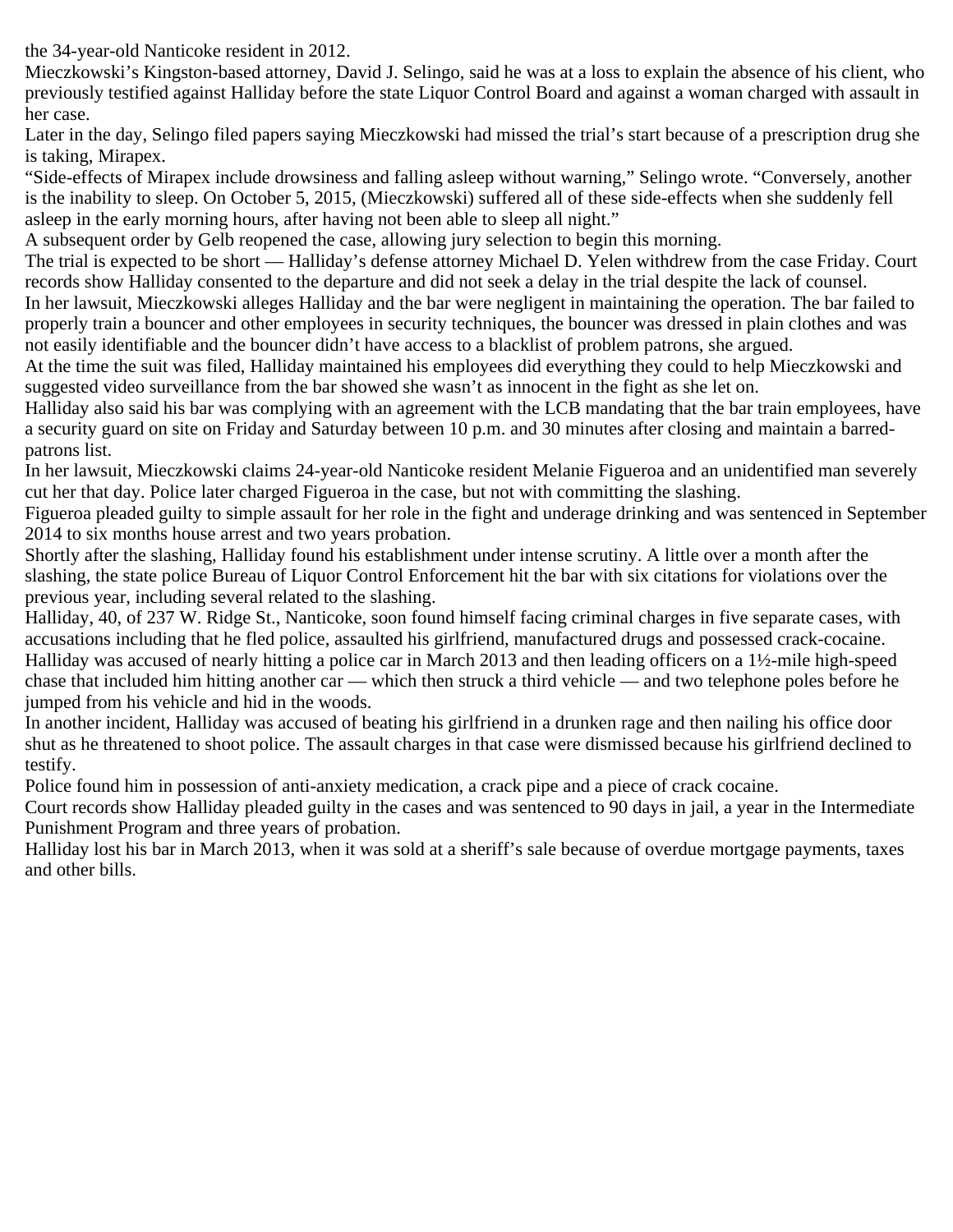

10/4/2015 **Nanticoke police investigating armed robbery at Turkey Hill** Times Leader

A man armed with a knife robbed the Turkey Hill store on West Main Street early Saturday and left with cash and menthol cigarettes, city police said.

The robbery occurred at approximately 2:55 a.m., when a man approached a female clerk behind the counter and demanded money from the cash register, police said.

According to police: the suspect held a knife to the side of the clerk and threatened to kill her. After he received the money from her, he took a considerable amount of Rave menthol cigarettes before fleeing the store. He is believed to have entered a dark colored car parked across the street.

Police obtained surveillance footage of the suspect and described him as white, shorter in stature and in his 40s with dark, thinning hair. He was wearing a blue hooded sweatshirt with dark blue and white stripes on the sleeves and a logo on front.

Anyone having information about the suspect is asked to contact the Nanticoke City Police Department at 570-735- 2200, ext. 206, or through Luzerne County 911.

#### 10/1/2015

#### **Nanticoke woman behind alleged doughnut scheme charged with theft, burglary** jdolinsky@timesleader.com

Kendra Howells, alleged to have pocketed cash in a bogus doughnut-selling scheme, was charged separately Wednesday with breaking into a neighbor's home and stealing jewelry that she later pawned to support an "out-of-control" drug addiction.

Howells, 39, of 126 Center St., was arraigned Wednesday in Nanticoke by District Judge Donald Whittaker on charges of theft, burglary, criminal trespassing and receiving stolen property after police said she broke into a home on Pine Street in April and stole medication and over \$1,400 in jewelry.

After the victims reported the jewelry missing, police discovered the items, which included a 14-karat gold ring, three silver necklaces and two pairs of gold hoop earrings, were pawned by Howells for \$90. Howells told police she broke into the home to support a heroin and Xanax addiction that had spiraled "out of control."

Howells last week was arrested on charges of theft and receiving stolen property related to keeping cash from a resident in the Hanover Section of Nanticoke who had placed an order for doughnuts on Aug. 28.

Howells claimed the proceeds went toward the Nanticoke Junior Football Association, but Police Chief William Schultz alleged she was keeping the cash for herself. As recently as this week, people have come forward claiming Howells duped them into donating cash, Schultz said.

Howells, he said, knew how to take advantage of people's generosity.

"She was very brazen," Shultz said. "She knows what she's doing. I believe that she's got some issues."

According to the criminal complaint, Nanticoke Police Capt. Robert Lehman was investigating a burglary that occurred at 127 Pine St. between April 14-16. Cathy Wright and Rich Neyhard reported several items were missing, including a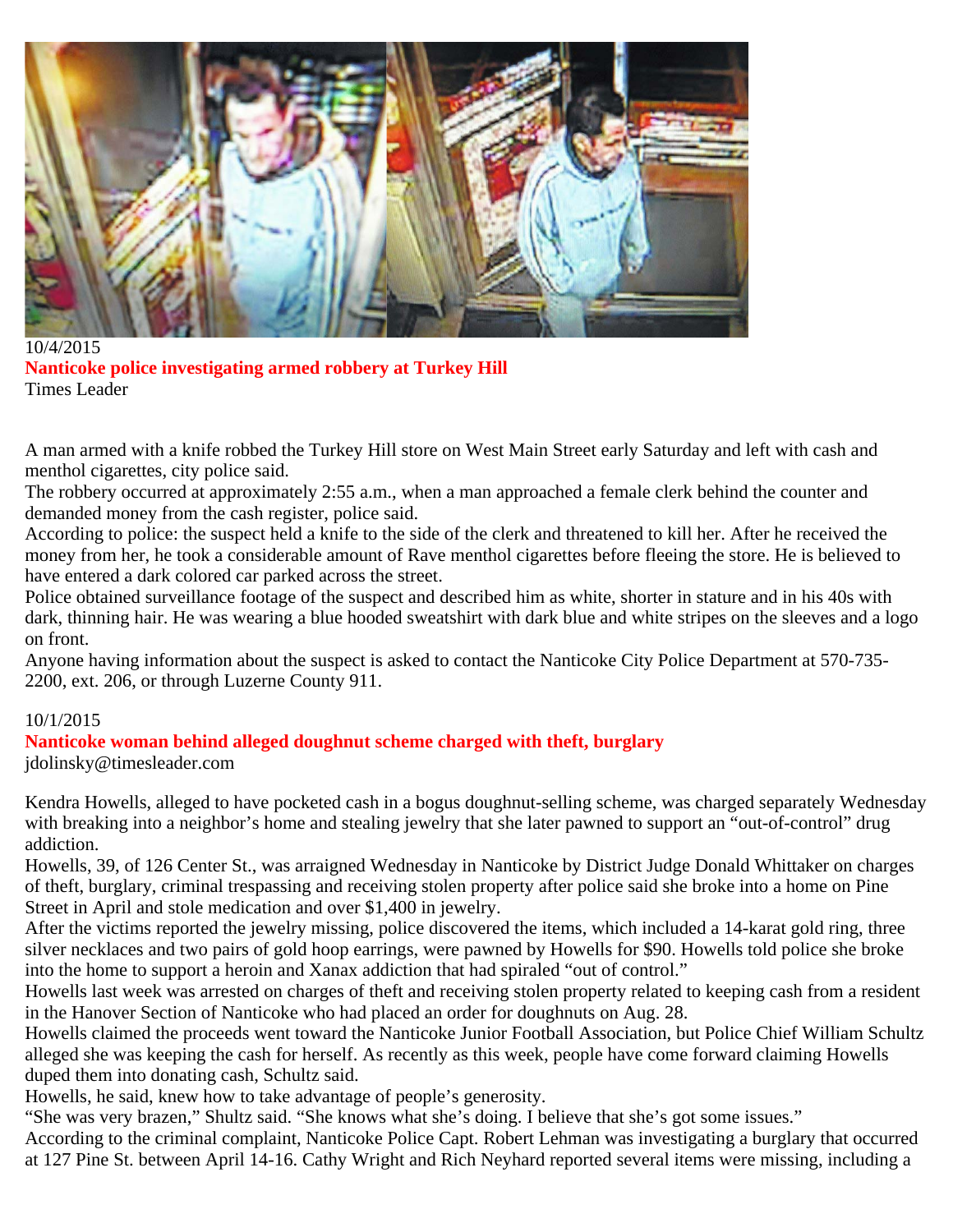gold diamond ring valued at over \$800 and Neyhard's Hydrocodone prescription.

Wright told investigators she saw Howells looking into the home through a rear window one morning a week or two prior. Startled, she asked Howells what she was doing outside the home, to which Howells told her: "You know me, I'm Kendra. I live behind you."

Howells, who lived across an alley from the home, claimed she needed an antibiotic for her daughter. Wright said she couldn't help her and asked her to leave.

Lehman conducted a search of the NEPA precious metal database and discovered Howells had sold six items of jewelry at King Tut's Gold Repair Hut in Wilkes-Barre on April 15. Howells received \$90 for the goods and signed an acknowledgement of ownership.

During an interview following her arrest on Sept. 24 on unrelated, outstanding warrants, Howells admitted to investigators she broke into the home when no one was there and stole the jewelry from a jewelry box and the medication from a shelf in a bedroom. She claimed she was heavily dependent on heroin and Xanax during the time of the burglary.

A preliminary hearing is scheduled for Oct. 7.|

Also on Wednesday, Howells waived her right to a preliminary hearing on another set of theft charges. She will face those in county court.

Howells was remanded to the Luzerne County Correctional Facility following the proceedings.

# 9/26/2015

# **Alleged scam artist faces theft charges**

Eric Mark - Citizens Voice

Police have charged a city woman who they say stole a neighbor's gold ring while pretending to raise money for a youth football league.

Kendra Howells, 39, of Center Street, Nanticoke, was arraigned Friday before Magisterial District Judge Donald Whittaker on charges of theft by unlawful taking and receiving stolen property, both first-degree misdemeanors. She was sent to Luzerne County Correctional Facility in lieu of \$75,000 bail.

According to a criminal complaint filed by Nanticoke police:

Police responded to a Bliss Street home on Aug. 29 for a reported theft. The resident, a 77-year-old woman, said that Howells, who lives nearby, came to her home and said she was selling doughnuts to raise money for the Nanticoke football program. Howells told the woman that she had gone to grade school with her daughter.

Once inside, Howells asked to use the bathroom and was upstairs alone for about 10 minutes. After Howells left the home, the resident discovered that her 10-karat gold claddagh ring, valued at \$400, was missing.

Police contacted Howells, who agreed to meet for an interview but did not appear at the scheduled time.

A records check revealed that Howells sold a gold ring at King Tut's Gold Repair Hut, in Wilkes-Barre, for \$27 on Aug. 29, hours after the ring was stolen in Nanticoke. She signed a form stating she was the legal owner of the ring and had the right to sell it.

Howells was taken into custody in the parking lot of CVS Pharmacy on East Main Street in Nanticoke on Thursday night. She was taken to police headquarters, where she cooperated with detectives who are investigating "various crimes in Nanticoke," police said, in a news release.

Before she was taken to jail, Howells was treated and released from Wilkes-Barre General Hospital due to a hand injury she suffered when she spent the night in the woods, according to police.

Additional charges will be filed against Howells in connection with "the doughnut, candle and candy scam," police said. A preliminary hearing is scheduled for Wednesday before Whittaker.

#### 9/25/2015

**Nanticoke woman accused of pocketing cash while selling doughnuts captured** elewis@timesleader.com

A woman sought after by city police on allegations she pocketed cash while pretending to sell doughnuts for the Nanticoke Junior Football Association was arrested Thursday night.

Officer Kara Krull took Kendra Marcy Howells, 39, of Center Street, Nanticoke, into custody when she was located in the CVS Pharmacy parking lot on East Main Street at about 8:10 p.m.

Police said Howells injured her hand when she spent the night in the woods. She was treated and released from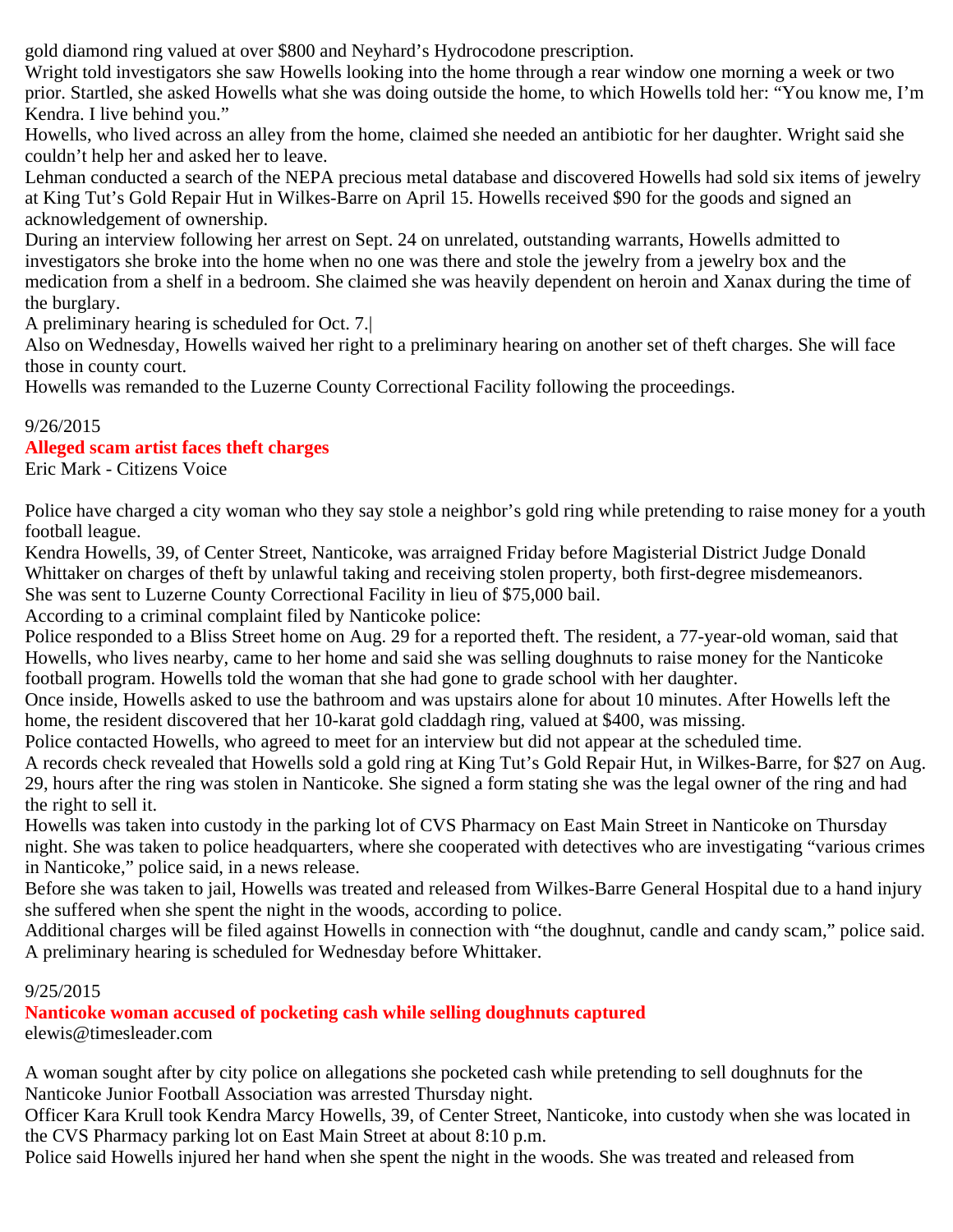Commonwealth Health Wilkes-Barre General Hospital.

Howells was arraigned Friday by District Judge Donald Whittaker in Nanticoke on charges of theft and receiving stolen property related to keeping cash from a resident in the Hanover Section of Nanticoke who had placed an odor for doughnuts on Aug. 28, according to the criminal complaint.

Howells was jailed at the Luzerne County Correctional Facility for lack of \$75,000 bail, and on a probation violation from a retail theft conviction in 2013.

Police said Howells, after she was arrested, allegedly cooperated with city detectives with regards to the sale of doughnuts, candles and candy on behalf of the youth football association in Nanticoke.

Police Chief William Shultz said earlier this week numerous residents reported their suspicions to both the Greater Nanticoke School District and police when Howells approached them, asking them to place orders for the sweet treats she said would benefit the sports program.

Shultz noted when residents attempted to give Howells a check when placing orders, she allegedly claimed the district didn't accept checks.

Police said the investigation into the fundraising scam is continuing and additional charges may be filed against Howells.

# 9/25/2015

#### **Woman faces charges after domestic dispute**

Charlotte L. Jacobson - Citizens Voice

Police arrested a 41-year-old woman Tuesday evening who allegedly struck her husband in the head with a folding tray table during an argument.

Officers responded to the scene at about 11:20 p.m., where the victim, Michael Madara, told police he and his wife, Holly Madara, were both drinking and began to argue, according to police. During the argument, Holly Madara allegedly picked up the tray table and hit her husband with it, causing a deep laceration above his right eye. He claimed to have blurry vision and paramedics also noted a swollen red mark on the back of his head.

Michael Madara advised officers that Holly's two children, ages four and five, were inside the home with her, along with his "vicious" pit bull. Authorities removed the children from the home and made several attempts to contact Holly Madara. They discovered she was in the basement with the pit bull.

She was eventually taken into custody and charged with aggravated assault, simple assault, recklessly endangering another person, obstructing administration of law, harassment, disorderly conduct and endangering the welfare of children.

Officers contacted Luzerne County Children and Youth and the children were taken by a family member. Holly Madara was jailed at the Luzerne County Correctional Facility in lieu of \$5,000 bail awaiting a preliminary hearing set for Sept. 30.

#### 9/21/2015

# **Nanticoke man faces assault and escape charges**

Times Leader

Police said assault, escape and other charges were filed again John Chernowsky Jr., 30, of Nanticoke after he fought with his wife at their South Prospect Street residence on Wednesday.

Chernowsky was arraigned by District Judge Donald Whittaker and committed to the Luzerne County Correctional Facility for lack of \$100,000 bail.

According to police: Chernowsky came home around 2 a.m. and woke up his wife. She found his wallet and identification cards on the bathroom floor, along with a white substance in a plastic bag she believed was an illegal drug. When she confronted him about where he had been all night, he became frantic, pushing her into the edge of the sink. He asked for the car keys and bent her left thumb, causing her to drop the keys. She told him that if he touched her again, she would call police and he responded he would kill her if she did. When she attempted to call 911, he pushed her in the hallway and ran out the front door, leaving in a car.

Police located the car at the intersection of East Green and South Walnut streets and took Chernowsky into custody without incident. He was charged with simple assault, harassment and terroristic threats.

As he was led from for his arraignment around noon, Chernowsky pulled away from officer Joseph Buchalski's grasp and led police on a brief chase. Buchalski apprehended Chernowsky who resisted and charged after the officer. While in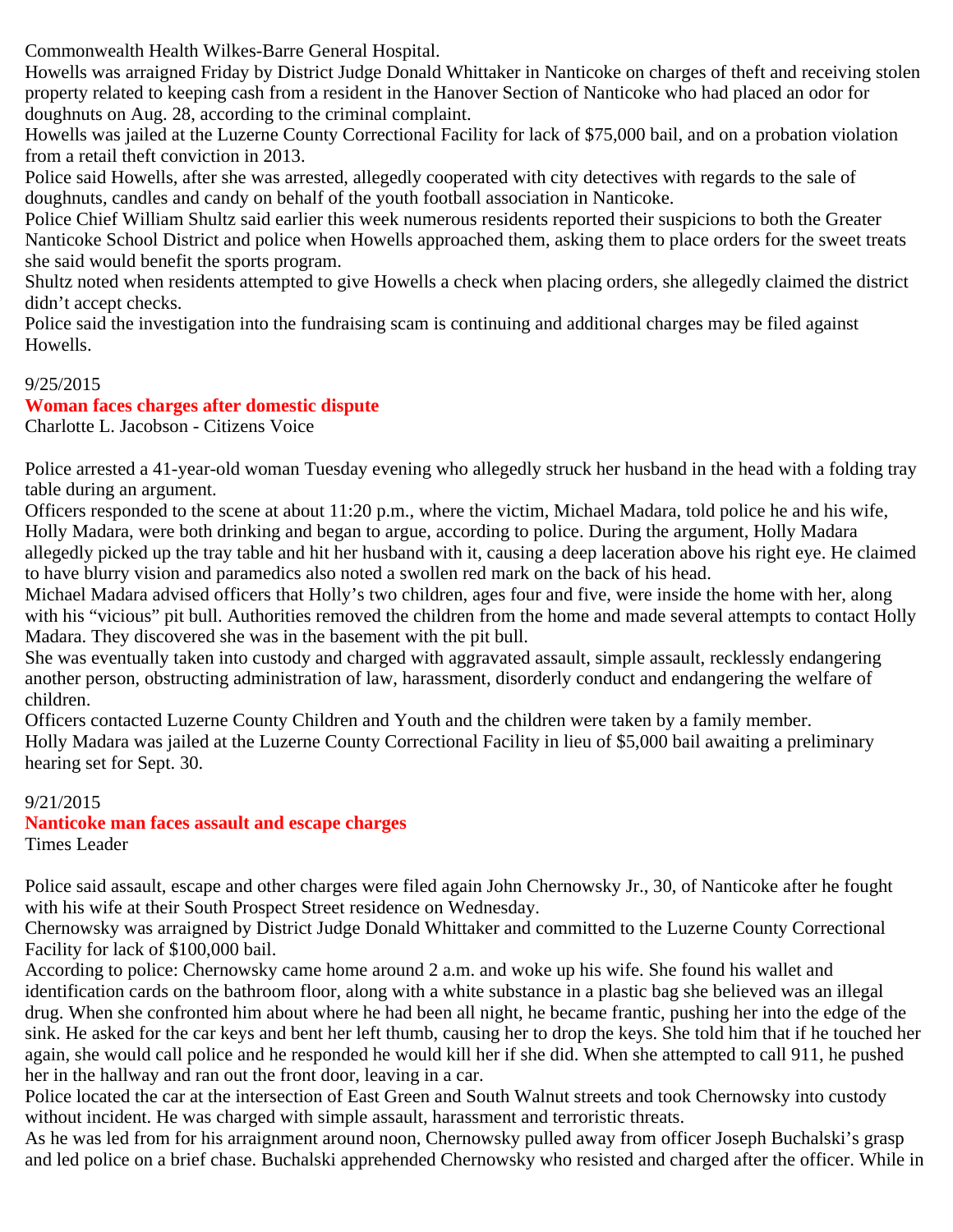the holding cell, Chernowsky continued to act disorderly.

Additional charges of escape, disorderly conduct and aggravated assault were filed against Chernowsky. His preliminary hearing is scheduled for 1:15 p.m. on Oct. 7 before Whittaker.

# 9/19/2015

# **Nanticoke woman pleads guilty to lesser charges in infant son's death**

dallabaugh - Citizens Voice

A Nanticoke mother charged in the death of her infant son reached a plea deal with prosecutors on Friday. The most serious charge against Tracey Ann Gonda was withdrawn in exchange for guilty pleas to charges of endangering the welfare of a child and corruption of minors.

Gonda, 41, had faced a felony count of involuntary manslaughter.

Gonda and the baby's father Corey Eckrote, 50, were both arrested in connection with the suffocation death of their 2½ month-old son, Jaxon Eckrote. Corey Eckrote is still awaiting trial. Both remain free on bail.

Luzerne County Judge David Lupas set Gonda's sentencing for Nov. 23 at 10:30 a.m. Gonda was ordered to pay \$7,533 to the state police crime lab, and \$2,250 to the Luzerne County coroner's office for the autopsy.

Authorities said the baby got wedged in a cushion of a recliner and suffocated after Gonda drank a couple beers and fell asleep with him in her arms on Feb. 14, 2014.

Investigators said Eckrote had been given custody of the baby after it was determined Gonda used "dangerous" drugs during her pregnancy. A court order barred Gonda from being left alone with the child and made Eckrote responsible for not leaving Gonda alone with him, arrest papers said.

But the night before the child was found dead, Eckrote gave her the child, saying he had to be up for work in the morning, police said.

Gonda's mother told investigators that Luzerne County Children and Youth had become "lax" with making sure Gonda was not left alone with the child and another son.

When police initially questioned the death of her son, they said she insisted she had placed the child safely into his bassinet the night before.

But her other son, a 4-year-old, told police otherwise. While police were questioning Gonda, the 4-year-old interrupted, saying his baby brother "was lying face down with his head between the cushion." Gonda tried to discredit what the boy had said, but eventually came clean.

Gonda's defense attorney Philip Gelso said he felt it was "inappropriate" to comment, but said he would make a presentation at the sentencing.

Luzerne County District Attorney Stefanie Salavantis said she didn't want to comment prior to sentencing and because of a pending case against Eckrote.

#### 9/18/2015

**Police: Nanticoke man attacked cop following arraignment** Eric Mark Citizens Voice

A Nanticoke man assaulted a police officer Wednesday following his arraignment on charges related to a domestic dispute, according to police.

John Chernowsky, 30, was arraigned on misdemeanor charges of simple assault and terroristic threats before Magisterial District Judge Donald Whittaker at noon on Wednesday, according to Nanticoke police. The charges stem from a domestic dispute during which Chernowsky allegedly assaulted a woman and threatened to kill her if she called police. As police led Chernowsky from his arraignment to the police station downstairs, Chernowsky broke free of an officer's grasp and resisted when the officer tried to restrain him following a brief chase, police said. Chernowsky charged at the officer before he was restrained and taken into custody, then continued to act aggressively after being placed in a holding cell, according to police.

Chernowsky, who faced only misdemeanor charges at his first arraignment of the day, was brought back to Whittaker's officer to be arraigned on felony counts of aggravated assault and escape, and a misdemeanor count of disorderly conduct.

He was sent to Luzerne County Correctional Facility in lieu of \$50,000 bail.

A preliminary hearing is scheduled for Sept. 30.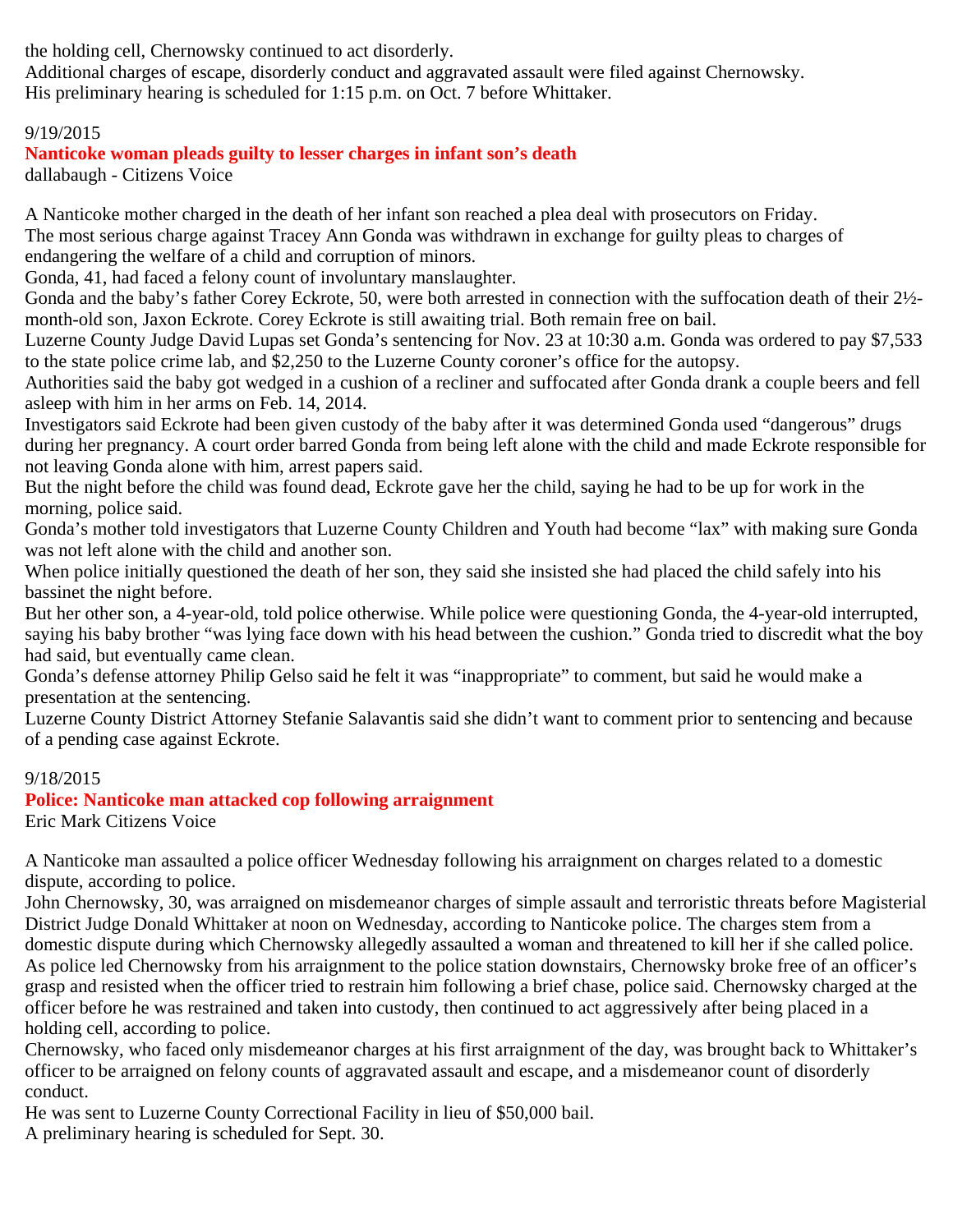# 9/11/2015

#### **Nanticoke man facing child sex assault charges**

elewis@timesleader.com

Two sisters testified Friday that Victor Oscar Reyes took their cell phone and promised to buy them a computer if they allowed him to perform a lewd sexual act on them.

They couldn't remember the exact dates when Reyes, 35, allegedly molested them inside houses in Nanticoke and Warrior Run from December 2013 to December 2014.

One sister testified she was molested during the school year and summer while the other sister claimed she was molested only during the summer.

They also testified they were afraid to tell anyone until they moved to New Jersey earlier this year.

After the girls testified at Reyes' preliminary hearing, District Judge Donald Whittaker determined Assistant District Attorney Cara Solimine established a case against him, sending four counts of indecent assault and two counts of corruption of minors to Luzerne County Court.

Reyes, of Nanticoke, remains free on \$25,000 unsecured bail.

The sisters alleged they were molested when they were both 13 years old.

In an attempt to have the case dismissed, Reyes' attorney, Charles Ross, said there was no evidence his client molested the girls and the girls could not recall the exact dates or how many times they were assaulted.

One girl testified Reyes took her cell phone away from her, and he would only give it back if she allowed him to perform a sexual act. The other girl testified Reyes promised to buy a computer if he could perform a lewd act on her.

#### 9/9/2015

# **Series of break-ins, thefts reported in Nanticoke**

Citizens Voice

Nanticoke police are investigating several break-ins and thefts that occurred in the city over the past four days. Police reported at least seven cars were broken into between Saturday and Sunday on New Pine, Lee Mine and West South streets and in the 1200 block of Maple Street.

A bicycle was stolen from a yard in the 10 block of West Noble Street on Monday. A garage in the 300 block of West Union Street was broken into Tuesday.

Officers advised residents to lock their vehicles and take all of their valuables into their homes.

Anyone with information about these incidents is asked to call Nanticoke police at 570-735-2200

#### 9/6/2015

#### **Alleged ambulance thief charged as adult**

Bill Wellock - Citizens Voice

In a criminal complaint for Destiny McNeil, police described a sudden attack and a hasty getaway in a ambulance that ended after an officer stopped the vehicle on a hill miles from the start of a chase.

Police charged 17-year-old McNeil of Nanticoke as an adult. She was lodged in Luzerne County Correctional Facility in lieu of \$150,000 bail with an option to post 10 percent.

According to a criminal complaint:

McNeil attacked a man around 3:40 p.m. Friday on the 100 block of East State Street in Nanticoke. The man was working in a garage when he was hit hard in the back of the head. He fell to the ground, and saw a woman standing near him. She threw a brick and ran from the garage. At the next block, she entered a Trans-Med ambulance while its attendants were away and drove out of Nanticoke.

Luzerne County 911 put out an alert for a stolen ambulance.

Police said McNeil drove onto Route 29 then Interstate 81 North, where she hit a vehicle before leaving the interstate onto Route 309 North. A Wilkes-Barre Township police officer tried to pull over the ambulance, but the driver sped onto East Northampton Street, heading up the steep hill toward Laurel Run.

The ambulance swerved from lane to lane as it went up the hill until an officer spun it off the road with his patrol car. Police said they identified the driver as McNeil, who provided a question while she was interviewed with her mother present.

Police charged McNeil with several felonies, including two counts of aggravated assault, theft, receiving stolen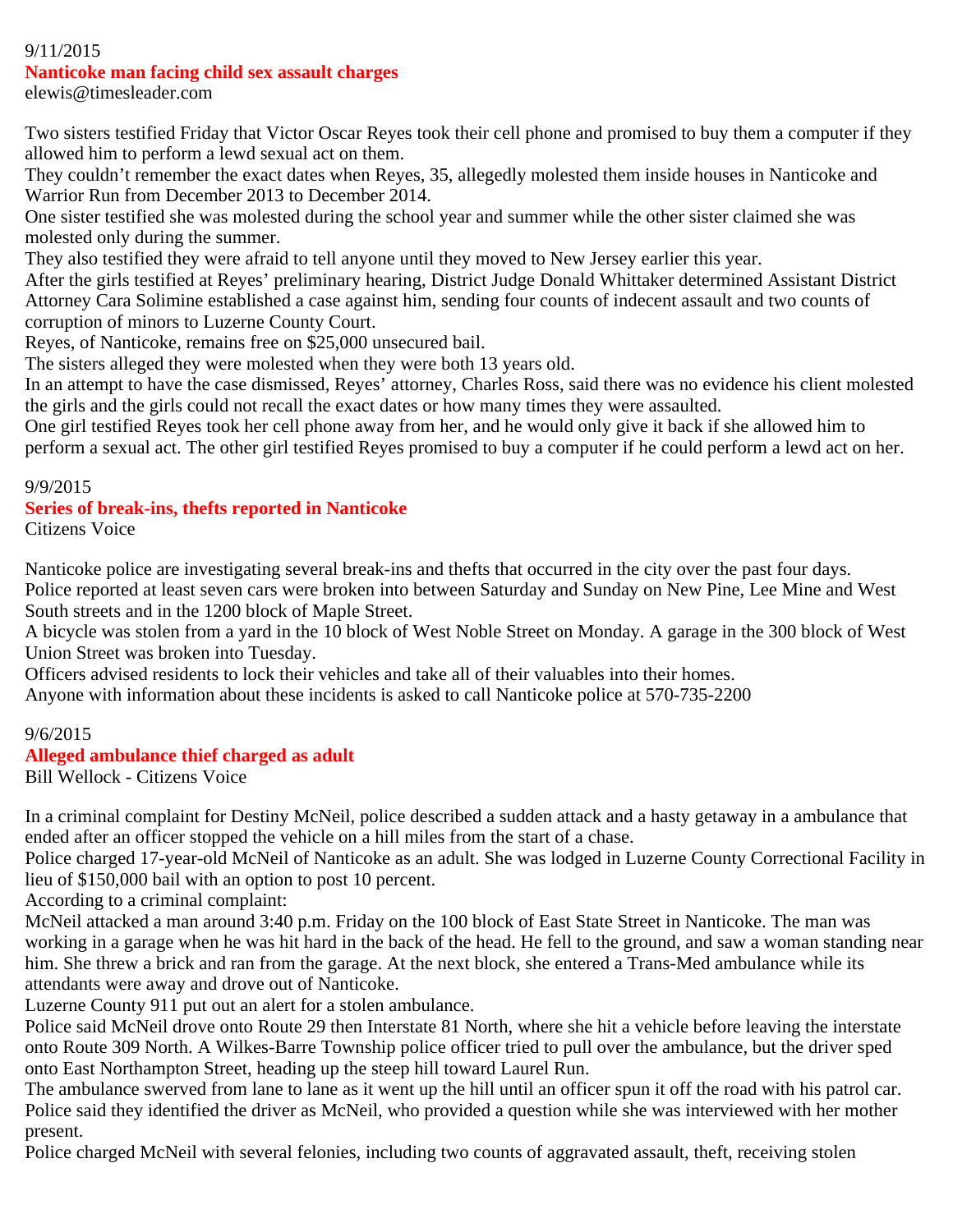property, criminal trespass and fleeing police. She was also charged with assault, reckless endangerment and several summary offenses.

McNeil will appear before Magisterial District Judge Donald Whittaker for a hearing at 1:15 p.m. Wednesday.

### 9/5/2015 **Stolen ambulance chase ends in crash**

Eric Mark - Citizens Voice

A wild police chase that started when a young woman stole an ambulance in Nanticoke ended with the ambulance crashed in the foothills of Giants Despair in Laurel Run and the woman in custody on Friday afternoon.

"In 19 years, I have never had to stop an ambulance that was stolen," said Wilkes-Barre Township police Officer Robert Capparell as he compared notes with other officers and emergency responders at the scene, off East Northampton Street near the entrance to Laurel Run Estates.

Capparell said he utilized a "precision interception technique" to disable the Trans-Med ambulance and end the chase, after the woman struck his cruiser as she tried to flee from pursuing officers shortly before 4 p.m.

The woman was not injured, according to Capparell. She was taken into custody and transported to Wilkes-Barre Township police headquarters, he said. There were no patients and no one else in the ambulance apart from the suspect, he added.

The suspect appeared to be young, Capparell said.

Minor damage was evident on the right front side of Capparell's cruiser, parked on the side of the east travel lane of East Northampton Street. The disabled ambulance, which appeared to be badly damaged, sat just off the west travel lane, facing downhill.

Chuck Revitt, who lives off East Northampton Street near the site where the chase ended, said he saw "a parade of police heading east up the mountain" and went outside to see what happened.

"It was crazy," he said. "I thought there was some kind of disaster going on."

The incident started when the woman stole the ambulance in Nanticoke, then drove onto Route 29 to Interstate 81 North, where she struck a vehicle before exiting the interstate onto Route 309 North, according to Capparell.

The pursuit picked up when a Wilkes-Barre Township officer tried to pull over the ambulance on Route 309 near Watson Street, Capparell said. The driver refused to stop and sped off, turning right onto East Northampton Street and heading uphill toward Laurel Run and Giants Despair, with multiple police units chasing her.

The driver kept trying to elude officers as she drove east and approached the steep, curvy hill, Capparell said. However, after the ambulance spun out and came to a stop, the woman put up her hands and surrendered "once she realized (she) wasn't going anywhere," he said.

The ambulance was parked on East State Street in Nanticoke when it was stolen, said David Prohaska, director of community relations for Trans-Med Ambulance Inc., based in Luzerne. Its crew was on a non-emergency call assisting another crew with a patient when the woman drove off in the ambulance, which had been left unattended, Prohaska said. Trans-Med officials are conducting an internal investigation to determine if the company's protocols for unattended vehicles were violated, he said.

"We're grateful that no one was injured in the unfortunate incident that occurred today," Prohaska said. "We are reviewing incident reports from our staff to determine if policies were followed regarding unattended vehicles." There was no one in the ambulance when it was taken, Prohaska said, adding that the ambulance suffered serious damage in the accident that ended the police chase.

"It's unfortunate that even emergency vehicles are susceptible to this," he said. Trans-Med has never had a service vehicle stolen before, but another ambulance company had a vehicle stolen while on a call in Edwardsville a few years ago, he added.

Prohaska deferred further comment on the Nanticoke portion of the incident to that city's police department. An operator who answered the phone at the Nanticoke police station Friday night said detectives were still investigating and were unavailable for comment.

State police are investigating the accident the woman driving the stolen ambulance apparently caused on Interstate 81, Capparell said.

Authorities had not officially released the suspect's name as of press time and there was no court record indicating she had been arraigned.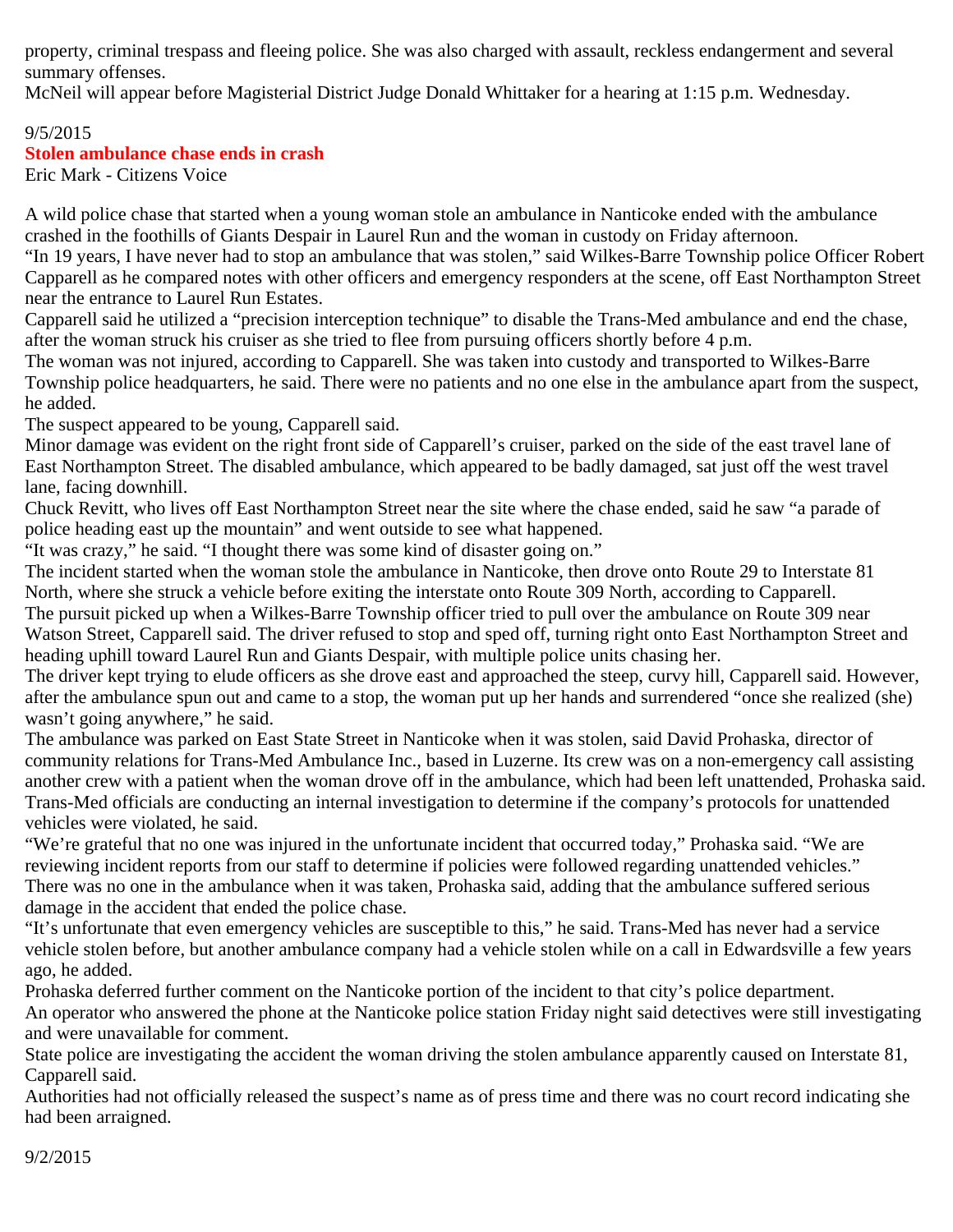#### **Accused child molester's allegations ruled inadmissible**

James Halpin - Citizens Voice

An accused child molester will not be allowed to tell jurors about what he termed "sexual activity" between his 5-yearold victim and her brother, a Luzerne County judge ruled this week.

William Charles Wunner, 29, of Nanticoke, is accused of sexually assaulting the girl multiple times between April and May 2014 at a Wilkes-Barre home. He faces charges including rape of a child, involuntary deviate sexual intercourse with a child, aggravated indecent assault of a child and endangering the welfare of a child.

In a motion filed in June, Wunner sought to introduce at trial the previous "sexual activity" of the children to demonstrate their mother is targeting him for prosecution because he was living with another woman. He claims the mother is falsely accusing him of abuse out of jealousy.

Prosecutors argued that the allegations are inadmissible at trial because they are irrelevant to the case and any contact between the victim and a third party "in no way exonerates the defendant."

In a ruling Monday following an in-chambers meeting, Judge David W. Lupas found the child competent to testify during trial and ruled her sexual history could not be admitted. Wunner is free on \$30,000 bail pending trial.

#### 9/1/2015

**Nanticoke woman charged with DUI, endangerment of a child**

Times Leader

A Nanticoke woman is facing multiple charges after driving her child to a Turkey Hill for candy while under the influence of marijuana and spice on Tuesday, according to city police.

Jennifer Laton, of Nanticoke, was charged with endangering the welfare of a child, DUI, five counts of possession of marijuana, five counts of possession of drug paraphernalia and public drunkenness.

According to the police report:

City police responded at about 11 a.m. on Tuesday to a Turkey Hill parking lot following a report of an unresponsive female behind the wheel of a blue Ford Focus. The report to Luzerne County 911 indicated that there was a 6-year-old child with the woman.

An employee of Turkey Hill told the responding officer that while the woman was inside the store, she was falling asleep and that after leaving the store, the child alerted them to his mother's condition.

Police said they observed the suspect as having dilated pupils, bloodshot eyes and slurred speech.

Police said Laton informed them she had driven her son to the store to buy candy. They said she admitted to smoking four to five blunts of marijuana and later also admitted to smoking spice. Police said they observed a multi-colored glass pipe with residue in the center console of the vehicle.

Police said the contents of the woman's purse included synthetic marijuana, another glass pipe with residue, a marijuana grinder, eight marijuana "roaches" and rolling papers.

The child was taken into protective custody and transported to police headquarters where Luzerne County Children & Youth Agency was contacted.

Laton was taken to police headquarters and transported to a medical facility for treatment.

#### 8/29/2015

**Police: Evicted men damaged property, stole items** Citizens Voice

Nanticoke police arrested two men for stealing items and causing thousands of dollars in damage to a property after they were evicted for not paying rent.

Robert Taylor, 57, and Thomas Ascolese, 56, who now live on East Main Street in Glen Lyon, were charged with theft. The men were arraigned Thursday by Magisterial District Judge Donald Whittaker, who ordered them jailed in the Luzerne County Correctional Facility in lieu of \$100,000 cash bail.

According to arrest papers:

Taylor and Ascolese are accused of either stealing or damaging radiators, a ceiling fan, dead bolt locks, a stove, cable wires, rugs, carpets, walls, doors, a porch light, window blinds, rain gutters, copper pipes, a medicine cabinets, a washing machine, the hot water heater and the main electrical circuit breaker.

The landlord estimated the damages and thefts amount to nearly \$13,000.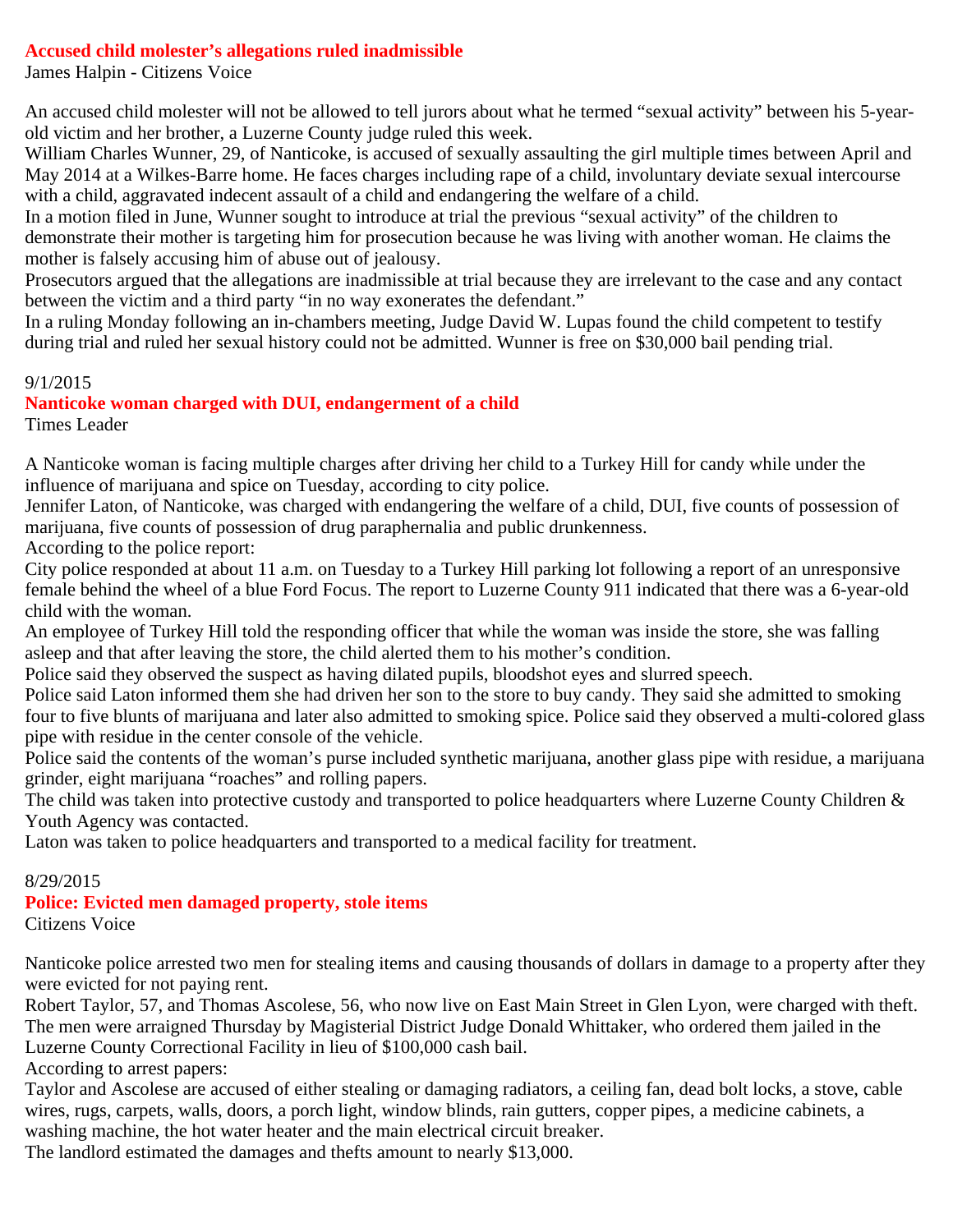#### 8/27/2015

#### **Warrant issued for woman tied to drug transaction**

Charlotte L. Jacobson - Citizens Voice

Nanticoke police issued a warrant for 23-year-old Amaryllis Castillo for her alleged involvement in selling heroin to a confidential informant.

Police said the informant reported a couple who lived at 269 E. Green St., Apt. 2 was selling heroin. The informant contacted Castillo on June 3 and she agreed to sell the informant heroin when she returned to her apartment. Around 5 p.m., the informant made plans with Castillo to meet in the parking lot of Weis, police said. Police gave the informant \$60 in previously recorded cash and dropped the informant off on Arch Street, adjacent to Weis. A silver colored Honda with New Jersey registration pulled up to the informant and an exchange was made inside the

vehicle around 5:50 p.m. Police said the Honda was driven by a white female, a black male was seated in the passenger seat and Castillo was seated behind the driver.

Four yellow-colored bags containing a brown-colored powder were given to detectives and a sample yielded positive for heroin.

Castillo is charged with two counts of possession with intent to deliver, one count of possession of a controlled substance and one count of drug paraphernalia.

#### 8/27/2015

#### **Police: Man beat woman, boy during argument**

Eric Mark - Citizens Voice

Nanticoke police charged a city man with assault for allegedly beating a woman and a child during a domestic dispute on Sunday.

According to police:

Officers responded to a reported physical domestic argument at a Loomis Street home on Sunday afternoon. Jermal Mobley, 39, a resident of the home, was highly agitated and upset and yelled at officers — telling them he had just spent eight months in jail and was not afraid to go back — before they placed him in handcuffs.

A woman told officers that Mobley assaulted her and a 14-year-old boy after an argument over missing alcohol turned violent. Mobley punched, slapped and attempted to strangle her, then punched and slapped the boy when he tried to intervene, the woman told police. Officers observed fresh scratch marks on the woman and the boy.

Mobley was charged with simple assault and harassment. He was arraigned before Magisterial District Judge Donald Whittaker and sent to Luzerne County Correctional Facility in lieu of \$75,000 bail. A preliminary hearing is scheduled for Sept. 2 before Whittaker.

8/26/2015 **Nanticoke fugitive nabbed after struggle** Eric Mark - Citizens Voice

A Nanticoke man charged a city police officer during one of several attempts to escape law enforcement last week, according to police.

The incident started at noon on Aug. 18 when David Rausch, 21, saw officers in the 300 block of West Main Street and tried to conceal himself behind a vehicle in his yard, police said in a news release. According to police:

A records check revealed that Rausch was wanted. He fled and officers pursued him on foot, through his mother's property and into a wooded area where officers lost sight of him.

Police got a tip later that day that Rausch was at his mother's home. Officers found him there, surrounded the home and called out to Rausch, who said he would not try to run away again. However, as officers approached, Rausch attempted to flee, charged at an officer who blocked his path, then struggled with and resisted officers before they took him into custody.

Rausch continued to resist and briefly escaped the grasp of an officer before police caught him in the roadway of West Main Street. He then threatened a nurse at a hospital where he was taken for a medical evaluation, and made one last attempt to flee as he was examined.

Rausch was charged with felony counts of escape and flight to avoid apprehension, as well as misdemeanor counts of resisting arrest, terroristic threats and false alarm to an agency of public safety. He is in Luzerne County Correctional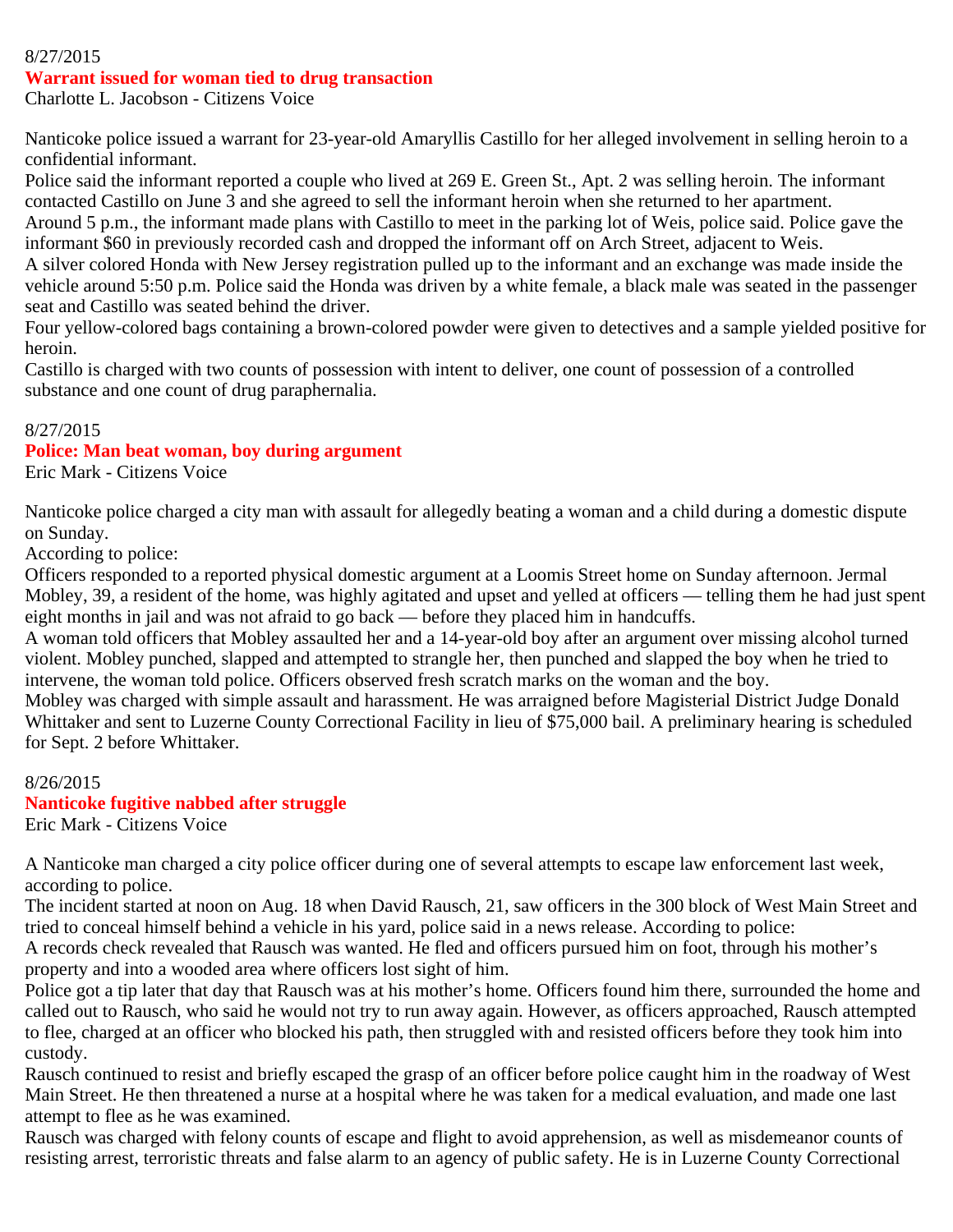Facility, in lieu of \$100,000 bail. A preliminary hearing is scheduled for Sept. 2 before Magisterial District Judge Daniel Whittaker.

# 8/26/2015

# **Trial set for man accused of manslaughter in son's death**

James Halpin - Citizens Voice

The manslaughter trial against Nanticoke resident Corey Eckrote will move forward in November.

Eckrote, 50, and Tracey Ann Gonda, 41, are facing involuntary manslaughter charges in the death of their 2½-monthold son, Jaxon Eckrote, who authorities say suffocated after Gonda fell asleep with him in her arms and he got wedged in a cushion of a recliner on Feb. 14, 2014.

During a pretrial hearing Tuesday, lawyers told Luzerne County Judge David W. Lupas that the defense has received witness and exhibit lists and that they will be ready to move forward with the trial Nov. 2.

There have been no pre-trial motions in the case, and Assistant District Attorney Jenny Roberts said the parties will agree to facts from some witness testimony during the trial.

"I don't think there's any argument over the facts in this case," defense attorney Michael Butera said. "I think there's an argument over what the facts become."

Gonda, meanwhile, is seeking to have the case against her thrown out, arguing Jaxon's asphyxiation death was not her fault. Although she had a few drinks that night, there was no evidence she had been under the influence or that she acted in a reckless manner when she accidentally fell asleep with her child, her attorneys argue.

Her case is set for a hearing next month.

Both parents are free on \$50,000 bail pending trial.

#### 8/23/2015

# **Nanticoke woman injured in shooting**

Geri Gibbons - ggibbons@timesleader.com

A drive-by shooting resulted in injury to a 39-year-old female late Friday night, necessitating treatment at Geisinger Medical Center, Plains after which she was released.

The woman was reportedly struck in the area of her hip as she was making her way upstairs to bed.

Upon responding to the incident at about 11 p.m. at a residence in the area of Slope near Coal streets, police determined that six rounds from a handgun had been fired in to the south side of the home.

The residence is home to a family of four who had just moved in this month.

Initially, it was thought that another round had struck a 74-year-old man, but upon further investigation it was determined that he was struck by a piece of paneling where the round entered the home.

Investigators from the city police department and the Pennsylvania State Police Forensic Unit recovered six spent cartridges on Slope Street, near the targeted house.

The Nanticoke Police Department was assisted by Newport Township Police Department, Pennsylvania State Police Forensic Unit and Nanticoke Fire/EMS.

Police Chief William Shultz said as of Saturday evening, not charges had been filed and requested that anyone having information about the incident call 570-735-2200 ext. 206 or 911.

#### 8/7/2015

# **Jailed Nanticoke man charged with third violent crime**

Jacob Seibel - Citizens Voice

A Nanticoke man jailed for allegedly shooting a prostitute in Wilkes-Barre was charged Friday in a third violent case the second in which he allegedly kidnapped his victim and raped her at knife point in a cemetery.

Michael Angelo Foschini Jr., 25, of 328 W. Main St., allegedly lured a woman into his car Nov. 16, 2012, on Academy Street in Wilkes-Barre near Crown Fried Chicken by offering to "smoke a bowl" with her after she turned down his offer to pay her "a lot of money" for sex, according to arrest papers.

Police said the woman got into Foschini's car and he immediately locked the doors. The woman asked him to pull over at a store so she should get a drink, but he refused, arrest papers said.

He told the woman they were going to his house to smoke, but instead drove to Ebert Cemetery in Plymouth Township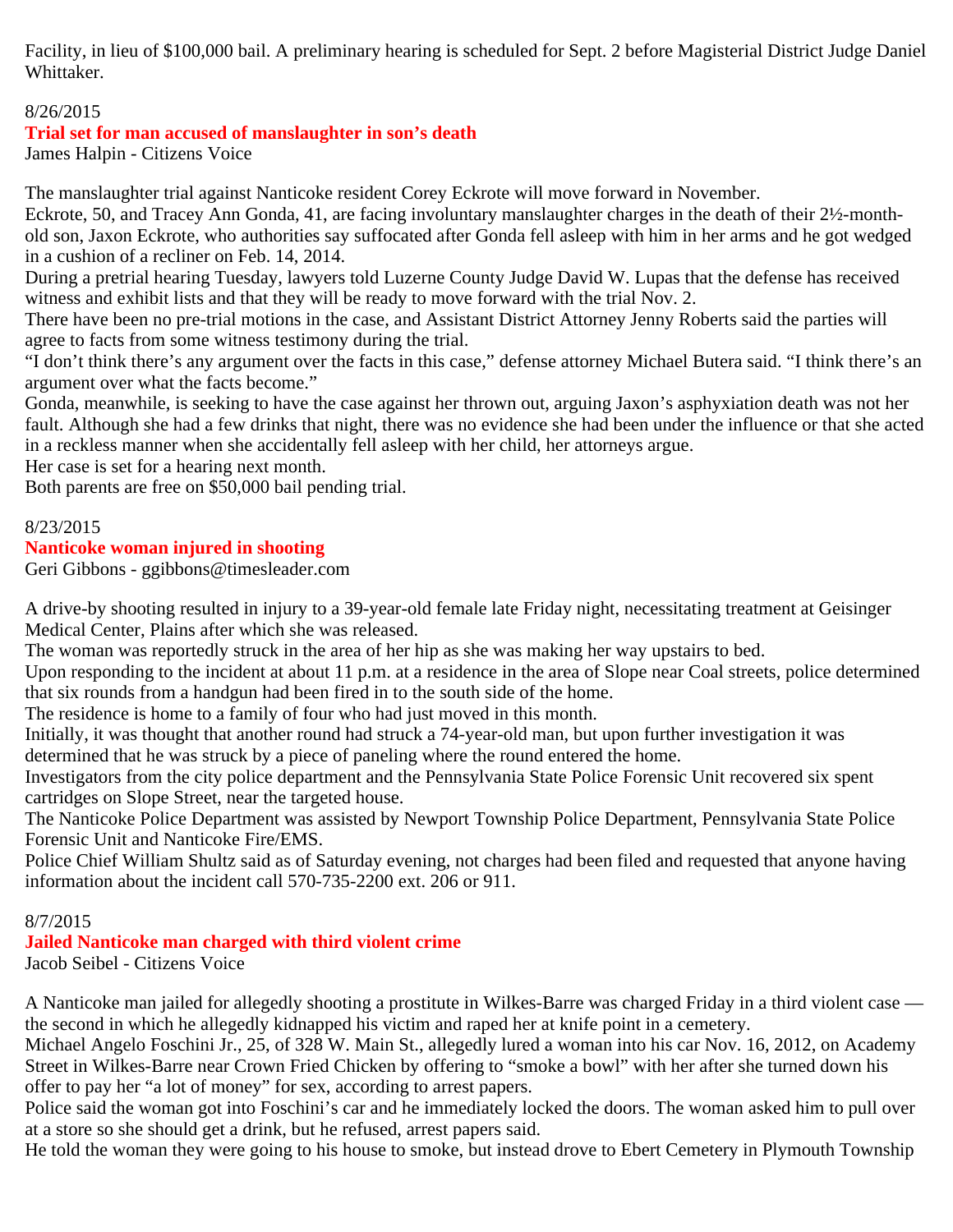where police said he held a knife to the woman while raping her and threatened to slice her throat.

After Foschini raped the woman, he drove off, leaving her in the cemetery, according to police. She used her cellphone to call 911 before walking to the first house she could find with lights on, police said.

Foschini was denied bail during a brief arraignment July 24 after Assistant District Attorney Nancy Violi argued the community is unsafe with him on the streets because his alleged crimes have escalated. In the shooting case against him, she noted, Foschini is accused of shooting a woman in the head and leaving her for dead.

Foschini was arrested in July on charges he allegedly kidnapped another woman on Dec. 13, 2011, and raped her at a different Plymouth Township cemetery.

According to an affidavit filed by state police, the woman told investigators she had been abducted from Carey Avenue in Wilkes-Barre and taken to Exaltation of the Holy Cross and St. Joseph's Cemetery.

During an interview at Wilkes-Barre General Hospital, the woman — wearing dirt- and grass-stained clothes — said she had been walking near a tire store when she saw her attacker, a stranger, pumping gas at a Sunoco station. The man whistled and yelled to her, asking if she wanted to party, the complaint said.

When the woman declined, Foschini began saying, "How can a brother get a play from a sister?" according to the affidavit.

The woman continued down Carey Avenue to Susquehanna Avenue, where the man pulled up alongside her, got out and grabbed her by the back of the jacket, shouting, "Do you think you are too good for me?" police said.

Foschini pulled a buck knife and put it to the woman's back as he held her hair and neck, threatening to stab her as he forced her into the passenger side of his vehicle, police said.

As Foschini drove to the cemetery, he repeatedly clicked the knife open, saying "all you (expletives) are alike," the affidavit said. Foschini took the woman's cellphone and medications and put them on the roof, then threw the phone into the rows of tombstones when it began making a beeping sound he thought indicated she was getting messages, police said.

Foschini forced the woman to perform oral sex before having intercourse with her, police said. When it was over, Foschini threatened that he knew where the woman lived and told her not to tell the police, the affidavit said.

As Foschini drove off, the woman ran to the first house she saw, but no one was home. She used the phone at another house and saw Foschini drive by as she did so, police said.

The case didn't have a major break until this year, when Wilkes-Barre police began investigating the shooting of a prostitute.

Foschini is facing aggravated assault charges in the alleged Dec. 12 shooting. The victim in that case showed up at Geisinger's urgent care facility in Wilkes-Barre with wounds to her head and hand.

The woman said a man she later identified as Foschini picked her up at Academy Street and Carey Avenue. They drove to an abandoned building on Willow Street, where an argument about money ensued. During the fight, Foschini kicked her out of his car and shot her, she told police.

Foschini's attorney in that case, Joseph Sklarosky Sr., maintains that the woman brought Foschini to the location in an attempt to mug him and that Foschini was acting in self-defense during a struggle for his gun.

Sklarosky said he had not been made aware of the new charges Friday and would have to discuss the case with him before commenting.

"I can only tell you that the case I'm representing him on, we do have a very viable defense," Sklarosky said Friday. "I don't know any details about this new case."

After Foschini's arrest in the shooting case, police collected a DNA sample from him that matched the three sexual assault cases, prosecutors said.

In the latest case, Foschini is charged with kidnapping, rape, involuntary deviate sexual intercourse, making terroristic threats and unlawful restraint — the same charges from his arrest in July.

Foschini, who was already jailed at the Luzerne County Correctional Facility on \$250,000 bail in the shooting case, was ordered by Magisterial District Judge Rick Cronauer to continue to be held without bail on the new charges.

# 7/28/2015

# **Vehicular homicide suspect may claim he wasn't driving**

James Halpin - Citizens Voice

Nanticoke vehicular homicide suspect James Novis on Monday filed notice that he may claim at trial that someone else was behind the wheel when Cherri L. Hummel was killed.

Novis, 40, of 1212 S. Prospect St., is charged with homicide by vehicle while driving under the influence and other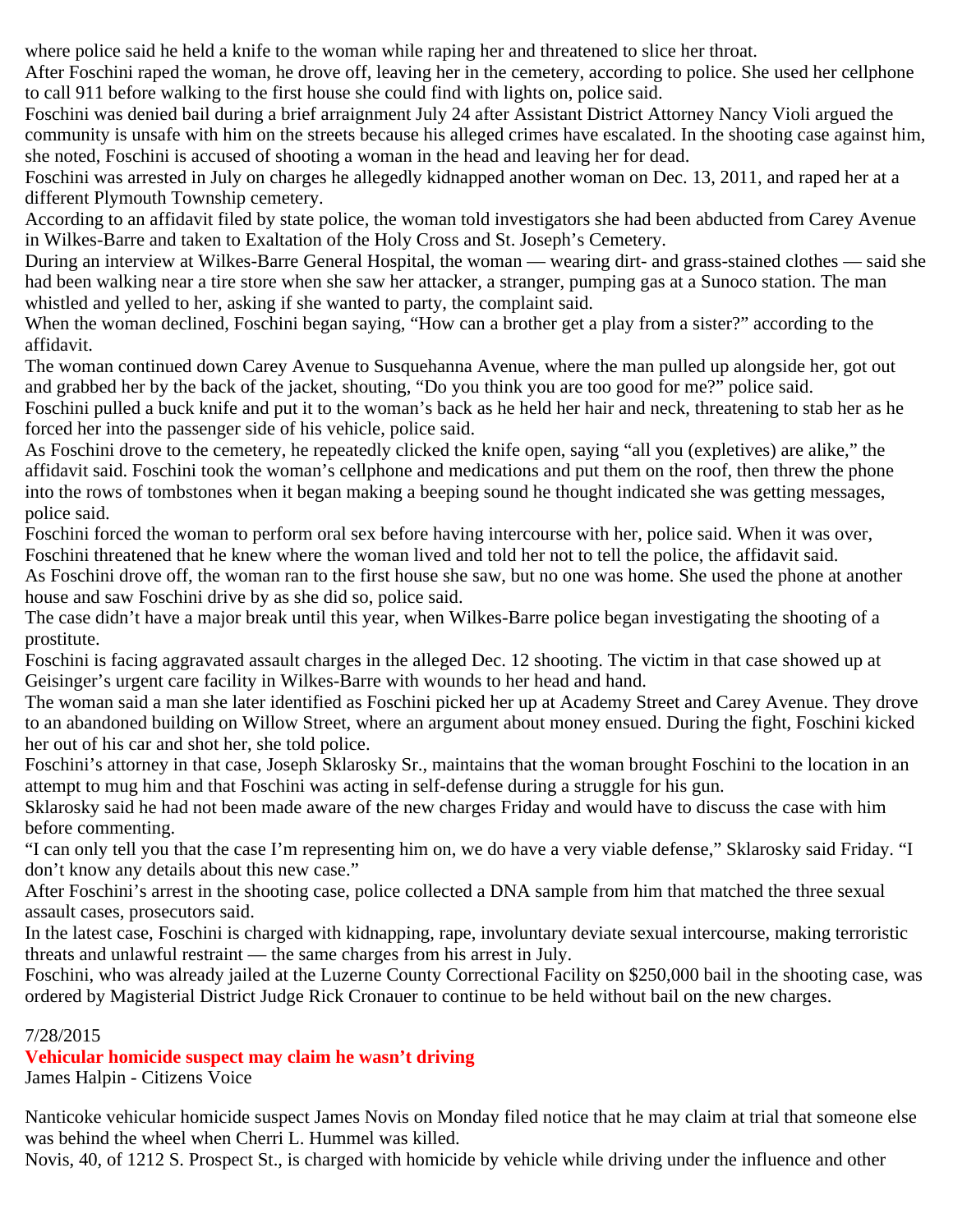offenses in the May 4, 2013, crash on state Route 29 in Lehman Township.

According to court documents, Novis told police in an interview the night of the incident that Hummel was driving at the time of the crash. However, police say surveillance footage shows him driving and that his injuries were consistent with him being in the driver's seat.

The filing by defense attorney Matthew P. Kelly seeks the names of all witnesses the commonwealth would use to disprove Novis' alibi claim.

# 7/25/2015

# **Nanticoke man charged in rape, suspected in two unsolved cases**

James Halpin- Citizens Voice

A Nanticoke man jailed for allegedly shooting a prostitute in Wilkes-Barre was hit Friday with charges of rape and kidnapping for allegedly assaulting another woman — and prosecutors alleged in court his DNA has come back as a match in two other unsolved rape cases.

Michael Angelo Foschini Jr., 25, of 328 W. Main St., was denied bail during a brief arraignment Friday morning after Assistant District Attorney Nancy Violi argued there is no way the community can be safe with him on the streets because his alleged crimes have escalated. In the shooting case, she noted, Foschini is accused of shooting a woman in the head and leaving her for dead.

"I do feel that he's a threat to the community," she said after the hearing. "We have this complaint that we filed, and his DNA also came back as a hit in two other previously unsolved rapes, so those are currently open investigations at this time."

Foschini declined to comment as investigators led him from the courtroom.

The new charges allege Foschini kidnapped and raped a woman on Dec. 13, 2011, about four years before the shooting he was charged with in December.

According to an affidavit filed by state police, the victim told investigators she had been abducted from Carey Avenue in Wilkes-Barre and taken to Exaltation of the Holy Cross and St. Joseph's Cemetery in Plymouth Township.

During an interview at Wilkes-Barre General Hospital, the victim — wearing dirt- and grass-stained clothes — said she had been walking near a tire store when she saw her attacker, a stranger, pumping gas at a Sunoco station. The man whistled and yelled to her, asking if she wanted to party, the complaint says.

When the woman declined, Foschini began saying, "How can a brother get a play from a sister?" according to the affidavit.

The woman continued down Carey Avenue to Susquehanna Avenue, where the man pulled up along side her, got out and grabbed her by the back of the jacket, shouting, "Do you think you are too good for me?" police said.

Foschini pulled a buck knife and put it to the woman's back as he held her hair and neck, threatening to stab her as he forced her into the passenger side of his vehicle, police said.

As Foschini drove to the cemetery, he repeatedly clicked the knife open, saying "all you (expletives) are alike," the affidavit says. Foschini took the woman's cellphone and medications and put them on the roof, then threw the phone into the rows of tombstones when it began making a beeping sound he thought indicated she was getting messages, police said.

"He grabbed her out of the passenger seat and said she was going to do whatever he wanted her to do," Trooper Lisa Brogan wrote in the affidavit. "Then he flipped the knife open."

Foschini forced the woman to perform oral sex before having intercourse with her, police said. When it was over, Foschini threatened that he knew where the woman lived and told her not to tell the police, the affidavit says.

As Foschini drove off, the woman ran to the first house she saw, but no one was home. She used the phone at another house and saw Foschini drive by as she did so, police said.

Investigators at the hospital interviewed the victim and took samples her attacker left behind. The case didn't have a major break until this year, when Wilkes-Barre police began investigating the shooting of a prostitute.

Foschini is facing aggravated assault charges in the Dec. 12 shooting. The victim in that case showed up at Geisinger's urgent care facility in Wilkes-Barre with wounds to the head and hand.

The woman said a man she later identified as Foschini picked her up at Academy Street and Carey Avenue. They drove to an abandoned building on Willow Street, where an argument about money ensued. During the fight, Foschini kicked her out of his car and shot her, she told police.

Foschini's attorney in that case, Joseph Sklarosky Sr., maintains that the woman brought Foschini to the location in an attempt to mug him and that Foschini was acting in self-defense during a struggle for his gun.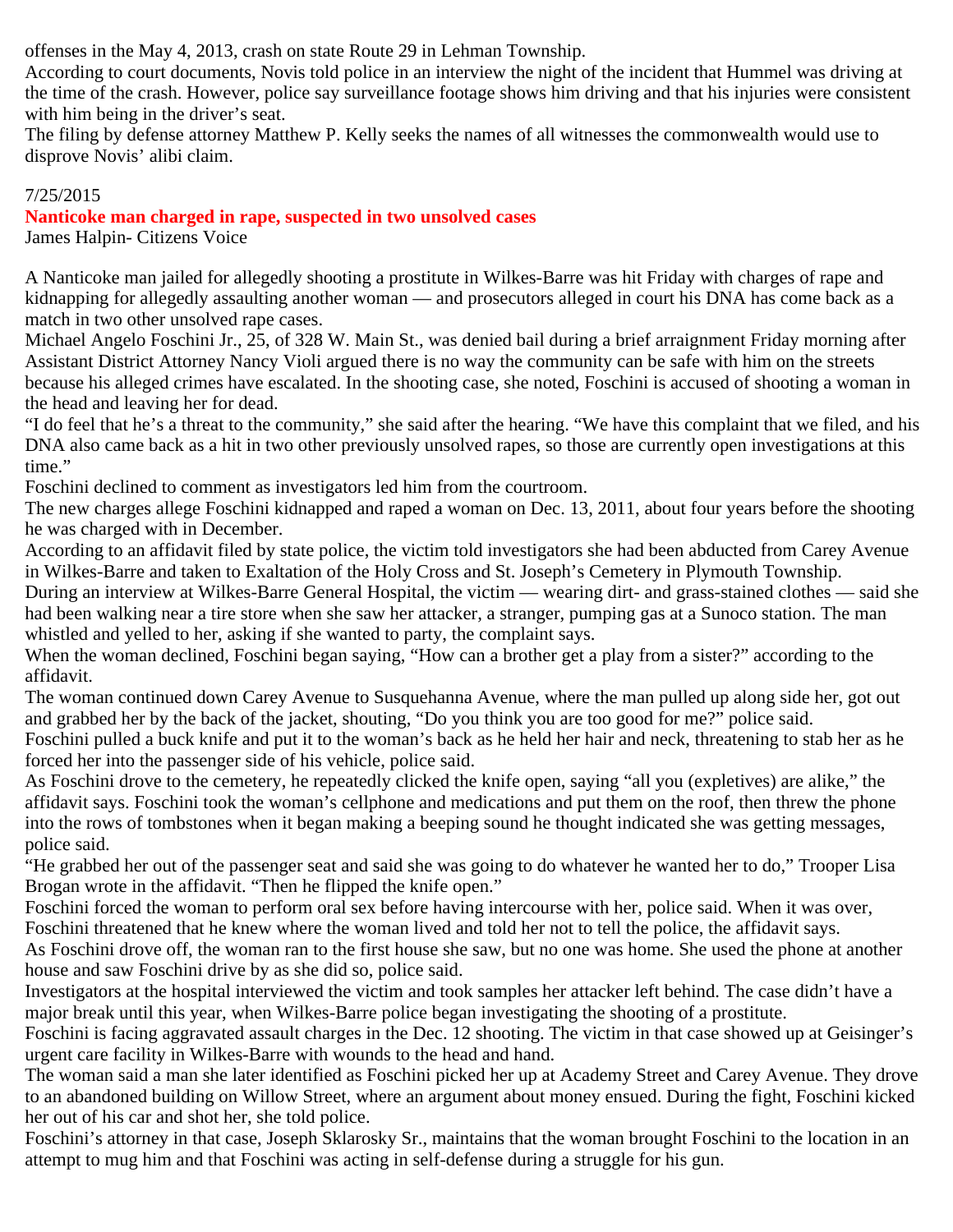Sklarosky said he had not been made aware of the new charges Friday and would have to discuss the case with him before commenting.

"I can only tell you that the case I'm representing him on, we do have a very viable defense," Sklarosky said Friday. "I don't know any details about this new case."

After Foschini's arrest in the shooting case, police collected a DNA sample from him that matched the three sexual assault cases, prosecutors said.

In the latest case, Foschini is charged with kidnapping, rape, involuntary deviate sexual intercourse, making terroristic threats and unlawful restraint.

Foschini, who was already jailed at the Luzerne County Correctional Facility on \$250,000 bail in the shooting case, was ordered by Magisterial District Judge Rick Cronauer to be held without bail on the new charges after Violi argued his crimes are getting more severe with time.

"This is a forcible rape at knife-point involving kidnapping," Violi said, noting he later went on to allegedly shoot another victim. "He has escalated."

A preliminary hearing was set for 9 a.m. Aug. 7.

#### 7/24/2015

#### **Attempted break-in reported in Nanticoke**

Eric Mark - Citizens Voice

A man who tried to break into a Nanticoke home Thursday morning told the homeowner he was there to cut the grass, according to police.

Officers responded to a report of an attempted break-in at an East Grand Street home at 8:17 a.m. Thursday, according to Nanticoke police. A woman who lives in the home told police she had heard someone at the rear door of the house, went to investigate and saw a man attempting to pick the lock of the door with some type of device.

The woman told officers that she then opened the door, whereupon the man told her he was there to cut her grass and asked her if she wanted her grass cut.

The woman then called 911 and the man ran off, police said.

Police spoke with neighbors, who reported they had seen the same man in the neighborhood several times. An incident similar to Thursday's attempted break-in had taken place at another home in the block, but the homeowner did not report it, residents told police.

The suspect is described as a white male, wearing a white shirt and lime green shorts, with reddish hair and a beard. Anyone who observes suspicious activity should call 911 immediately, police said.

#### 7/18/2015

#### **Police: Man ran over girlfriend with his Harley-Davidson motorcycle**

smocarsky@timesleader.com

Police say a man ran over his girlfriend with a motorcycle when she was trying to get her cell phone back from him. City police Officers Joseph Buchalski and Bryan Kata were dispatched to East Ridge Street for a domestic dispute in which a third-party caller reported that his neighbor asked him to call 911 after her boyfriend, Robert Kamowski, smashed her cell phone and tried to run her over with his motorcycle.

While en route, the officers stopped Kamowski, who was operating a blue 2002 Harley-Davidson in between the 100 and 200 blocks of East Church Street. A records check of Kamowski's driver's license showed up as suspended and expired as of June 25, 2010, police said.

Buchalski stayed with Kamowski while Kata proceeded to the victim's residence.

Upon arrival, Kata initially spoke with the caller, who advised him that he had seen Kamowski pull up on his motorcycle, get off and approach the victim, who was sitting in her vehicle. The witness said Kamowski was yelling at and threatening the victim when he saw him take her cell phone and smash it off of the roadway, police said. The neighbor told police he had last seen Kamowski pushing and shoving the woman before entering his residence to call 911.

Kata then spoke with the victim, who told him that Kamowski began following her, pulled alongside of her vehicle and asked if she would speak with him. She said she told him no and asked Kamowski to leave her alone. She then drove away and proceeded to her residence, but Kamowski continued to follow her, police said.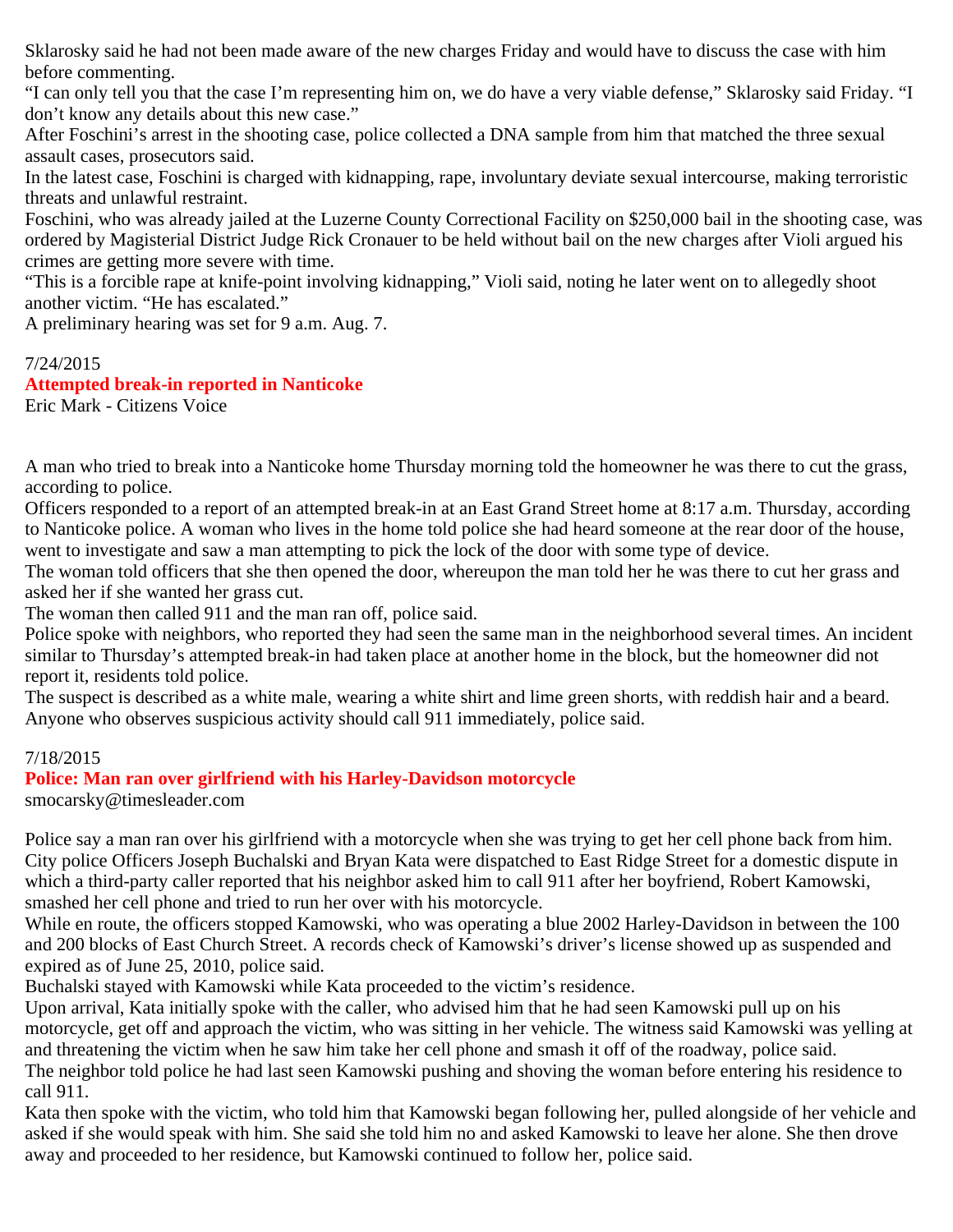When the woman arrived outside her home and parked, Kamowski pulled up across the street and approached her vehicle. She again asked Kamowski to leave, but he refused and then asked her for a key which he had left in her vehicle. When she told him she couldn't find it, he reached inside and ripped her cellphone out of her hands and smashed it by throwing it off the roadway, police said.

The woman told police she got out of her vehicle, picked up the pieces of her phone and told Kamowski that he could look inside the vehicle for his key and tools, but to leave after he had found them. Kamowski then grabbed the shattered cell phone from the woman's hands and began walking toward his motorcycle. She told police she tried to get the phone back, but he began shoving and pushing her, police said.

The woman said that while she was standing near the front of the motorcycle still trying to get her phone back, Kamowski started the bike and began to drive away, and she was struck by the bike and knocked to the ground. Kata observed her left front pants leg had an imprint of the motorcycle's tire and her left ankle was brush-burned. Her phone was recovered from Kamowski's back pants pocket, police said.

Kamowski, 46, was taken into custody and charged with one count each of robbery, simple assault, theft by unlawful taking or disposition, receiving stolen property, recklessly endangering another person, criminal mischief, harassment and driving while operating privilege is suspended or revoked.

He was arraigned before District Judge James Dixon and, unable to post \$10,000 bail, was jailed at the Luzerne County Correctional Facility to await a preliminary hearing scheduled for July 29.

#### 7/17/2015

#### **Police: Nanticoke man tried to strangle ex-girlfriend**

Eric Mark - Citizens Voice

A Nanticoke man tried to strangle his ex-girlfriend in front of her young son during an argument Wednesday afternoon, according to police.

Joseph Noss, 36, also fled from and resisted officers as they attempted to arrest him, according to police.

Nanticoke police gave the following account, in a criminal complaint against Noss:

Officers responded to a Loomis Street home at 12:27 p.m. Wednesday for a report of a woman who could not breathe because she had been strangled by her ex-boyfriend, later identified as Noss.

When police arrived, the woman had a hard time catching her breath. She told officers that Noss had jumped on top of her for no reason and placed both of his hands around her neck to the point she could not get any oxygen. The woman had marks on her neck and face consistent with having been strangled and scratches on her cheek, officers observed. The woman told police that Noss held her throat for about 10 seconds before he let go. He then grabbed a control wire from a gaming system in the room, wrapped the wire around her neck and said he would kill her, the woman said. Officers observed markings on the victim's neck consistent with a wire having been used.

Noss stopped the wire assault, then said he did not want to live and planned to overdose on Xanax, the woman told police. The woman's 4-year-old son was present when the altercation took place, and Noss grabbed him by the hair and pulled him out of the way, the woman said.

When officers went to Noss' home and identified themselves as police, Noss ran off, leading to a foot pursuit through his yard, a neighbor's property, then down Loomis Street toward a drop-off point above railroad tracks. Officers tried to take Noss into custody on the railroad tracks, but he resisted and police had to use pepper spray to subdue him. Noss was taken to Nanticoke police headquarters for processing. He was charged with aggravated assault graded as a first-degree felony, as well as misdemeanor counts of resisting arrest and simple assault, and a summary count of harassment.

He was arraigned Wednesday before Magisterial District Judge Donald Whittaker and sent to Luzerne County Correctional Facility in lieu of \$50,000 bail. A preliminary hearing is scheduled for 1 p.m. on Wednesday before Whittaker.

The woman, who declined medical treatment, was given information on how to apply for a Protection from Abuse order, according to police.

#### 7/15/2015

#### **Nanticoke man accused of breaking into home, stealing jewelry**

Charlotte L. Jacobson - Citizens Voice

A Nanticoke man was arrested Monday after police allege he broke into a residence, stole jewelry and stashed it in the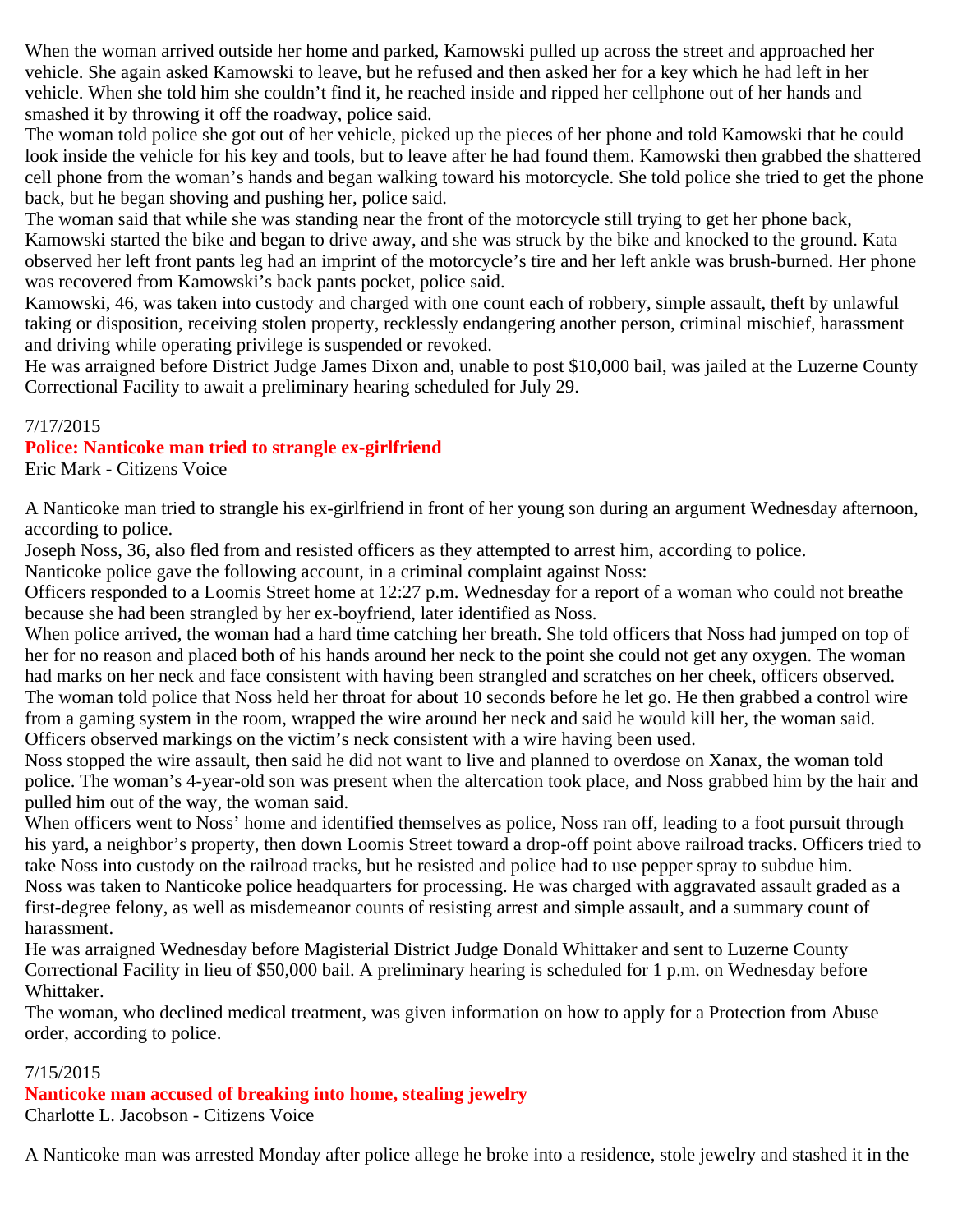woods.

Police were tipped off Sunday evening that William Fisher, 44, was at a residence on Center Street in Nanticoke asking about where someone lived, according to the report. A day earlier Fisher had been seen by an off-duty officer after a purse was stolen from a resident's car while parked in the cemetery on Prospect Street, police said.

The victims asked their neighbor to watch their home while they went out for groceries, but returned home to find that the back door was smashed out, according to a police report.

Investigating officers discovered drops of blood on the back porch next to the broken glass window. Police said the front door was no longer locked.

Neighbors told police they saw a thin white male approximately 5 feet 6 inches tall, wearing a red shirt and possibly black shorts and a black baseball cap carrying bags heading into the woods from the direction of the victims' home. Just before 10 p.m., officers went to Fisher's residence on West South Street. Fisher agreed to speak with police and told them he dumped the stolen items into the woods, police said.

Officers were led to the wooded tree line at the back of Middle Road on the Luzerne County Community College property and they retrieved several stolen pieces of jewelry.

Fisher admitted to stealing a purse out of a parked car in the cemetery on Saturday, police said. Fisher also admitted to waiting for the victims to leave their Center Street residence in order to break into the home and steal items of value, according to police.

He was charged with one count each of burglary, criminal trespass, theft, receiving stolen property and criminal mischief and jailed at the Luzerne County Correctional Facility in lieu of \$25,000 bail.

A preliminary hearing has been scheduled for July 22 before Magisterial District Judge Donald Whittaker.

# 7/14/2015

# **Nanticoke man charged after slamming wife to the floor**

Times Leader

At about 8:30 p.m. on July 6, Nanticoke police were dispatched to a residence on State Street regarding a domestic dispute.Police said the victim relayed that she has been assaulted by her husband, Daniel Bogdanovich, who had been drinking all day

She said that after an argument, she had packed some clothes and took her iPad and went next door to her in-laws. Her husband followed, taking her iPad and returning home. When she went to retrieve her iPad, he allegedly slammed her to the floor, police said.

Bogdanovich was taken into custody and transported to the Nanticoke Police Station, processed and charged with simple assault and harassment.

He was taken to Luzerne County Correctional Facility for overnight arraignment.

#### 7/14/2015

#### **Police: Nanticoke man assaulted wife after she woke him from nap** Times Leader

Police allege that a Nanticoke man assaulted his wife after she woke him up from a backyard nap.

City police were dispatched on Saturday to an Oak Street residence after a 911 call from the home was disconnected. Upon arrival, officers observed a female in the yard, later identified as the victim, visibly upset and crying, with her bottom lip bleeding.

Officers said the woman stated that her husband, George Beck, had fallen asleep in a chair in the back yard and, when she attempted to wake him up, he became violent.

The victim alleged that he got out of a chair, threw her to the ground and then punched her in the face several times. The suspect was taken into custody, transported back to police headquarters and charged with simple assault and harassment.

Beck was then transported to the Luzerne County Correctional Facility for overnight arraignment.

#### 7/12/2015

**Police: Nanticoke man assaulted sleeping woman** Eric Mark - Citizens Voice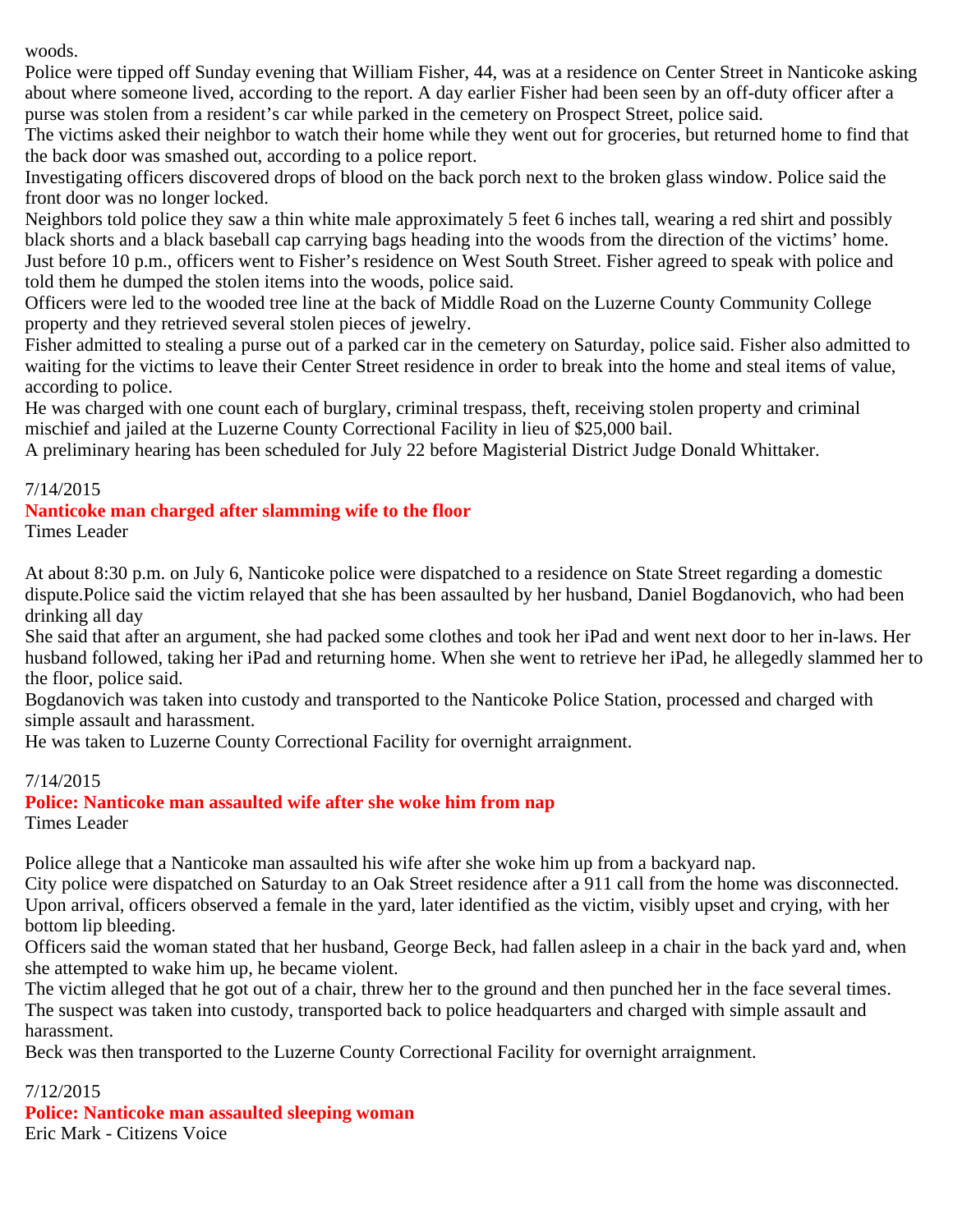Nanticoke police charged a city man with assault after he allegedly kneed a woman in the face after jumping on her when she was asleep last week.

Joseph Skladzien, 40, was charged with simple assault and harassment following the July 6 incident, police said. Officers responded to a reported domestic dispute at a West Union Street home at 3:05 a.m. Monday, according to police. A woman told police that she was asleep in her bedroom when Skladzien kicked open the door, jumped on top of her, grabbed her by the hair and struck her in the head and face with his knee. Skladzien then left the home and the woman locked herself in a bathroom and called 911, she said.

Officers observed that the woman's right eye was red and swollen, police said.

Officers eventually located Skladzien in a wooded area near the home and took him into custody, according to police. He was arraigned before Magisterial District Judge Rick Cronauer and released on \$2,500 unsecured bail. A preliminary hearing is scheduled for Aug. 19, according to court records.

7/11/2015

#### **Nanticoke man accused of stealing from neighbor**

Eric Mark - Citizens Voice

Nanticoke police charged a city man with theft and robbery after he allegedly stole money from a neighbor at knifepoint.

Joshua Kittle, 20, grabbed cash from a man on the back porch of the man's South Hanover Street home on July 2, according to police.

Kittle, who knew the alleged victim and was visiting with him and his family, reached for a knife he had attached to a necklace, but found he could not free the knife so he pushed the man, grabbed the man's cash and fled, police said in a news release.

The man told police where Kittle lived, and officers were familiar with Kittle from past dealings, police said. Officers located Kittle at his West Broad Street apartment and took him into custody, according to police. Kittle eventually admitted to the robbery and showed officers where he stashed the cash, police said.

Kittle was charged with robbery, theft by unlawful taking and criminal trespass.

He was arraigned before Magisterial District Judge Joseph Zola and sent to Luzerne County Correctional Facility in lieu of \$35,000 bail. A preliminary hearing is scheduled for Wednesday.

#### 7/8/2015

# **Nanticoke man charged with passing fake prescriptions**

elewis@timesleader.com

Since 2009, Marc J. Zawadzki of Nanticoke has been charged 17 times by multiple law enforcement agencies for passing bogus prescriptions or falsely identifying himself as a physician to obtain painkillers from area pharmacies. Add one more to Zawadzki's criminal record.

Zawadzki, 41, was arraigned Tuesday by District Judge Michael Dotzel on a criminal complaint filed by Wilkes-Barre Township police charging him with submitting three fraudulent prescriptions at a pharmacy inside Price Chopper in an attempt to obtain 120 tablets of Vicodin and 210 tablets of Percocet on Sept. 15, 2014.

A pharmacist at Price Chopper suspected the prescriptions Zawadzki submitted were fraudulent, according to the criminal complaint.

Zawadzki allegedly admitted he used his computer to create the prescriptions to help a person known to him battle a heroin addiction, the complaint says.

Zawadzki allegedly submitted the bogus prescriptions with two female names two months before he was sentenced by Luzerne County Judge Joseph Sklarosky Jr. to two to five years in state prison on multiple counts of acquiring painkillers by false representation.

Court records indicate Zawadzki has been charged by 12 law enforcement agencies since 2009 for passing bogus prescriptions or falsely calling pharmacies and identifying himself as a physician.

Here is a list of Zawadzki's offenses, according to court records:

Feb. 26, 2014: CVS Pharmacy, Pittston, 90 tablets of Vicodin.

Jan. 6, 2014: Zawadzki used a stolen a physician's notepad to write "excuses" to be excused from his job in Nescopeck. Feb. 3, 2014: Zawadzki submitted six fraudulent prescriptions at Advanced Pharmacy Services, Plains Township. Dec. 18, 2013: Albert's Pharmacy, Pittston, 90 tablets of Vicodin.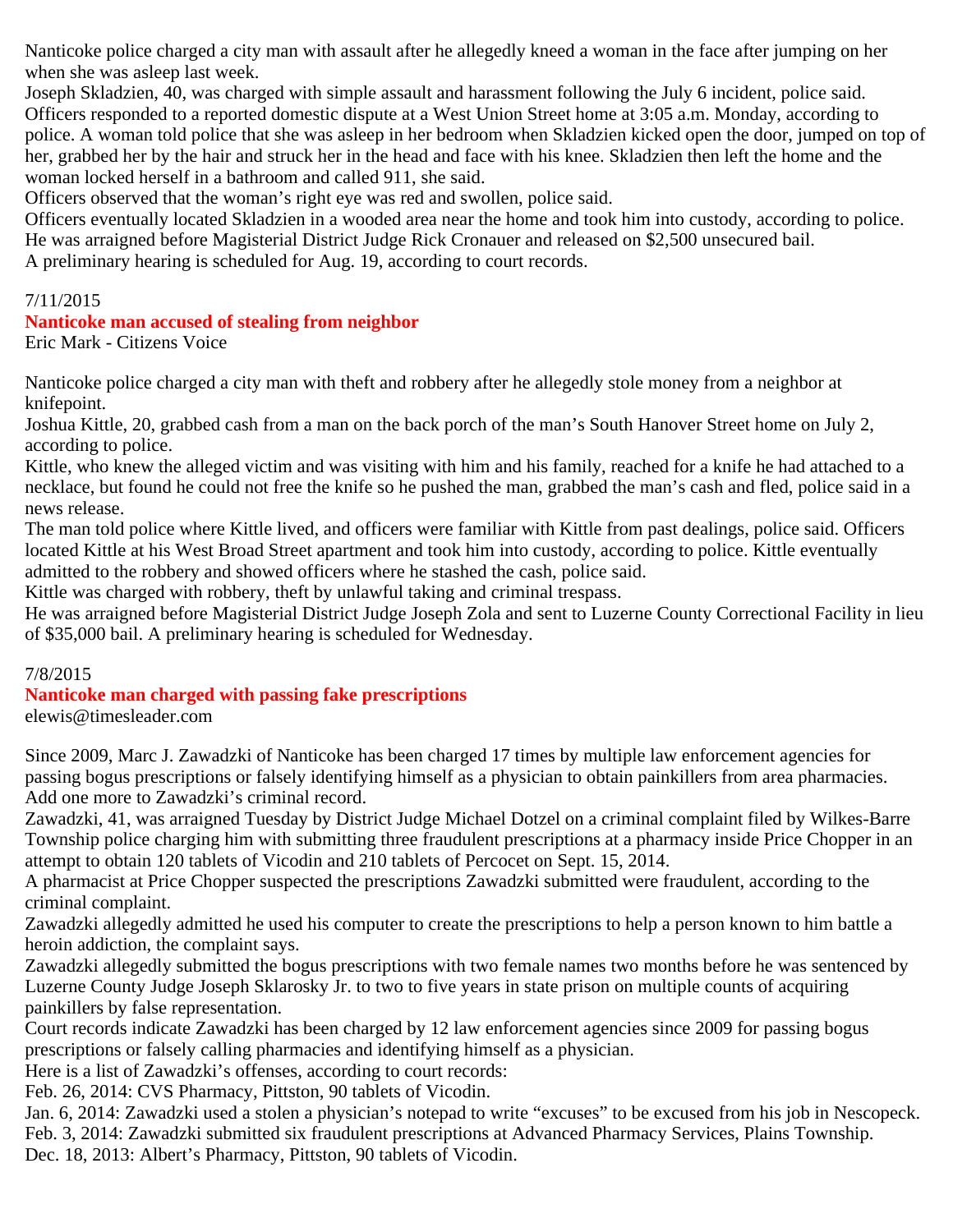Sept. 28, 2012: Submitted a forged prescription at CVS Pharmacy in Exeter.

Aug. 8, 2012: Submitted a forged prescription at Weis Pharmacy, Wright Township.

March 18, 2012: Called Cook's Pharmacy, Kingston Township, ordered 60 tablets of Vicodin.

March 19, 2012: Zawadzki submitted a fake prescription with a forged physician's signature at CVS Pharmacy in Shickshinny.

Feb. 12, 2012: Called Fino's Pharmacy, Dallas, ordered 60 tablets of Vicodin.

Oct. 7, 2011: CVS Pharmacy, Wyoming, for 120 tablets of Vicodin.

Oct. 7, 2011: Called Walgreen's Pharmacy, Kingston, ordered Vicodin tablets.

Sept. 10, 2011: Kmart Pharmacy, Wilkes-Barre Township, 90 tablets of Vicodin.

Sept. 10, 2011: Called Wegman's Pharmacy, Wilkes-Barre Township, ordered 90 tablets of Vicodin.

May 31, 2011: Gerrity's Pharmacy, Hanover Township, 60 tablets of Vicodin.

March 12, 2010: Gerrity's Pharmacy, Hanover Township, 60 tablets of Vicodin.

Feb. 23, 2010: Spontanski's Pharmacy, Nanticoke, ordered Vicodin tablets.

Dec. 20, 2009: Kmart Pharmacy, Wilkes-Barre Township, 90 tablets of Vicodin.

#### 7/8/2015

**Prosecutors ask judge to rule accused child molester's allegations inadmissible**

James Halpin - Citizens Voice

An accused child molester wants jurors to hear about alleged "sexual activity" between his 8-year-old victim and her brother to demonstrate their mother is targeting him for prosecution because he was living with another woman. Prosecutors filed a brief Tuesday urging a judge to rule the allegations inadmissible at trial because they are irrelevant to the case and any contact between the victim and a third party "in no way exonerates the defendant."

William Charles Wunner, 29, of Nanticoke, is accused of sexually assaulting the child multiple times between April and May 2014 at a Wilkes-Barre home. He is facing charges including rape of a child, involuntary deviate sexual intercourse with a child, aggravated indecent assault of a child and endangering the welfare of a child.

In June, Wunner filed a motion seeking to admit the victim's "sexual conduct with (a) third party," alleging she engaged in sexual activity with her younger brother while in a bath together. The children's mother knew the conduct happened on two occasions, but "did nothing about it," Wunner alleged.

Only after the mother found out he was living with another woman did she falsely accuse him of abuse, he contends. In a response filed Tuesday, Assistant District Attorney Nancy Violi counters that the argument lacks merit because the allegations are not admissible under the state Rape Shield Law. She also notes that the child first reported Wunner to her paternal grandmother, who in turn told the mother.

"The 'sexual conduct' (Wunner) seeks to introduce in no way exonerates (him)," Violi wrote, adding that any trouble he had with the mother does not translate to the victim herself. "There is no connection between that jealousy, assuming it even existed, and the victim herself."

The case is before Luzerne County Judge David W. Lupas, who did not immediately rule on the issue. Wunner is free on \$30,000 bail pending trial.

#### 7/7/2015

#### **Nanticoke man arrested after punching wife**

Times Leader

City police arrested Joseph Michael Skladzien, 40, of West Union Street, on charges he assaulted his wife inside their residence on Monday.

Skladzien was charged with simple assault and harassment. He was released on \$2,500 unsecured bail.

#### 7/6/2015

**60-year-old Nanticoke man found naked in basement charged with sexually assaulting boy** elewis@timesleader.com

A naked 60-year-old man was found hiding in the basement of a boy's residence on East Enterprise Street where township police alleged he sexually assaulted the child on Sunday.

Richard Anthony Perugino, of Hanover Street, Nanticoke, told police he went to the house to hang out with the boy he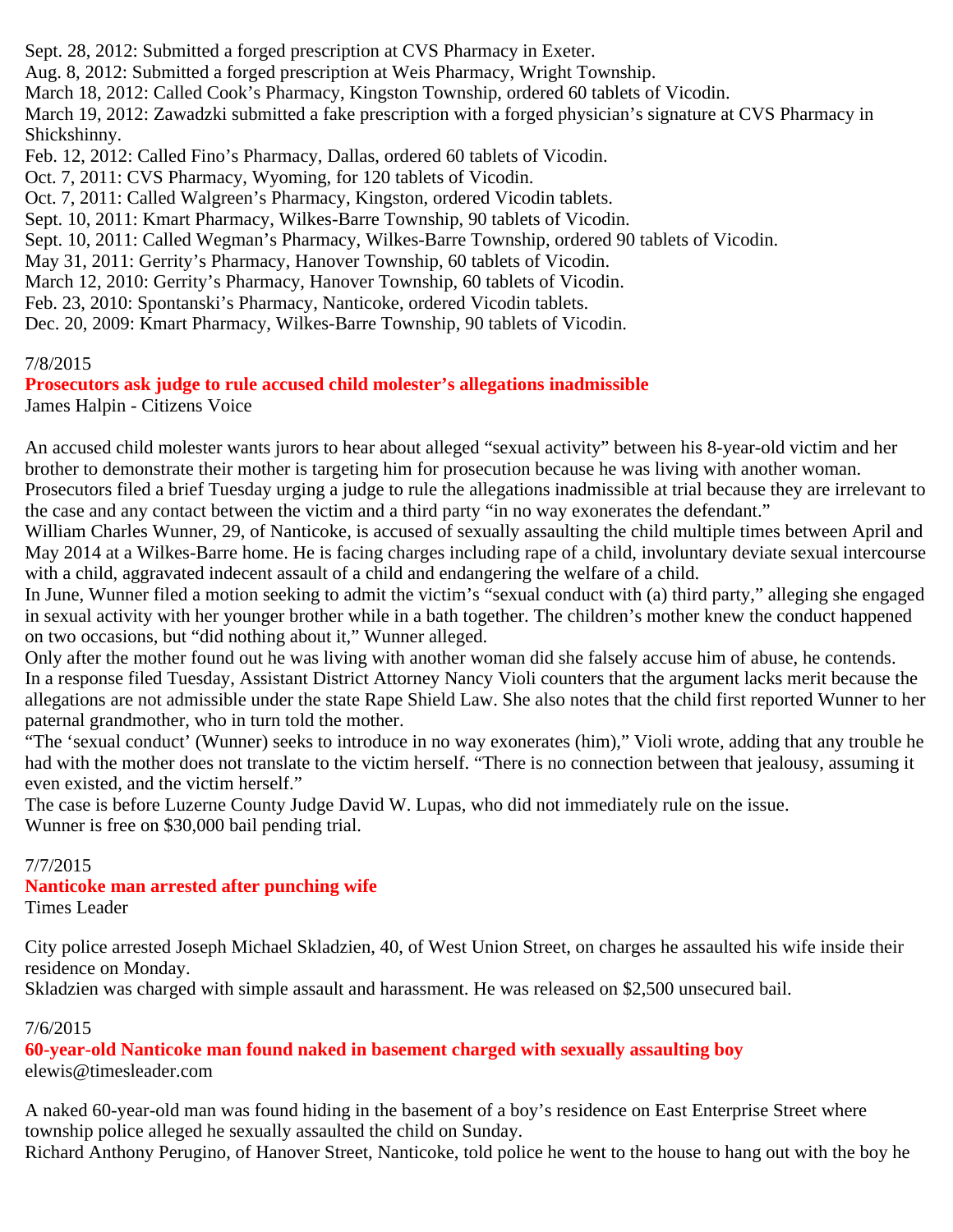met on an app that allows bisexual people to interact with one another, according to charges filed.

A family member of the boy allegedly found Perugino naked hiding in the basement of the boy's home.

Township police said the boy claimed Perugino performed a lewd sexual act on him, charging documents say.

Perugino was arraigned Monday by District Judge Rick Cronauer in Wilkes-Barre on a single count of unlawful contact with a minor. He was jailed at the Luzerne County Correctional Facility for lack of \$25,000 bail. According to the criminal complaint:

Police responded to the residence at about 11 p.m. and found Perugino in the basement sitting in a chair being detained by another person. A woman was screaming at Perugino.

Police learned family members became concerned about the boy when a young girl became frightened by something she saw in the basement.

The family searched the basement where the boy has his bedroom.

Perugino was allegedly found wearing no clothes hiding in another basement room, the complaint says.

Perugino allegedly told police he met the boy on the app and went to the house "to hang out with him," insisting nothing happened, according to the complaint.

Perugino claimed he was aware of the boy's age before he went to the residence. He allegedly shook his head "yes" when asked by police if anything sexual had taken place with the boy, the complaint says.

A preliminary hearing is scheduled on July 15 before District Judge Donald Whittaker in Nanticoke.

# 7/1/2015

# **Police: Same man may have robbed 2 shops at gunpoint**

Eric Mark - Citizens Voice

Police are searching for this man who they say robbed the Cocoa Hut store on North Market Street in Nanticoke on Monday night.

Nanticoke police are searching for a man who they say robbed a city convenience store at gunpoint Monday night. The same man might have robbed a doughnut shop in Plymouth the same night, according to police.

The Nanticoke robbery happened at the Cocoa Hut store on North Market Street at about 10 p.m. Monday, police said. A store clerk told police that a man walked into the store, holding a handgun, approached her and said, "I don't want to hurt you, honey, just give me all the cash."

The man took cash from the register drawer and fled the store, the clerk told police.

The suspect is described as a white male, about 5 feet 8 inches tall, with a stocky, muscular build. He wore a black longsleeved shirt, black and gray basketball shorts with red side stripes, and white sneakers with red and black borders. He had a white bandana over his head and a black bandana over his lower face. He carried a black or gray handgun, according to police.

Police in Nanticoke and Plymouth are working together to identify the suspected robber, who fits the description of a man who robbed the Dunkin' Donuts shop in Plymouth about a half-hour before the Nanticoke Cocoa Hut was robbed. Anyone with any information is asked to call Nanticoke police detectives at 570-735-2200, ext. 206, or dial 911.7/1/2015

# **Woman gets 46 months in prison for role in crime wave**

James Halpin - Citizens Voice

A Hanover Township woman has been sentenced to just under four years in prison for her role in an 18-day crime wave. Cindy Conden, 29, was sentenced to 46 months in federal prison for charges of interfering with commerce by threats or violence, according to the U.S. Attorney's Office. U.S. District Senior Judge Richard P. Conaboy imposed the sentence. Last week, Conaboy sentenced Conden's father, Charles R. Conden Jr., 48, to seven years in prison for the same crime. Prosecutors say the Condens and James Hughes, 26, of Nanticoke, helped Kingston resident Jeffrey Townsley, 43, during a robbery spree that targeted two branches of the First National Community Bank and seven other businesses. Hughes has pleaded guilty in the case and is awaiting sentencing, set for Aug. 12.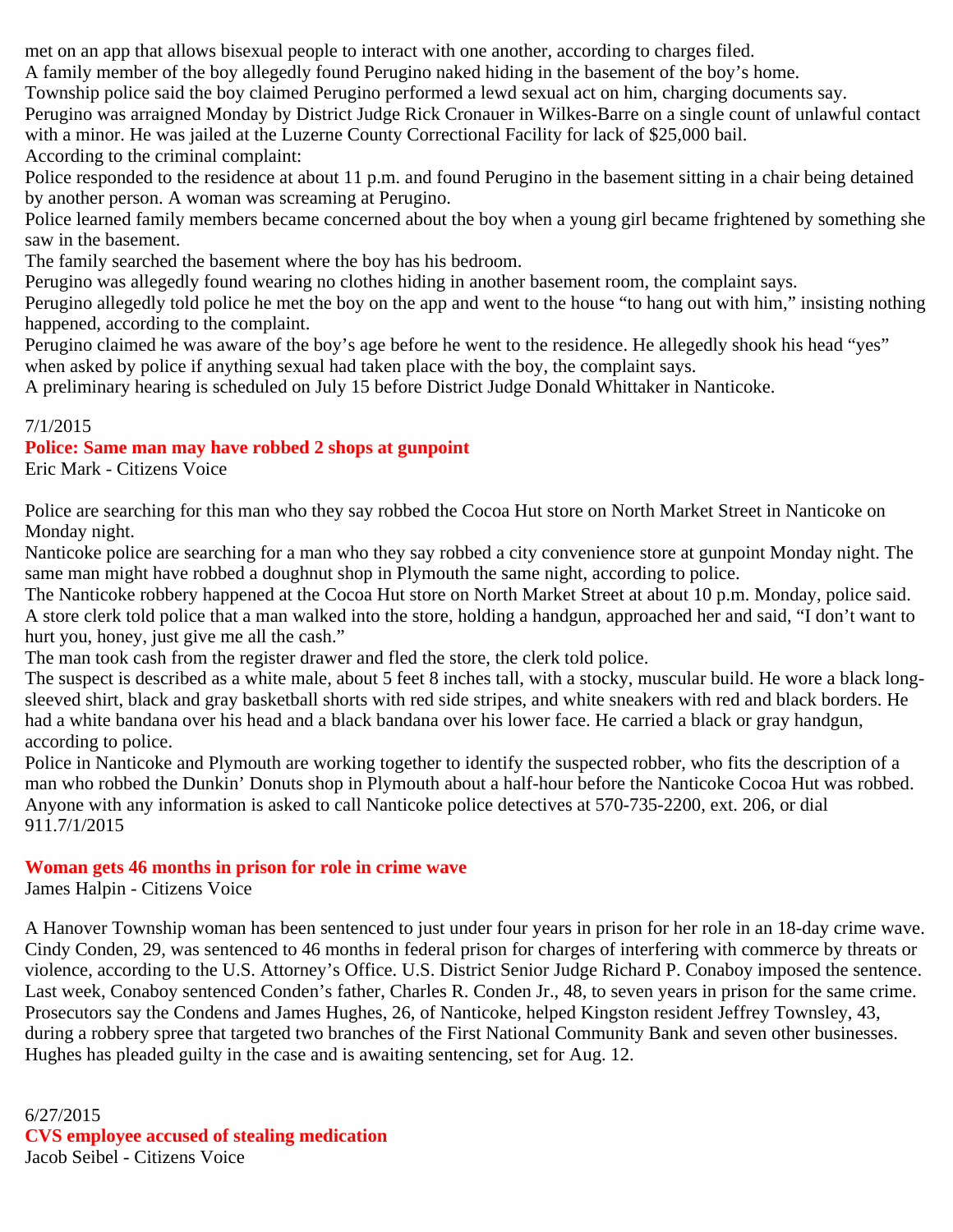An employee at CVS Pharmacy in Nanticoke is accused of stealing medication from customers' prescription orders, police said.

Heather Conway, 36, of Wapwallopen, was charged Friday with theft, receiving stolen property and two counts of possession of a controlled substance.

Nanticoke police said on June 6 officers responded to CVS Pharmacy on East Main Street for a report of an employee theft. The officers spoke with the CVS regional division manager who informed police that Conway, a pharmacy employee, had been stealing medication from customers' prescriptions, police said.

The manager said she took a statement from Conway, who admitted she took varying amounts of pills from the prescription bottles of customers she tended to at the drive-through window, police said.

Conway told police she stole hydrocodone and oxycodone for about four weeks, taking seven to 14 tablets from the bottles, according to police. She claimed the pills were for personal use; she needed them to control pain in her foot that was caused by surgery, police said.

#### 6/26/2015

#### **Nanticoke man gets up to 7 years for brutal assault**

James Halpin - Citizens Voice

A Nanticoke man convicted of aggravated assault for severely beating his girlfriend has been sentenced to 3½ to seven years in prison.

Michael Zagora, 43, of 60 W. Green St., was convicted following a jury trial in April of beating the woman for days, leaving her bed-ridden and unable to move. The woman told police Zagora had repeatedly kicked and punched her in the head and ribs.

Zagora had been charged with aggravated indecent assault without consent but was acquitted on that count.

At sentencing Thursday, Luzerne County Judge Michael T. Vough ordered Zagora to pay the costs of prosecution and gave him credit for 309 days served.

Zagora was housed at the Luzerne County Correctional Facility.

#### 6/25/2015

#### **Money reported stolen in alleged home invasion**

Charlotte L. Jacobson - Citizens Voice

Nanticoke police are investigating a home invasion in which two women walked into an elderly woman's home, held her down and stole money from the residence.

According to police, around 10:30 a.m. Wednesday, a 75-year-old resident of East Ridge Street reported a home invasion. She told police that while she was sitting in her living room, she heard the unlocked rear kitchen door open. A female appeared in front of her and held her down, police said. Another female entered the living room and spoke to the first woman in a foreign language.

As she was held down by the first woman, the second woman checked the other rooms and allegedly stole money from the home. The suspects left the home and walked West on East Ridge Street toward College Street.

The first suspect was described as a woman in her 20s, medium build with heavier arms and legs, dark hair and darker skin, wearing light blue pants and a white T-shirt. The second suspect was described as a woman in her 20s, medium to heavy build with dark hair and darker skin, wearing a tan safari-style hat and a short-sleeved blouse with a collar. Anyone with information is asked to contact the Nanticoke Police Department at 570-735-2200.

# 6/11/2015 **Police: Plants, gardening equipment stolen**

Eric Mark - Citizens Voice

Police are investigating a recent theft of plants and gardening tools and equipment from the Greater Nanticoke Area Community Garden.

The theft from the community garden on Lower Broadway Street was reported at 11 a.m. Tuesday, according to an incident report filed by Nanticoke police. The theft took place sometime between Saturday and Tuesday morning, the report indicates. Items taken include 12 tomato plants; six pepper plants; two plastic flats of cucumbers, watermelons and squash; a red wheelbarrow and a metal rake with a green bottom, according to the report.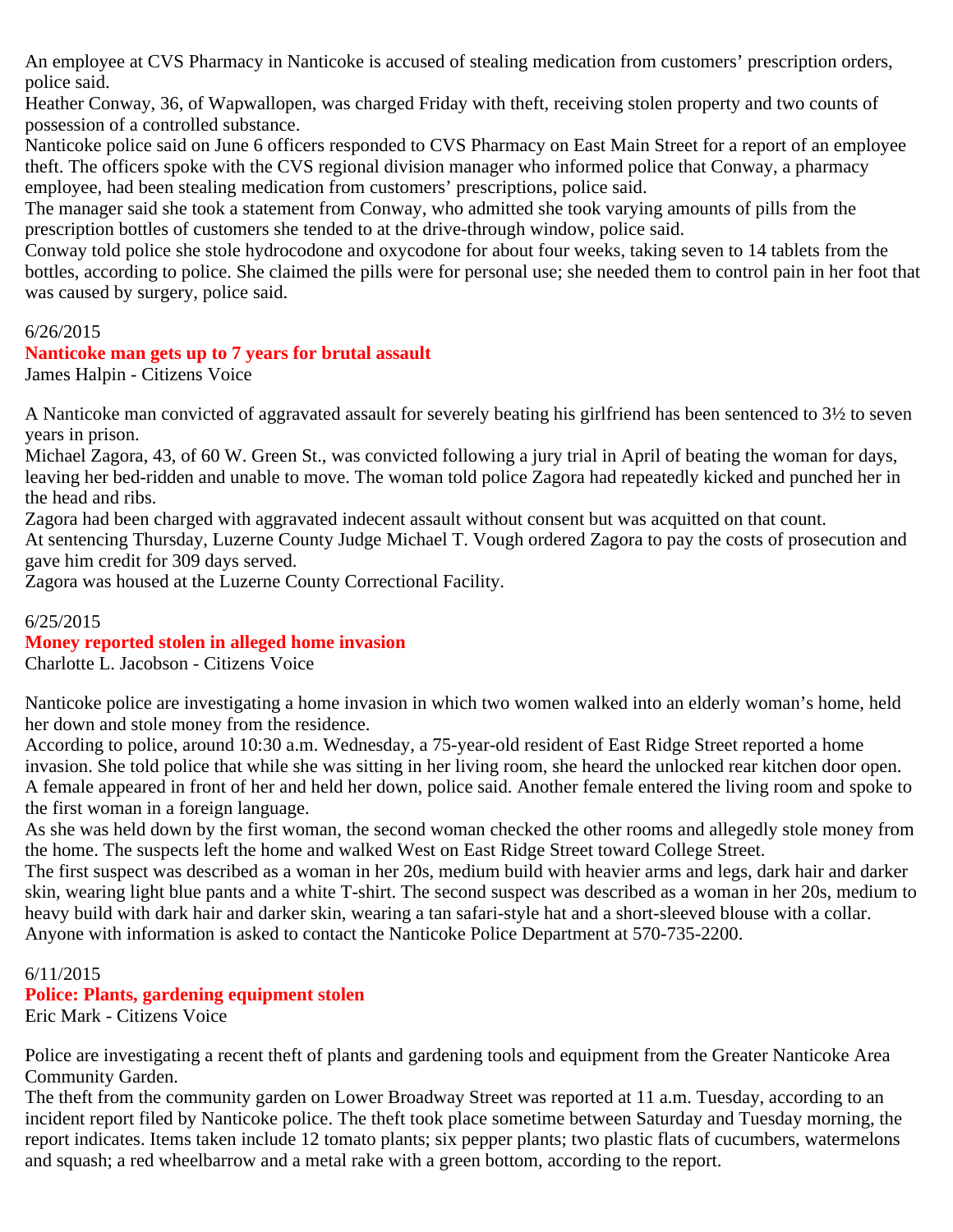Anyone with information about this crime is asked to call Nanticoke police at 570-735-2200.

#### 6/10/2015

#### **Vandals hit former Nanticoke nursing home**

Times Leader

On June 4, 2015 the Nanticoke City Police Department was dispatched to 39 W. Church Street, the former Personally Yours Nursing Home. Officers arrived on scene and spoke to property owner Margaret Bart who indicated entry was made through a rear door of the building using some type of pry bar.

Once inside the suspects went from room to room causing destruction throughout the building. At one point they discharged all the fire extinguishers throughout the building and wrote the following names in the powder substance. KATELYN, BAIYLIE, KRISTAN, DESTINY, ETHAN and KELSAY.

This establishment was slated to be used as an office and housing for staff members for a movie which was to be filmed in Nanticoke.

Anyone with information regarding this incident is asked to call Nanticoke City Police at 570-735-2200 or 911.

# 6/10/2015

# **Nanticoke man who tussled with store guard gets prison**

Peter Cameron - Citizens Voice

A Nanticoke man who tussled with a female department store security guard in front of his mother is going to prison for theft.

On Tuesday, Lackawanna County Judge Michael Barrasse sentenced Matthew Difebo, 37, of 145 Old Newport St., Apt. 3, to one to two years in state prison and two years of probation.

Difebo was captured on security cameras entering a changing room at the JCPenney department store in the Viewmont Mall carrying clothing, then exiting without anything in his hands.

After she determined the items were not left in the stall, loss prevention officer Charlotte Rukstalis confronted Difebo at his vehicle in the parking lot.

The defendant ran back toward the food court before doubling back, according to the police report, telling the security guard that he needed something from his car.

At that point, his mother arrived at his vehicle, a Toyota. Difebo then started the car.

While struggling with the defendant, Rukstalis — who called herself a 30-year veteran of the retail industry — tried to shut off the ignition.

Eventually, Difebo managed to jam the Toyota into gear and peeled out with his mother inside. He clipped Rukstalis' arm with the car door as he passed, she said.

"I've had guns and mace pulled on me, but never anything like this," Rukstalis told the judge before the sentencing. "It was a frightening experience."

State police pulled over Difebo traveling on Interstate 81 and arrested him. He was found with more than \$500 worth of merchandise, including shirts, pants and shorts.

The judge told the defendant he was lucky not to have faced a more serious aggravated assault charge.

He gave Difebo a sentence above the standard range due to his prior convictions and the circumstance of the offense, his attorney Michael J. O'Brien said.

They will be filing a motion asking for a reconsideration of the sentence, the attorney said.

#### 5/12/2015

#### **Nanticoke man pleads guilty for role in crime wave**

James Halpin - Citizens Voice

A Nanticoke man pleaded guilty Monday to a federal charge of interfering with commerce by threats or violence for his role in an 18-day crime wave that included two bank robberies and hold-ups at seven local businesses.

James Hughes, 26, is facing up to 20 years in prison at his sentencing, which will be held at a later date.

Hughes was accused of helping Kingston resident Jeffrey Townsley, 43, during a robbery spree that targeted two branches of the First National Community Bank and seven other businesses. Townsley, who previously pleaded guilty in the case, was sentenced last month to 12½ years in federal prison.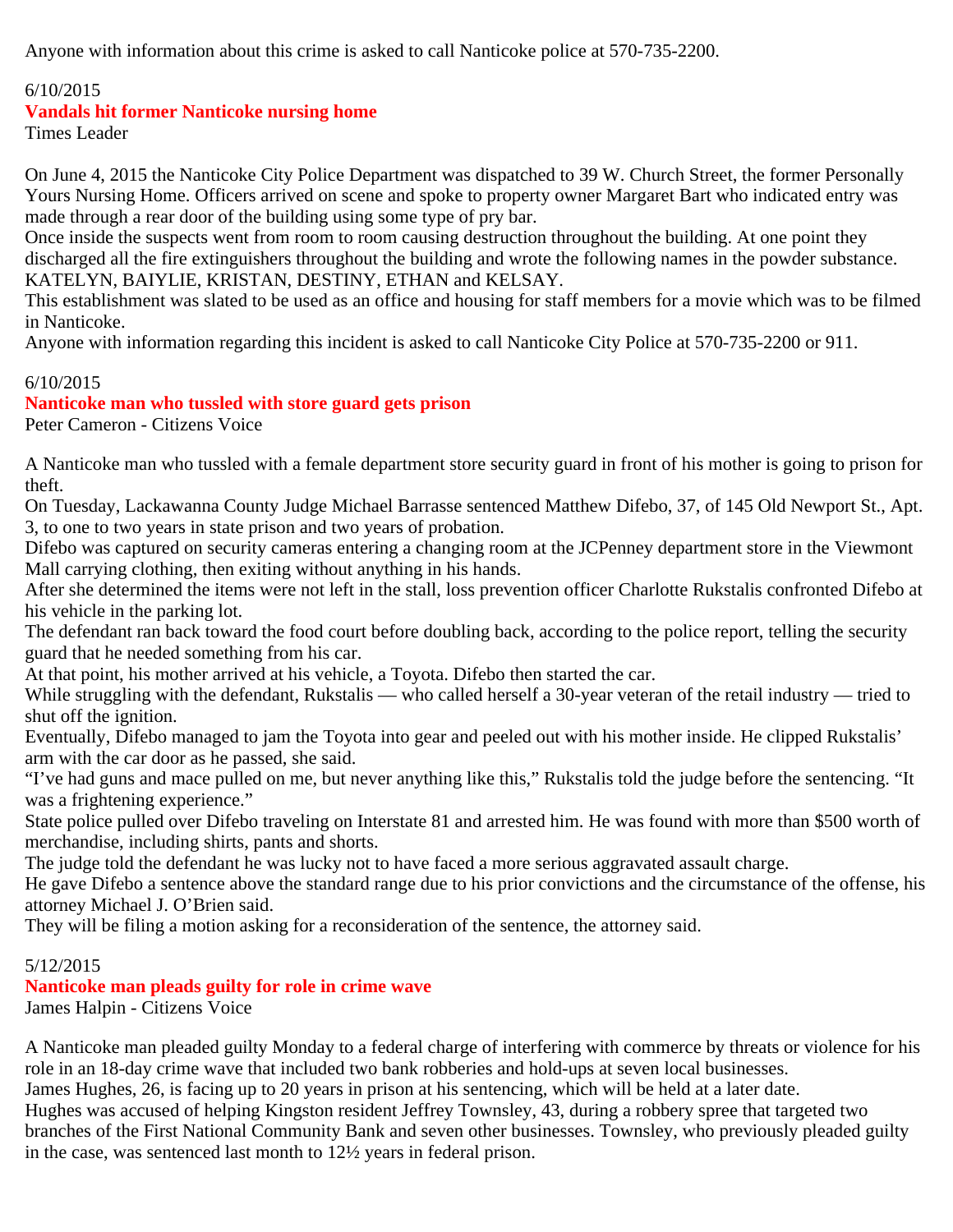Two other co-defendants, Charles R. Conden Jr., 48, and his daughter Cindy Conden, 29, both of Hanover Township, previously pleaded guilty to charges of interfering with commerce by threats or violence. They are awaiting sentencing.

# 5/6/2015

# **Man who spit on, threatened officer sentenced to jail time**

James Halpin - Citizens Voice

A Nanticoke man who drunkenly spit on a jailer and threatened to make her "watch and beg" while he murdered her entire family was sentenced Tuesday to serve up to a year and a half in jail.

Jacob R. Cartwright, 25, of 14 W. Kirmar Parkway, pleaded guilty to counts of aggravated assault by a prisoner and making terroristic threats before Luzerne County Judge David W. Lupas. The judge immediately sentenced him to nine to 18 months in jail, giving him credit for 117 days behind bars and making him work-release eligible.

Wilkes-Barre police arrested Cartwright on public drunkenness charges in November 2013 and he was in a holding cell when he began screaming and jumping on a steel bed. Police tried to move him to another cell for his safety, and Cartwright spit on Officer Erika Oswald and toward Sgt. Joseph Mangan, police said.

Once in the new cell, Cartwright tied his T-shirt around his neck and the cell door, and police decided to take him to Wilkes-Barre General Hospital for an evaluation. When police brought him out of the cell, Cartwright again spit on Oswald before unleashing a flurry of threats and curses, police said.

Carwright told Oswald he intended to "rape your family in front of you before I slit your throat" and also threatened to put a pistol in her mouth and "blow your (expletive) head off," according to police.

Court records show Cartwright was previously convicted of the alcohol offense and was ordered to pay a \$478 fine. He remains jailed at the Luzerne County Correctional Facility.

# 5/6/2015

#### **Nanticoke man faces drug charges**

Times Leader

City police captured James Ward, 47, of Nanticoke, on drug trafficking charges filed by Kingston police. Ward was captured when city police spotted him driving a vehicle in the area of Kidder Street and Conyngham Avenue on Monday.

Ward was one of 18 people charged by the state Office of Attorney General and police in Kingston and Edwardsville last week. Ward was jailed at the Luzerne County Correctional Facility for lack of \$60,000 total bail. City police allege several heroin pockets were in Ward's pockets when he was captured on Monday.

#### 4/18/2015

# **Police accuse man of sexually assaulting teenager**

Jacob Seibel - Citizens Voice

A former Costa Rica man is accused of sexually assaulting a 15-year-old boy in Nanticoke, according to an affidavit. Olman Antonio Solano, 39, was charged Friday with two counts of indecent sexual intercourse with a person under age 16, two counts indecent assault and corruption of a minor.

Police said the encounter happened inside a residence in November while Solano had been drinking.

Solano was jailed Friday at the Luzerne County Correctional Facility, unable to post \$75,000 straight cash bail set by Magisterial District Judge Joseph Halesey.

His preliminary hearing is slated for 1 p.m. April 29 before Magisterial District Judge Donald Whittaker.

#### 4/18/2015

#### **Kingston man sentenced for crime spree**

James Halpin - Citizens Voice

A Kingston man has been sentenced to 12½ years in federal prison for an 18-day crime wave that included two bank robberies and hold-ups at seven local businesses.

Jeffrey Townsley, 43, previously pleaded guilty to robbery charges for the spree that targeted nine businesses from Dec. 24, 2013, to Jan. 10, 2014. According to prosecutors, he used a black pellet gun that looked like a 9mm pistol during the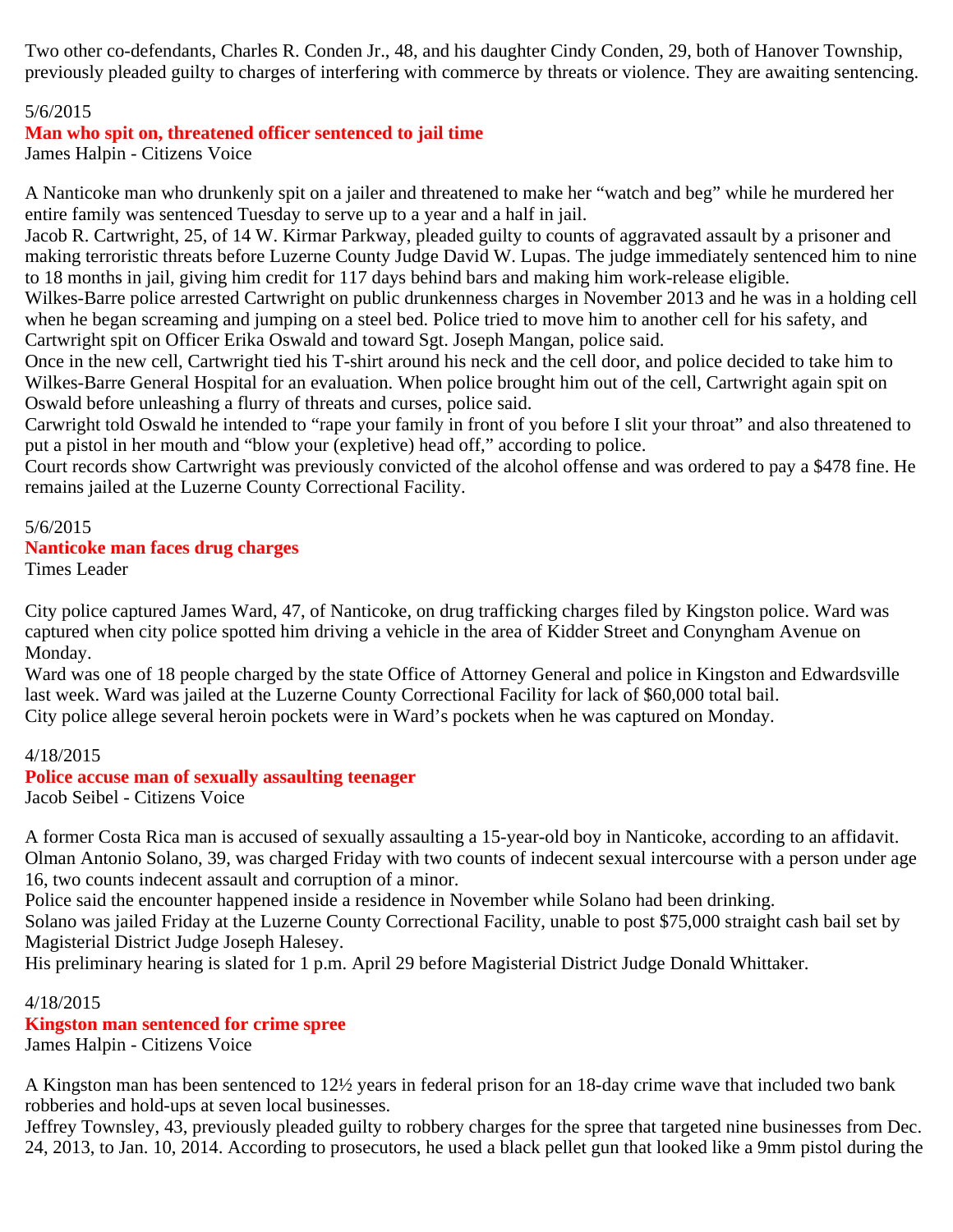robberies that earned a total of \$7,527 in cash.

The robberies included two branches of the First National Community Bank and seven other businesses.

He has been jailed at the Lackawanna County Prison since his capture on Jan. 13, 2014.

U.S. District Court Judge Richard P. Conaboy imposed the sentence Wednesday.

Townsley's accomplices, Charles R. Conden Jr., 48, and his daughter Cindy Conden, 29, both of Hanover Township, previously pleaded guilty to charges of interfering with commerce by threats or violence. They are awaiting sentencing. Another co-defendant, James Hughes, 26, of Nanticoke, is charged with interfering with commerce by threats or violence and is set to plead guilty in the case May 11.

#### 4/18/2015

# **Alabama child-rape suspect captured in Nanticoke**

rdupuis@civitasmedia.com

A suspected child rapist has been arrested in Nanticoke and will be extradited to Alabama to face the charges, U.S. Marshal Martin Pane announced Friday.

Jayson Montanez, 28, stands accused of rape and other related offenses.

According to Pane's office, authorities in Lauderdale County, Alabama on April 3 obtained an arrest warrant charging Montanez with rape first degree and sex abuse of child.

The U.S. Marshals Service Gulf Coast Regional Fugitive Task Force learned Montanez may have fled to Luzerne County, and alerted marshals in Scranton.

On Friday, members of the Scranton-based USMS Fugitive Task Force arrested Montanez in the 200 block of West Church Street in Nanticoke.

Montanez was turned over to local authorities pending extradition to Alabama.

Cooperating with USMS were Pennsylvania State Police, the Scranton Police Department, Pennsylvania Board of Probation and Parole and the Nanticoke Police Department.

# 4/16/2015

**Nanticoke man convicted on aggravated assault charges** James Halpin - Citizens Voice

A jury has convicted a Nanticoke man accused of severely beating his girlfriend of a count of aggravated assault but acquitted him of aggravated indecent assault without consent.

Michael Zagora, 43, of 60 W. Green St., faced trial by jury in an Aug. 21 assault that left the woman bed-ridden and unable to move.

According to police, the woman's daughter reported her mother called saying Zagora had been beating her for days then the line went dead. Officers arriving on the scene found the woman lying in bed with a swollen face, bloody nose, and a severely bruised left ear.

She told police Zagora had repeatedly kicked and punched her in the head and ribs, rendering her immobile. Following a one-day trial prosecuted by Assistant District Attorney Angela Sperrazza, a jury rendered its verdict in less than a half hour Tuesday afternoon. Defense attorney Michael Charles Kostelaba represented Zagora.

Luzerne County Judge Michael T. Vough immediately revoked Zagora's bail, sending him to the Luzerne County Correctional Facility.

Sentencing was set for June 3.

# 4/15/2015

**Police: Nanticoke man threatened to shoot taxi driver**

Charlotte L. Jacobson - Citizens Voice

A Nanticoke man allegedly threatened to shoot a taxi driver Tuesday evening after the driver refused to fight him, police said.

Christopher Caruso Jr., 21, approached a Burgit Cab Company driver near South Franklin and Academy streets in Wilkes-Barre, demanding that the driver get out of the vehicle to fight him, according to a police report. Police said the taxi drove away and Caruso followed him to the cab company headquarters on South Main Street.

When Caruso approached the driver again asking to fight, he allegedly threatened to shoot the driver, according to an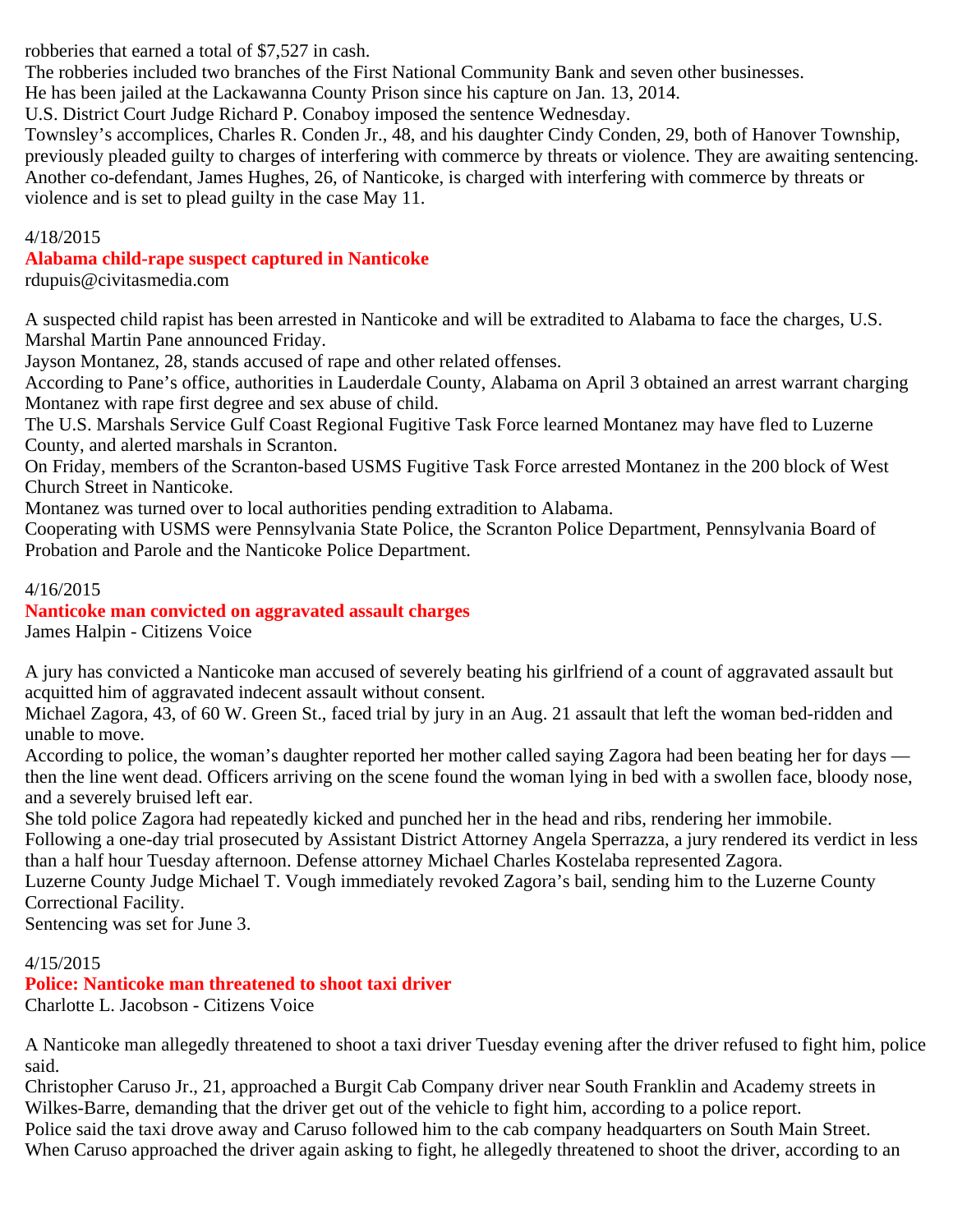affidavit.

The victim told police he had previously seen Caruso with a firearm, police said.

Police arrived on scene to take Caruso into custody, but he was combative and attempted to resist the officer's attempt to restrain him.

Caruso was eventually taken into custody and charged with terroristic threats, harassment, resisting arrest and criminal trespassing.

He is being held at the Luzerne County Correctional Facility in lieu of \$15,000 bail, awaiting a preliminary hearing before Magisterial District Judge Rick Cronauer on April 28.

#### 4/13/2015

#### **Nanticoke man flees stolen car in Wilkes-Barre**

elewis@civitasmedia.com

A Nanticoke man paroled in January for his role in a 2011 deadly home invasion was arrested by city police after he ran from a stolen car.

Police said David Rausch, 21, of West Main Street, was in possession of a stolen vehicle on Old River Road at about 9 a.m. Sunday.

Rausch ran from the stolen car and was captured after a several block chase, police said.

Rausch was arraigned on charges of flight to avoid apprehension, resisting arrest, disorderly conduct, public drunkenness and receiving stolen property. He remained jailed Monday at the Luzerne County Correctional Facility for lack of \$30,000 bail.

Court records say county Judge Michael Vough on Jan. 23 granted a request by Rausch for early parole on charges of burglary and reckless endangerment in connection to a deadly shooting inside a house trailer on Old Tavern Road in Hunlock Township on Feb. 8, 2011.

State police at Wyoming said Rausch took part in the burglary with Theresa Daniels, 26, and Robert Muntz, 44. A masked Muntz, armed with a stolen .22-caliber handgun, stormed into a trailer and confronted a sleeping Jeff Laton about money owed to him. During a scuffle in a bedroom, Laton's girlfriend, Amanda Bowman, fired two shots, striking Muntz once in the head, instantly killing him.

Bowman was cleared of the deadly shooting as former District Attorney Jacqueline Musto Carooll called it justifiable homicide.

State police said methamphetamines were being manufactured in the trailer on Old Tavern Road.

Rausch and Daniels each pleaded guilty to burglary and reckless endangerment and were both sentenced to two years in the county's Intermediate Punishment Program on Oct. 12, 2012.

Rausch violated the program several times, including cutting off an ankle bracelet used for electronic monitoring while on house arrest, court records say.

Judge Fred Pierantoni III re-sentenced Rausch on Sept. 12, 2014, to 10 months to 23 months in the county correctional facility.

Rausch requested early parole on the re-sentence at which Vough granted on Jan. 23, according to court records. In an unrelated case, court records say Rausch was sentenced by county Judge David Lupas on March 9 to 72 hours to six months on a charge of driving under the influence of a controlled substance, and one year probation on charges of possession of heroin and possession of drug paraphernalia. Rausch also had his driver's license suspended for one year. Those charges relate to a traffic stop by city police at East Market Street and North Pennsylvania Avenue on July 14, 2014, when a witness claimed she had followed Rausch driving erratically and nearly struck several vehicles and passed through red traffic signals, according to court records.

Police said Rausch admitted he had taken Xanax prior to driving the vehicle.

A heroin packet and syringes were found inside the vehicle, police said.

4/6/2015

#### **Philadelphia teen shot in Nanticoke**

Charlotte L. Jacobson - Citizens Voice

A shooting in Nanticoke left an 18-year-old male injured Sunday afternoon, police said.

Mark Brown-Mathis of Philadelphia was found walking down an alleyway between Orchard and West Broad Streets by two residents around 1:30 p.m., police said.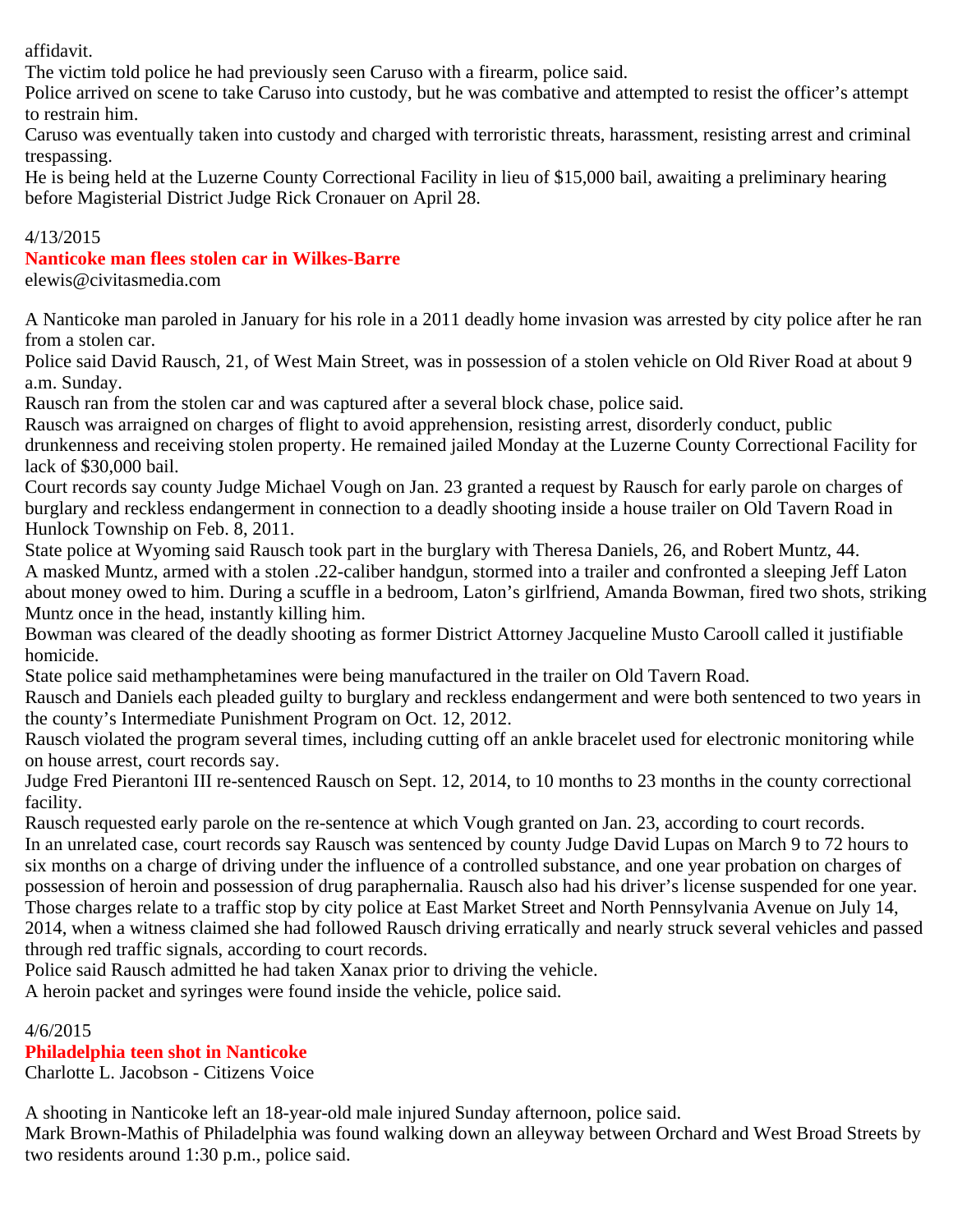Brown-Mathis allegedly told the residents not to call police prior to them reporting the incident to 911.

When police arrived on scene they discovered Brown-Mathis had a gunshot wound to his right upper arm, according to the Nanticoke police department.

According to police, the victim was refusing to cooperate by telling officers multiple fictitious names and refusing to elaborate on the incident.

Brown-Mathis finally told police that he was walking down Locust Street when a white Jeep Grand Cherokee pulled up next to him and shot him in the arm, according to a press release.

Police said the suspects in the car were the driver, who was wearing a mask, a white male in the passenger seat and a black male in the rear seat.

Brown-Mathis was transported to Geisinger Wyoming Valley Medical Center to be treated for his injuries. The investigation is ongoing.

According to court documents, Brown-Mathis is wanted out of Philadelphia on weapons charges and failure to appear in court.

# 3/27/2015

**Nanticoke woman sentenced to participate in 2-year drug treatment program on meth, heroin charges** jomalley@civitasmedia.com

A Nanticoke woman will spend two years in the state reintegration program on a number of drug charges. Under the State Intermediate Punishment program, Nancy Spelman, 31, will spend a minimum of seven months in prison, at least two months in a community-based therapeutic community and at least six months in outpatient treatment. Luzerne County Judge Joseph F. Sklarosky Jr. sentenced the woman Monday to participate in the 24-month program, followed by two years of special probation.

She must also complete 15 hours of community service.

Spelman pleaded guilty in November to a number of charges related to the possession and manufacture of methamphetamine, as well as the possession of heroin and other drug paraphernalia.

The eight counts — two felonies and six misdemeanors — stemmed from six separate cases spanning 2012 to 2014. Times Leader archives indicate Spelman was among a group of four people arrested in November 2013 in connection with a meth lab investigators located inside a home on Parrish Street, Dallas.

Among the the contents of the home were 50 pounds of red phosphorous — valued at \$120,000, according to the state Attorney General's Office. The flammable substance is used in matches, flares and fireworks, as well as the manufacture of methamphetamine.

Agents involved with the search also seized plastic tubing, funnels, glassware, pseudoephedrine, iodine and other materials used to make meth, according to an affidavit.

According to the state Department of Corrections, both the prosecutor and judge must recommend an offender be admitted into the SIP program.

The DOC then assesses the individual's suitability for the program before the offender is allowed to participate.

The program is designed for defendants whose crimes were motivated by addiction to drugs or alcohol, the DOC says. Defendants convicted of violent or sex offenses are excluded from the program.

Treatment plans are tailored to suit the needs of each participant, the DOC says.

An offender who fails the program, whether due to misconduct or lack of progress, faces resentencing under traditional sentencing guidelines.

The DOC says the program has just a 20 percent failure rate, with only 849 out of more than 4,000 participants being removed from the program in nine years.

#### 3/26/2015

**Nanticoke man who reported robbery charged with making false report** James Halpin - Citizens Voice

A Nanticoke man who called police claiming to have been robbed is facing charges after investigators determined he had gotten ripped off during a drug buy at Sherman Hills Apartments, according to Wilkes-Barre police.

Joshua Pampus, 28, was charged with filing a false report and possessing drug paraphernalia after the incident Sunday afternoon.

Police were dispatched to Coal Street about 12:20 p.m. and arrived to find Pampus claiming he was robbed at gunpoint.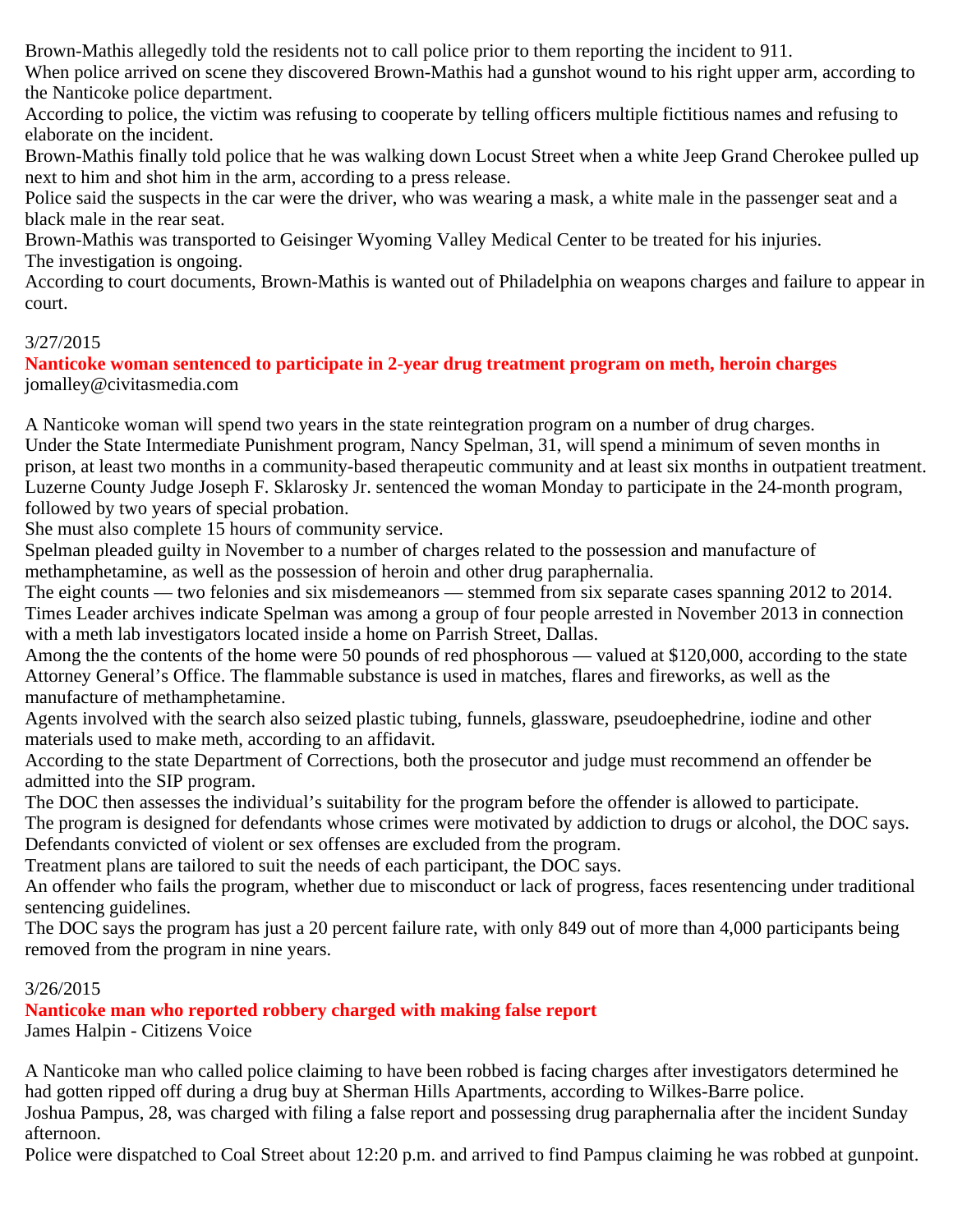His story, however, was inconsistent, and police say they learned he had in fact gone to the complex to buy marijuana. Pampus gave \$100 to two men who went to get the drugs and never returned, police said. He was arrested and transported to police headquarters for processing. He was issued a summons to appear before

Magisterial District Judge Martin Kane on April 23 at 9 a.m.

#### 3/25/2015

# **Nanticoke bar cited for allowing gambling**

Eric Mark - Citizens Voice

A Nanticoke bar has been cited for allowing gambling on its premises in violation of state liquor laws, according to the state Bureau of Liquor Control Enforcement.

Lacey's Bar & Grill, on East Main Street, "possessed or operated gambling devices or paraphernalia or permitted gambling or lotteries" on its premises on Feb. 23, according to Pennsylvania State Police.

The citation was issued on March 18, police said, in a news release.

The charge will be brought before an administrative law judge, who has the authority to impose penalties of up to \$1,000 for minor offenses and up to \$5,000 for more serious offenses, according to police.

#### 3/23/2015

# **Dog abandoned in Hanover Twp., then killed by vehicle**

Charlotte L. Jacobson - Citizens Voice

Police are investigating a report of an abandoned dog in Hanover Township who was later killed by a passing vehicle Saturday afternoon.

John Polascik of Nanticoke told police that he was driving north on Hanover Street around 3:45 p.m. when he struck a light grey Siberian Husky-looking dog that was standing in the roadway, according to the report.

The dog had no collar or identification, police said.

According to police, around 6:20 p.m. Saturday, Linda Kotch of Nanticoke reported to police that her friend witnessed a Siberian Husky being thrown out of a blue vehicle on Hanover Street. The witness followed the blue vehicle and obtained a license plate, police said.

This incident is still under investigation by Hanover Township police. A humane officer from the Luzerne County SPCA was given information about the incident from Hanover Township police Sunday afternoon and will follow up on the investigation.

#### 3/18/2015

#### **Father, daughter enter pleas after 18-day crime spree**

James Halpin - Citizens Voice

A father and daughter involved in an 18-day crime wave in Luzerne County has pleaded guilty to charges of interfering with commerce by threats or violence, according to court records.

Charles R. Conden Jr., 48, and Cindy Conden, 29, both of Hanover Township, entered their pleas in federal court in Scranton this week and are awaiting sentencing in a crime spree that included two bank robberies and hold-ups at seven local businesses.

In November, they were indicted along with **James Hughes, 26, of Nanticoke,** with aiding and abetting Jeffrey Townsley, 43, of Kingston, as he waged the crime spree from Dec. 24, 2013, to Jan. 10, 2014, that earned a total of \$7,527 in cash.

Prosecutors say the Condens and Hughes helped Townsley rob the Aldi grocery store in Kingston of \$500 on Jan. 7, 2014. The next day, Charles Conden and Hughes helped Townsley rob \$300 from Thomas Food Mart in Larksville, followed by another robbery two days later of the Family Dollar in Ashley in which they netted \$2,400.

At the time of the robberies, Charles Conden was free on bail in a high-profile break-in during which an elderly Bear Creek couple was bound and blindfolded in April 2012. Conden was convicted of burglary and sentenced to 40 to 80 months in prison in that case.

Under the terms of their plea agreements, Charles Conden is facing another 60 years in prison and Cindy Conden is facing 20 years.

Townsley pleaded guilty to two counts of bank robbery and seven counts of interfering with commerce by threats or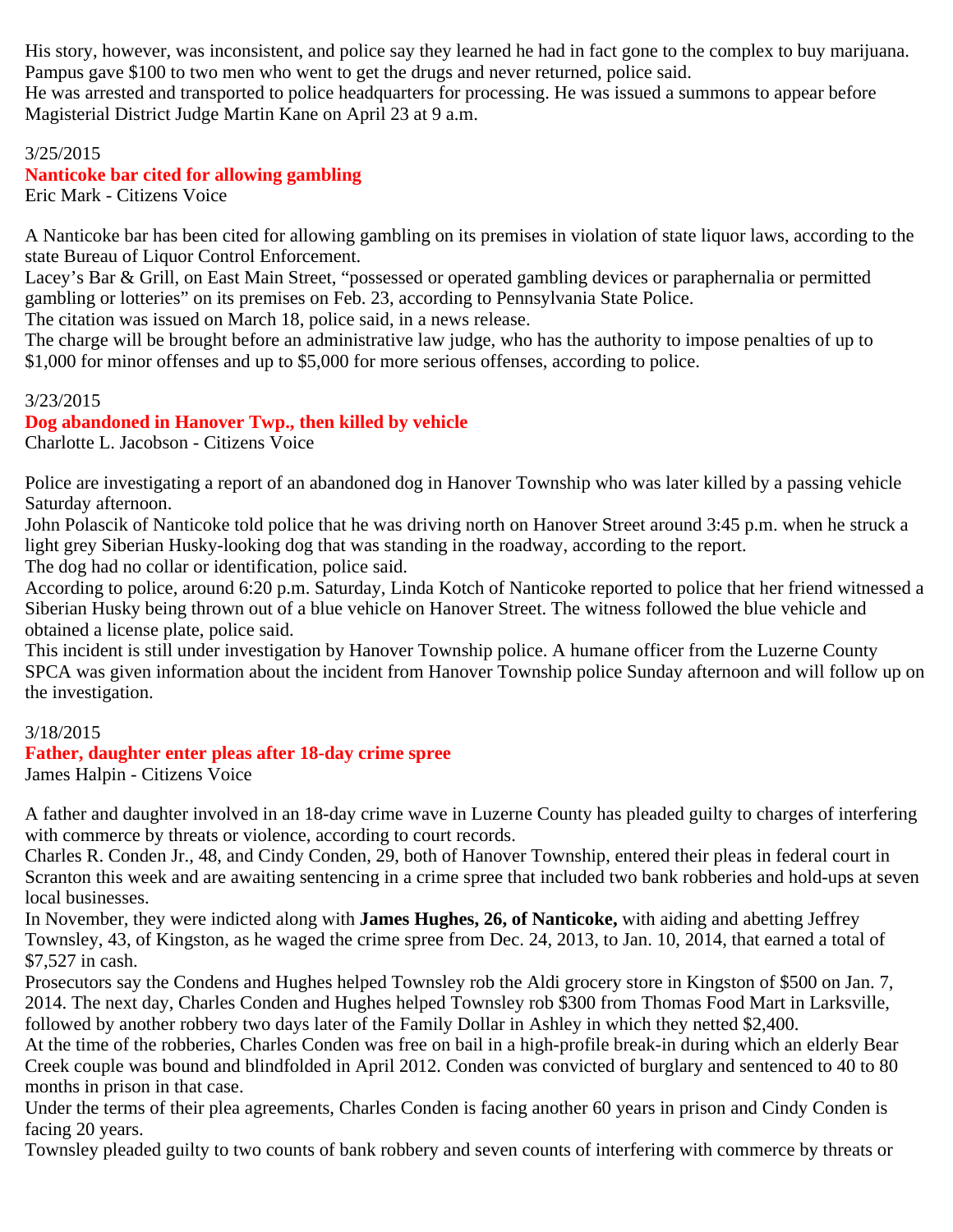violence. He is currently awaiting sentencing and is facing a maximum of 190 years in prison. Court records show Hughes is still awaiting trial on a count of interfering with commerce by threats or violence.

# 3/15/2015

#### **Two facing charges for meth lab explosion in Nanticoke**

elewis@civitasmedia.com

Two people charged with causing an explosion while manufacturing methamphetamine inside a Nanticoke apartment will face charges in Luzerne County Court.

Case records for Adam Longenberger, 27, were filed Friday in county court indicating he will face charges of causing a catastrophe and manufacturing methamphetamine.

Authorities withdrew three counts of criminal conspiracy, two counts of possession with intent to deliver a controlled substance and one count each of possession of a controlled substance and possessing chemicals with intent to manufacture a controlled substance against Longenberger at the preliminary hearing last month.

Jessica Collett, 28, faces four counts of criminal conspiracy, and one count each of causing a catastrophe, possession with intent to manufacture a controlled substance, possessing chemicals with intent to manufacture a controlled substance and possession of a controlled substance in county court.

According to court papers, police and fire crews were dispatched for an explosion at an apartment on Lee Mine Street on Oct. 25. Police observed that a door was blown off its hinges and smoke was coming from inside.

Police went inside and found materials consistent with a methamphetamine lab, evidence of an explosion and no one inside. An officer suffered burning eyes due to a strong kerosene type odor inside the apartment, according to the criminal complaint.

Nearby residences were evacuated as a precaution.

State agents recovered ammonia nitrate, sodium, lithium, plastic tubing, funnels, a digital scale, baggies, gas generators, liquids and methamphetamine from the apartment.

Authorities said two children resided in the apartment with Longenberger and Collett.

The explosion occurred when no one was in the apartment.

#### 3/10/2015

#### **Teen driver in fatal crash being 'acclimated'**

James Halpin - Citizens Voice

Less than a year after being shipped off to a secure juvenile detention center for running a man down in the street, Tyler Duda will be getting a home pass to check out a Williamsport college this month as officials work toward getting him "acclimated" into the community, authorities said during a hearing Monday.

Duda, now 18, admitted his guilt as a juvenile in May to charges including homicide by vehicle and involuntary manslaughter. Luzerne County Juvenile Court Judge William Amesbury sent him to the North Central Secure Treatment Unit, a juvenile detention center on the grounds of Danville State Hospital in Montour County.

Duda — who faced a maximum of three and a half years in a juvenile facility for driving the out-of-control speeding car that dismembered and killed 59-year-old Nickolas Zurilla in Nanticoke on July 5, 2013 — was ordered to appear for a status review every six months to see if he has been rehabilitated.

During one such hearing Monday, his supervisors at the facility said he has been improving despite some "slippage" in January. Duda got in trouble for trading pictures with another resident and subsequently stopped taking his medication, said Kory Bunce with the Secure Treatment Unit.

"He was real passive aggressive, doing whatever he could do to annoy staff," Bunce said, adding that Duda has since resumed taking his medicine and discussed anxiety he was feeling. "He was scared about how people in the community would look at him."

Duda's behavior since has been good, and he is working toward getting high school credit with the intention of getting his diploma and walking at the Dallas High School graduation, said his attorney, Cheryl A. Sobeski-Reedy.

Duda sought a home pass for March 27-29 so he can attend an open house at the Pennsylvania College of Technology in Williamsport, where he wants to study computer science, she said. The school is also near Duda's older brother, who is a Pennsylvania state trooper, she said.

"So he will have extra family support," Sobeski-Reedy said.

Thomas Lavan, a juvenile probation officer, said he had no objection to the pass, noting that there have been talks about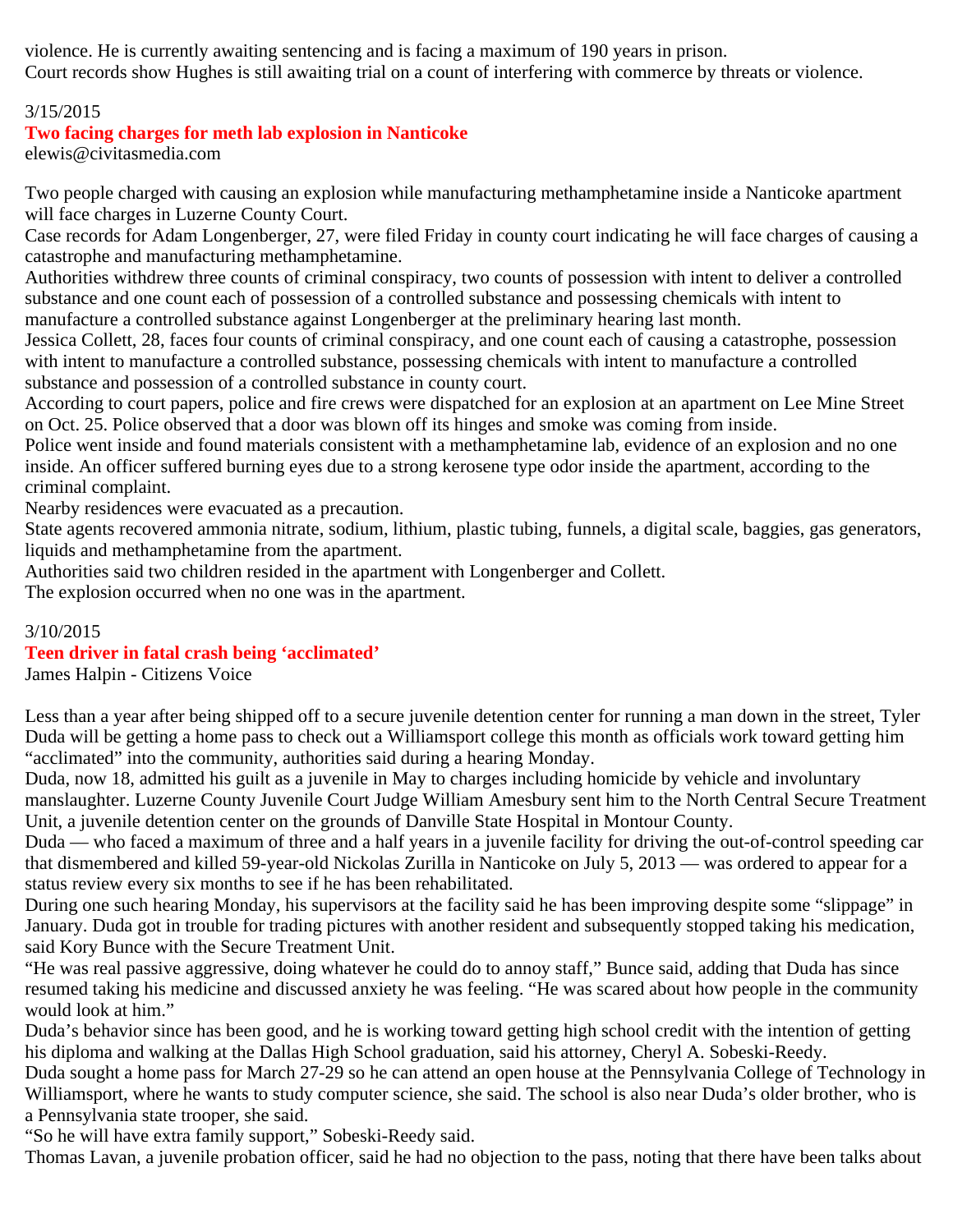getting Duda "acclimated back into the community."

Noting Duda's "marked improvement" as well as good grades and conduct, Amesbury approved the request. Duda pleaded guilty in juvenile court to killing 59-year-old Zurilla after crashing into him at 72 mph around 2:15 a.m. on July 5 as Zurilla was leaving a party held across the street from his West Union Street home.

Duda was originally charged with third-degree murder in adult court and faced a maximum of 20 to 40 years in state prison, but Luzerne County Judge Lesa Gelb moved his case to juvenile court, saying Duda deserves a chance at rehabilitation and doesn't belong in a "criminal setting."

At Duda's sentencing in May, Zurilla's daughter accused Luzerne County judges of being overly lenient and caring more about a reckless, remorseless teenage driver than the man who died.

On Monday, Amesbury set another review hearing for 11:30 a.m. April 20.

# 3/10/2015 **Cops: Nanticoke woman slashed in fight**

smocarsky@civitasmedia.com

A woman's chin and forehead were slashed with a knife while she was trying to break up a fight Sunday night, police said.

Nanticoke police responded to the home of Amanda Oshinski, of 10 W. Ridge St., Nanticoke, at about 11 p.m. Sunday and summoned Newport Township police there after Oshinski told them she was attacked by Nicole Allison James in James' residence at 152 Sharpe St., Newport Township.

Oshinski told police her boyfriend was being attacked by his roommate and his roommate's brother when James allegedly joined the fight and started hitting Oshinski's boyfriend.

Oshinski said she pushed James off her boyfriend and James grabbed her hair and pulled her into a hallway. "She had a hold of my hair. I didn't feel the slash until she did it," Oshinski told police.

James, 20, was arraigned Monday before District Judge Donald Whittaker on charges of aggravated assault, simple assault, recklessly endangering another person, disorderly conduct and harassment. She was jailed at the Luzerne County Correctional Facility for lack of \$75,000 bail. Her preliminary hearing is set for 1:15 p.m. March 18.

# 3/10/2015

# **Nanticoke man will stand trial on vehicular homicide charges**

Charlotte L. Jacobson - Citizens Voice

Nearly two years after a one-car crash left a Plymouth woman dead, the man allegedly responsible will face all charges in county court.

James Novis, 39, of Nanticoke, was charged in January with felony counts of homicide by vehicle, homicide by vehicle while under the influence and accident involving death while not properly licensed, as well as misdemeanor DUI charges and summary offenses related to reckless driving.

During a preliminary hearing Monday, Michael Romanoskey, 26, of Wilkes-Barre, testified that Novis had been traveling upwards of 100 mph moments before the car went off the road into an embankment.

Romanoskey's cousin, Cherri Hummel, 39, of Nanticoke, died from injuries related to the crash, according to the coroner.

Assistant District Attorneys Michelle Hardik and Tom Hogans called Romanoskey to the stand as their first witness and only eyewitness to the incident.

Romanoskey's testimony took approximately an hour, as he explained he and Novis began drinking around 6 p.m. May 3, 2013, continued to drink with Hummel at a rock show and were consistently drinking through the night. Romanoskey said they were invited to someone's house in Harveys Lake to continue drinking, where they remained until sunrise.

Romanoskey testified that he, Hummel and Novis left the residence to buy cigarettes and snacks at the Pump-N-Pantry on state Route 118 in Lake Township in a white two-door Chevy Caprice.

They left the convenient store and after traveling for about a mile at high speeds, Romanoskey said they went around a right curve, drove off the road onto the grass and into an embankment.

The state police crash investigation unit was able to determine that the car was traveling between 71 and 83 mph, on a road with a posted speed limit of 50 mph.

According to Romanoskey, he woke up on the ground outside of the car and noticed Hummel near him. He said he and Novis were crying and saying "she's dead" to one another.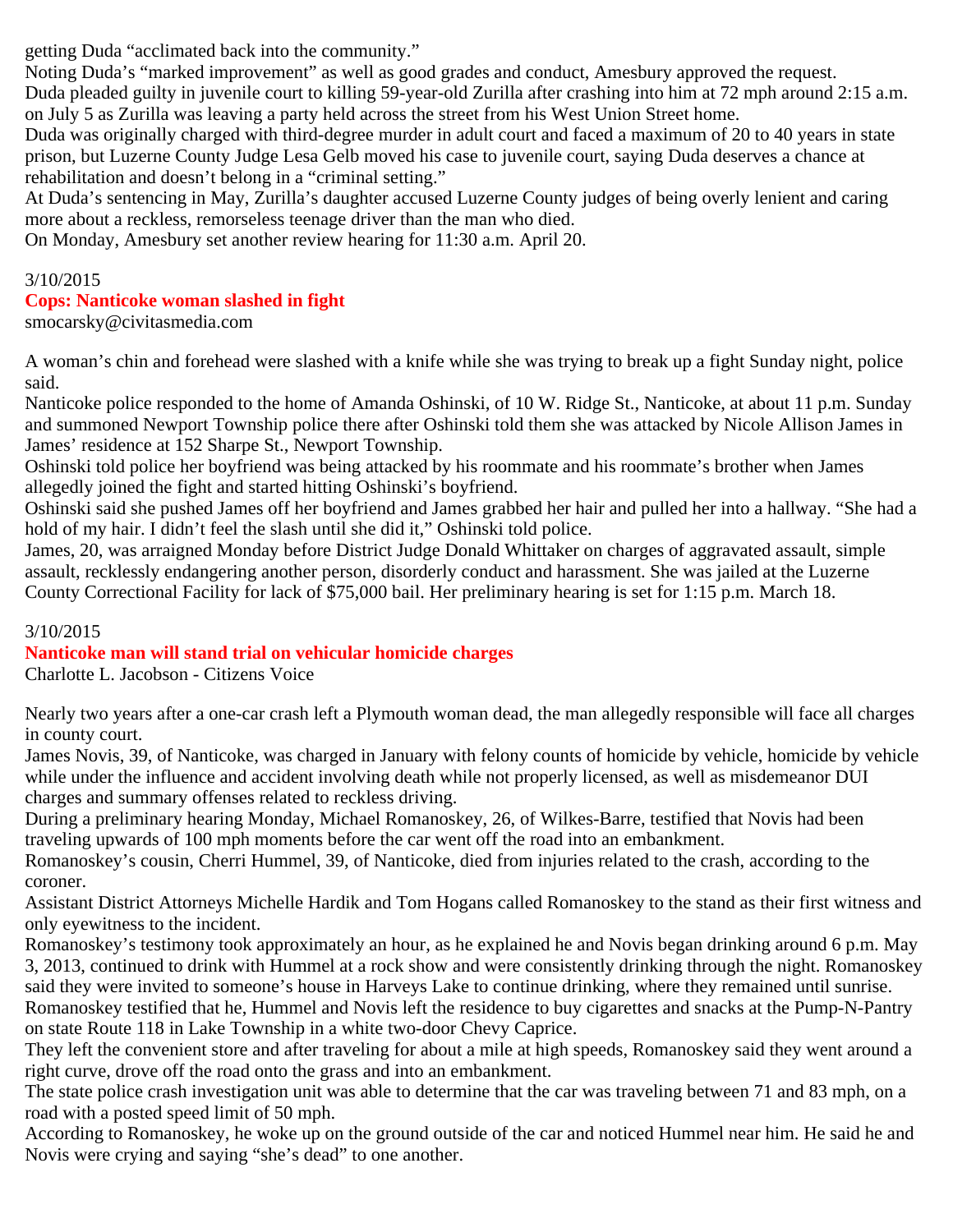When defense attorney, Matthew Paul Kelly, asked how they knew she was deceased, Romanoskey stared at him. "We repeatedly shook her dead body and she didn't respond," Romanoskey said.

Officials said Hummel died instantly.

The vehicle was a 1979 model so there were no air bags in it. According to investigators none of the passengers appeared to be wearing seat belts at the time of the accident.

Charles Musial, patrolman for the Lehman Township police department, testified that he smelled a strong odor of alcohol on both Novis and Romanoskey when he arrived on scene.

The two men were taken by ambulance to Geisinger Wyoming Valley Medical Center. Novis' blood alcohol content was determined to be .153 shortly after the accident.

Kelly's main defense for Novis was that there was conflicting information as to who was driving the car at the time of the accident.

Musial said there was a lot of blood on the driver's side of the vehicle, consistent with the major laceration that Novis sustained to his left arm.

While in the hospital, Novis told Sgt. Mark Liparela of Lehman Township that Hummel had been upset with his driving after they left the Pump-N-Pantry, so he pulled over on state Route 29 and allowed her to drive, claiming that Hummel was operating the vehicle at the time of the crash, Liparela said.

Surveillance video retrieved from the Pump-N-Pantry showed the female getting into the back of the white car and a male with a bandana on his head get into the driver's seat before pulling away.

Novis also had his driver's license suspended in 2011 for a DUI and never had his license reinstated.

Kelly requested for Novis to be released from jail and placed into the custody of Luzerne County Probation, but prosecutors claimed he is currently a flight risk.

Magisterial District Judge James Tupper cut Novis' bail in half to \$50,000, but he is still being held at the Luzerne County Correctional Facility. A formal arraignment will be scheduled at the Luzerne County Courthouse.

# 3/7/2015

**Defense attorney for Nanticoke man says prostitute who was shot attempted to mug his client** jomalley@civitasmedia.com

A Luzerne County judge revoked probation Friday for a Nanticoke man accused of shooting a woman in the head late last year.

Michael Angelo Foschini Jr., 25, will serve four to eight months at Luzerne County Correctional Facility after being arrested in December and failing to notify probation officials.

Wilkes-Barre City police said at the time of his arrest that Foschini shot a 19-year-old woman in the head with a .22 caliber rifle after an argument over money. The woman survived her injuries.

But the man's defense attorney Joseph F. Sklarosky Sr. told Judge Lesa Gelb Friday that the woman — who he said his client had hired as a prostitute — attempted to rob him. Sklarosky said the gun discharged accidentally as the two struggled for control of the weapon.

The attorney asked that Gelb revoke and reinstate Foschini's probation, but the judge granted only the former request. A district judge on Dec. 18 arraigned Foschini on two counts each of aggravated assault and simple assault, and one count each of possession of marijuana and reckless endangerment.

According to a criminal complaint, the woman told police Foschini picked her up in the area of Academy Street and Carey Avenue in Wilkes-Barre, and drove her to the end of Willow Street, parking near an abandoned building.

She said they began arguing about money she felt Foschini owed her, police say. He then allegedly told the woman to exit the vehicle and grew angry when she took too long to comply.

Foschini then left the vehicle and went to the trunk area of his car where he retrieved a long black gun, the complaint says.

Police say the woman said she was standing outside the car and Foschini claimed he wasn't going to hurt her when he shot her in the head and drove away.

The woman made her way to a residence on Academy Street, and later underwent surgery at Geisinger Wyoming Valley Medical Center.

2/22/2015 **Two charged in meth lab bust** Eric Mark - Citizens Voice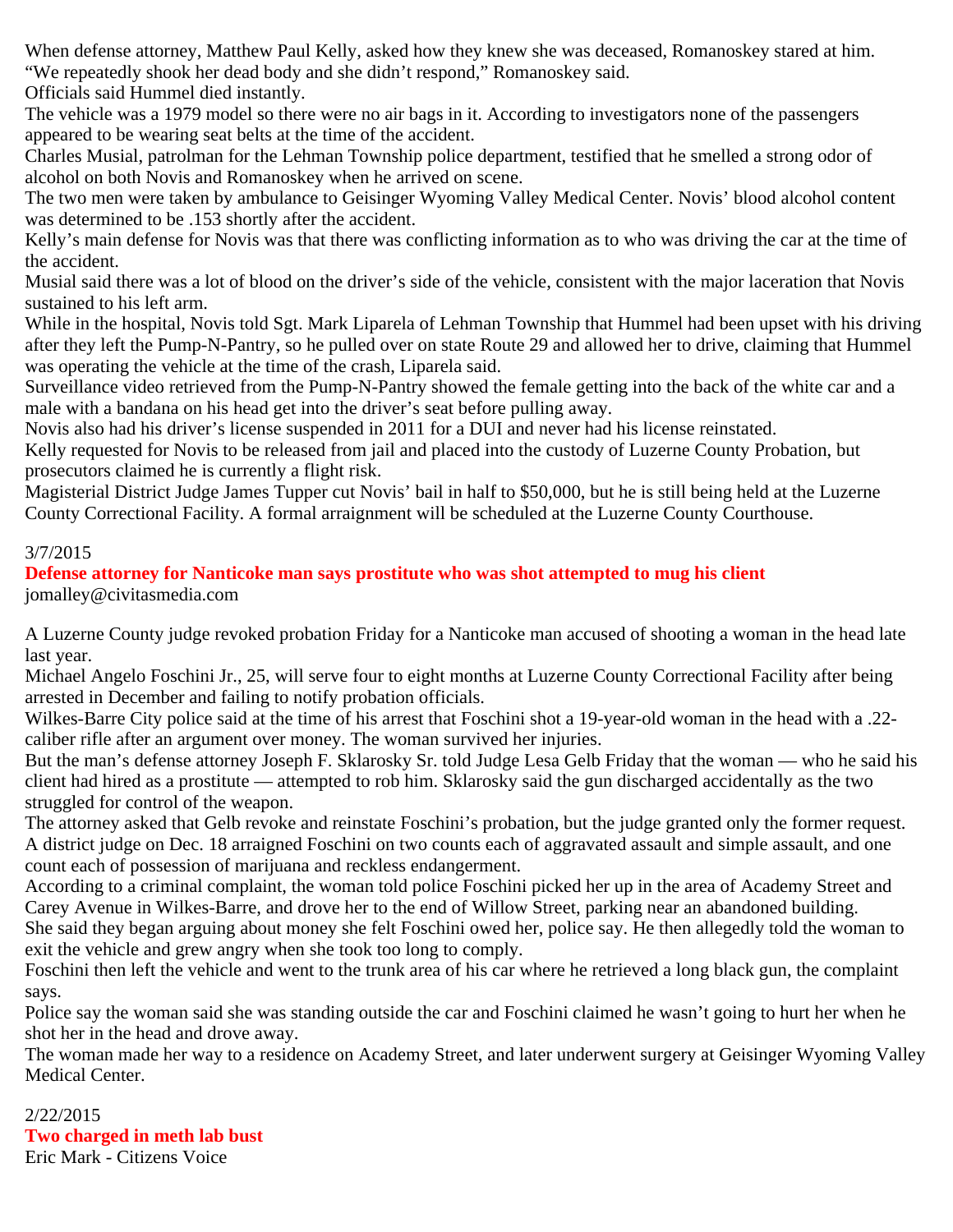Two people have been arrested following an investigation into an alleged methamphetamine lab in Shickshinny. Gregg Zagata, 36, of Shickshinny and Denna Meikrantz, 33, of Nanticoke, were arraigned Friday before Magisterial District Judge John E. Hasay on charges related to the manufacture and sale of methamphetamines.

An ongoing investigation into methamphetamine manufacturing and distribution identified Zagata and Meikrantz as the residents of 1249 Bethel Hill Road, in Shickshinny, according to a criminal complaint. Authorities learned that Zagata and Meikrantz were manufacturing the drug at that residence, the complaint continues.

On Thursday, police took Meikrantz into custody on an outstanding arrest warrant at the home. They found drugs, drug paraphernalia and materials commonly used in the manufacture of methamphetamine at the residence, according to the criminal complaint.

Zagata told police that he and Meikrantz allowed people to cook meth at the home in exchange for getting a free supply of the drug, according to the criminal complaint.

Both suspects were charged with felony counts of possession of a controlled substance with intent to deliver, and related offenses. Following their arraignment, they were sent to Luzerne County Correctional Facility in lieu of bail. Preliminary hearings are scheduled for March 4.

# 2/17/2015

**Police search for owner of dog that bit Nanticoke man** Michael P. Buffer - Citizens Voice

City police are looking for a dog that bit the hand of a 79 year-old man on Sunday,

The victim, Donald Cox of South Hanover Street, was on his front porch when he encountered a white, brown and black pit bull, police said, describing the hand bite as a serious injury.

The dog's presumed owner told Cox he would return with information about his dog's shot history but never returned, police said. The presumed owner was white and was wearing black knit cap and was last seen with the dog walking down Enterprise Street, police said.

City police are working on the investigation with the U.S. Department of Agriculture's dog warden. Anyone with information is asked to call Nanticoke police at 570-735-2200 or by dialing 911.

#### 2/13/2015 **Burglaries reported in Nanticoke**

Eric Mark - Citizens Voice

One or more burglars have gained entrance to homes by throwing a large rock through a first-floor window, then entering the homes where they stole items, city police said.

A burglary with that modus operandi was reported at a home on South Hanover Street on Saturday, and at least one other recent burglary followed the same pattern, according to Nanticoke police. Money and jewelry were reported stolen in Saturday's incident, police said.

Police caution residents to stay alert and ask the public's help to catch the criminal or criminals involved. Anyone with information about these crimes or who witnesses suspicious people or vehicles in their neighborhood is asked to call 911 and report the information, police said.

# 2/10/2015

# **Nanticoke man accused of stealing items, acting disorderly**

Eric Mark - Citizens Voice

A Nanticoke man faces multiple charges after he allegedly stole items from a parked truck, then resisted arrest while intoxicated Sunday night.

John Britton, 26, of 226 Honey Pot St. was arraigned Monday before Magisterial District Judge Michael Dotzel on charges of theft by unlawful taking, theft from a motor vehicle, resisting arrest, disorderly conduct and public drunkenness. He was sent to Luzerne County Correctional Facility, in lieu of bail.

Nanticoke police responded to a call for an intoxicated male harassing customers at the Cocoa Hut on North Market Street at about 6:50 p.m., according to the criminal complaint against Britton.

Customers pointed out a man later identified as Britton to police, but Britton refused to answer questions or provide his identity, and shouted obscenities, according to the complaint.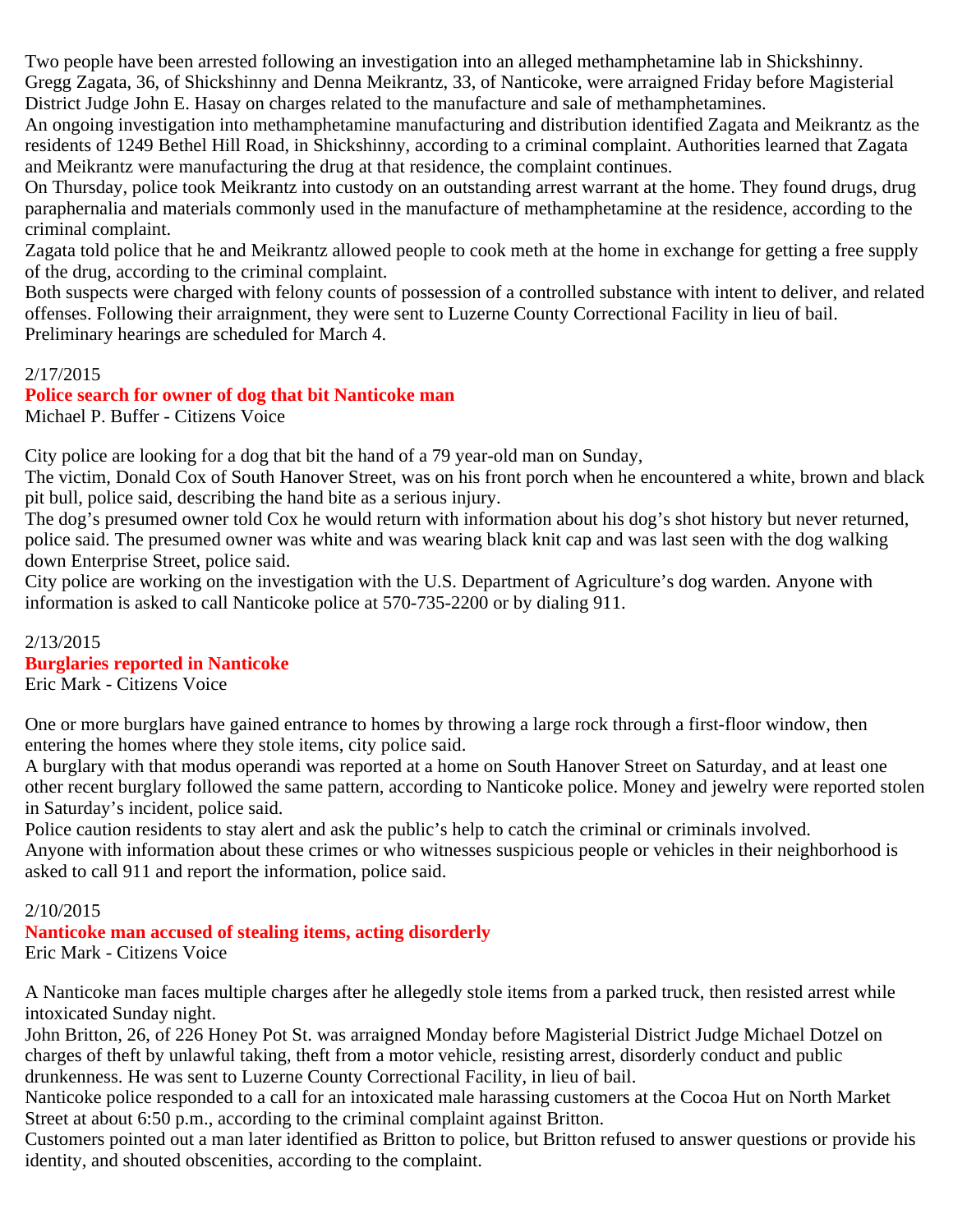Officers took Britton to police headquarters, where he eventually gave his name. A records check revealed outstanding warrants from Nanticoke and North Carolina, according to police.

Police then investigated a reported theft from a vehicle at Tommyboys Bar and Grill. Surveillance footage from the bar showed a man who looked like Britton enter an unlocked truck and remove items, according to the criminal complaint. The theft took place less than an hour before Britton was arrested at the nearby convenience store, police said. Britton then admitted to taking items from the truck, but said his memory was blurry after that due to alcohol consumption, according to police.

A preliminary hearing is scheduled on Feb. 25 before Magisterial District Judge Donald Whittaker.

#### 2/7/2015

#### **Shoplifting charge leads to drug bust in W-B**

Citizens Voice

A Glen Lyon man was charged with retail theft and drug possession after he was allegedly caught shoplifting at a Wilkes-Barre drugstore Thursday.

Wilkes-Barre police responded to the Rite Aid Pharmacy, 155 E. Northampton St., at about 2:10 p.m. on Thursday for a reported retail theft.

Mark Draper, the suspect, had been observed stealing items valued at a total of \$40.75, police said.

Officers arrested Draper and searched him, finding 14 packets of heroin on his person, according to police. Draper reportedly told police the drugs were to be used for an undercover buy on behalf of Nanticoke police to set up a drug dealer.

Nanticoke police on Friday confirmed Draper is not a confidential informant for them.

Police determined that Draper was on probation and obtained a detainer to send him to Luzerne County Correctional Facility.

#### 2/6/2015

# **Liquor Control enforcement officer charged with DUI after crash in Hanover Twp.**

jlynott@civitasmedia.com

A state Liquor Control enforcement officer who tested more than three times above the limit for driving drunk after a crash last month waived his charges to Luzerne County Court.

Michael Rutkowski, 34, of Espy Street, Nanticoke, has been placed on restricted duty following the Jan. 9 crash on Front Street, a state spokeswoman said Friday.

Rutkowski waived his preliminary hearing scheduled for Jan. 30 before District Judge Joseph Halesey. Rutkowski, who is charged with driving under the influence and careless driving, is free on his own recognizance.

Blood-alcohol content (BAC) results registered 0.278 percent for Rutkowski, according to the affidavit of probable cause to support the charges. An adult driver 20 years and older in Pennsylvania is considered intoxicated with a BAC of 0.08 percent.

According to the affidavit:

Sgt. Robert Orzechowski responded to a report of a crash and saw a Honda CRV with heavy front-end damage up against a tree along the roadway around 1:21 a.m. The Honda first hit a utility pole, severing it, before striking the tree. Another officer from Nanticoke directed Orzechowski to Rutkowski, who was sitting in the Nanticoke officer's vehicle. Orzechowski said Rutkowski was bleeding heavily from his head and while escorting him to a nearby ambulance, noticed he was unsteady and walking with a staggered walk.

They got into the ambulance where Orzechowski said he detected a strong odor of an intoxicating beverage on Rutkowski's breath while speaking with him.

He also noticed Rutkowski had slurred speech and glassy eyes. Rutkowski told the officer that his Honda left the roadway and struck the utility pole. In response to the officer's question about what caused the vehicle to leave the roadway, Rutkowski said, "It is what it is."

When pressed further for an explanation, Rutkowski said, "To (sic) much to drink." The officer inquired where Rutkowski was coming from and he said, "The bar."

Rutkowski was taken to Geisinger Wyoming Valley Medical Center for treatment of his injuries. While there he consented to the officer's request to submit to a blood-alcohol test.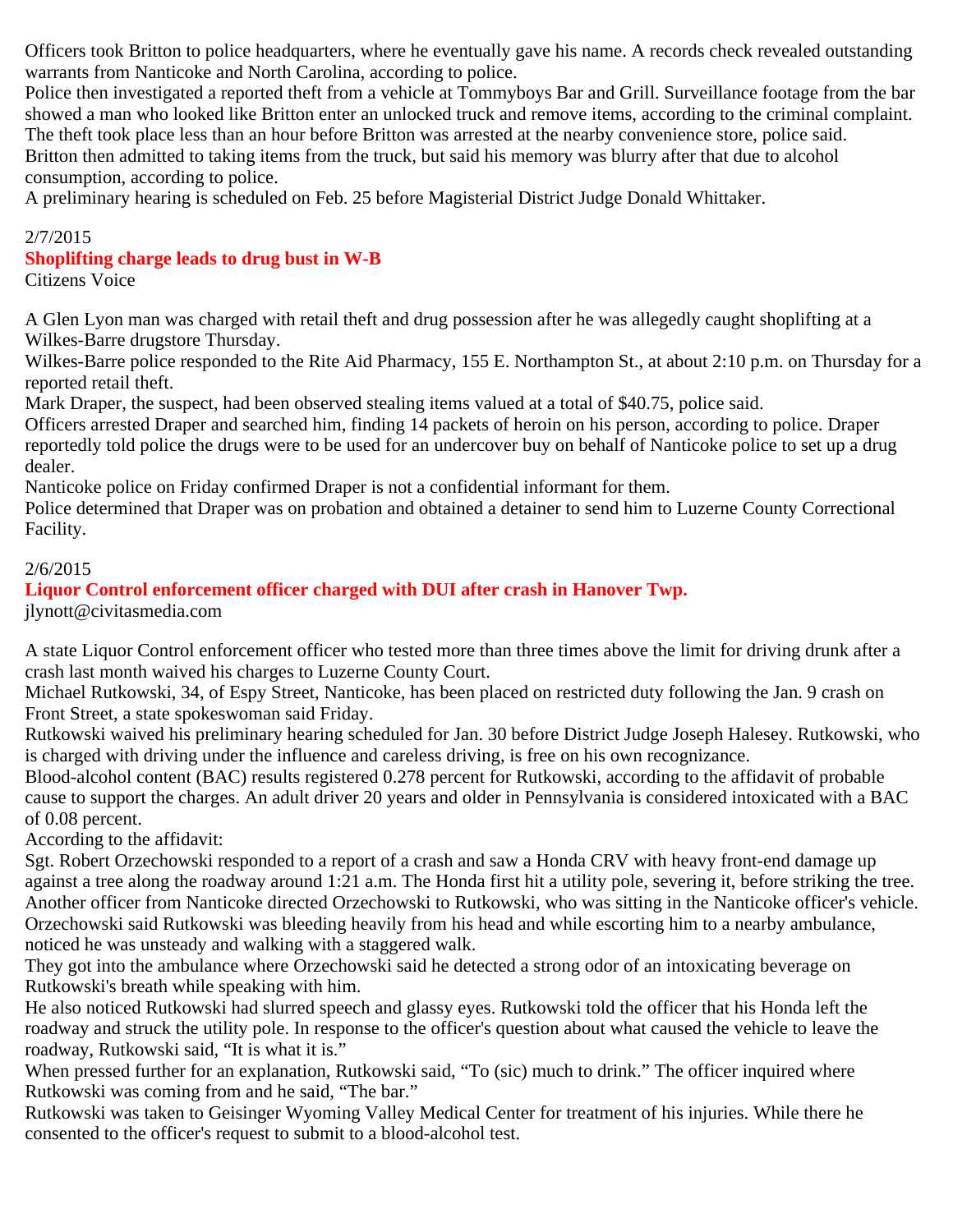# 2/2/2015

#### **Nanticoke man charged with threatening to kill his mother and her boyfriend**

elewis@civitasmedia.com

City police arrested a man they say threatened to kill his mother and her boyfriend during a fight about missing money. Edward Ryan Nork, 40, of West Main Street, was charged with two counts each of aggravated assault, simple assault, terroristic threats and recklessly endangering another person. He was arraigned by District Judge David Barilla in Swoyersville on Sunday and remained jailed Monday for lack of \$75,000 bail.

According to the criminal complaint:

Police said Nork and his mother, Susan Nork, argued about \$16 missing from her purse. Nork grabbed his mother around the neck and pinned her against a wall inside their house.

Susan Nork's boyfriend, Gary Moffitt, grabbed Nork to prevent him from punching her, the complaint says. Nork punched Moffitt several times causing Moffitt to fall the the floor.

Moffitt allegedly told police Nork yelled, "You're all (expletive) dead" and ran upstairs where he retrieved Moffitt's handgun. Nork returned to the first floor holding the handgun in one hand and a magazine in his other hand, the complaint says.

Moffitt claimed Nork went to a cabinet where ammunition is stored. Moffitt struggled with Nork and was able to remove the handgun from him, according to the complaint.

Nork ran out of the house but returned Saturday night when he was arrested.

A preliminary hearing is scheduled on Feb. 11 before District Judge Donald Whittaker in Nanticoke.

#### 1/30/2015

#### **Police probe theft from Nanticoke high school**

mbuffer@citizensvoice.com

Nanticoke police are investigating how an unspecified amount of cash, a laptop and a projector were stolen from a classroom at Greater Nanticoke Area High School.

School employees discovered Monday morning a broken window to the classroom and the theft of cash and a laptop, Detective Bob Lehman said. The cash was left in the classroom for a school trip, Lehman said, declining to say where the cash was stored.

School employees discovered Tuesday the same classroom window was broken into again and a projector was stolen from the classroom, Lehman said. The state police forensic unit came to the classroom both days and collected "a lot of evidence," Lehman said, declining to say what that evidence was.

Police are reviewing security video to find an image of a suspect, Lehman said. The classroom was on the first floor of the west side of the building.

Greater Nanticoke Area School District Superintendent Ronald Grevera confirmed a thief smashed "an exterior window and ransacked a room looking for cash." He said anyone who noticed unusual activity in the area of the high school should report the information to the Nanticoke Police Department.

#### 1/17/2015

#### **Suspects sought in computer theft at LCCC**

Eric Mark - Citizens Voice

Nanticoke police are searching for three men who they say stole two computers from Luzerne County Community College on Friday.

Police released surveillance camera images of the suspects and seek the public's help in catching them.

The three men walked into the health and sciences building at the community college, off East Main Street, at about 1 p.m. Friday, police said, They stole two Dell computers, outfitted with accessories, from a student concession area, then left the building, according to police.

Anyone with information about this crime or the suspects shown in the surveillance footage is asked to call Nanticoke police at 570-735-2200.

#### 1/17/2015

**Homeless man wanted for theft in Pittston charged by Nanticoke with prowling at nighttime**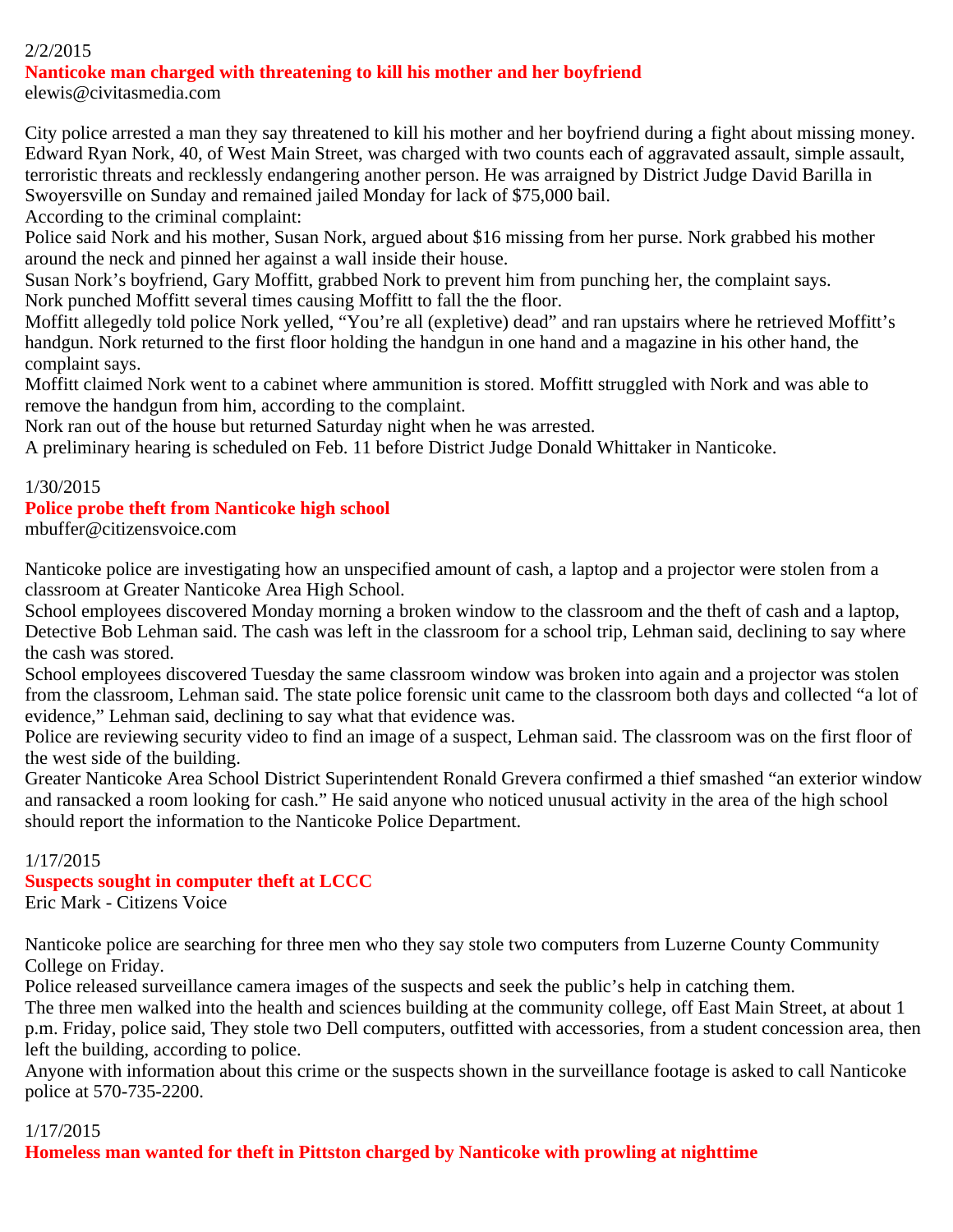elewis@civitasmedia.com

There was a reason why Steven Fasulka allegedly gave police a bogus name early Friday morning.

Fasulka, 25, was wanted on charges he had stolen items from vehicles in Pittston.

An off-duty police officers spotted Fasulka trying door handles and entering unlocked cars in the area of the 400 Club on South Prospect Street just before 1 a.m., according to charges filed.

Once Fasulka's true identity became known, police learned he was wanted by Pittston police on similar charges. Fasulka, who police listed as homeless, was arraigned by District Judge David Barilla in Swoyersville on the two arrest warrants.

• Nanticoke police charged him with two counts each of tampering with evidence and unsworn falsification to authorities, and one count each of loitering and prowling at night and possession of a controlled substance.

• Pittston police charged Fasulka with nine counts of possession of a controlled substance, seven counts of criminal attempt to commit theft and a single count of possession of drug paraphernalia.

Fasulka was jailed at the Luzerne County Correctional Facility for lack of \$2,000 bail.

Off-duty officer Bryan Kata allegedly spotted Fasulka pulling car handles in the area of South Prospect and East South streets. Fasulka was found with lottery tickets, four different types of cigarette packs, jewelry, several prescription bottles with pills, coins and sobriety coins, which are tokens given to Alcoholics Anonymous members that represents the amount of time that person has remained sober.

Police said Fasulka had \$16.56 in coins in his pockets, according to the criminal complaint.

Fasulka used another name to identify himself to police, the complaint says.

Pittston police allege Fasulka was entering cars along Kennedy Street and Tomato Festival Drive stealing items on Oct. 2. When he was arrested, police said Fasulka dropped a bag containing nine pills identified as Chonazepam, the complaint says.

Court records say Fasulka is facing charges of criminal trespass and criminal mischief in county court when Edwardsville police allege he had stolen copper pipes from a residence on Lawrence Street on Oct. 14.

#### 1/10/2015

#### **Nanticoke man charged in 2014 stabbing**

Eric Mark - Citizens Voice

Police have charged a Nanticoke man in connection with a stabbing early last year.

Kyle Avery, 28, was arraigned Friday morning before Magisterial District Judge Diana Malast on charges of aggravated assault and simple assault, then sent to Luzerne County Correctional Facility in lieu of bail. The charges stem from a fight at a home in Nanticoke on March 16, 2014, according to the criminal complaint against Avery. Nanticoke police gave the following account, in the criminal complaint.

Officers responded to a reported disturbance at a West Church Street home and found a man standing in front of the home, bleeding from the face. The man said he went to Avery's home and banged on the side door when he heard sounds of a commotion, to check on Avery's girlfriend, as he suspected Avery might have assaulted her. The man told police that he and Avery argued and Avery spat at him and then "cut" him.

Avery told police that he was asleep when the man banged on his door, and that the man barged into the home despite his attempts to slam the door shut. Avery told police that he felt threatened, so he grabbed a box cutter and sliced the man in the face. Police did not indicate why it took more than nine months to file charges against Avery. A preliminary hearing is scheduled for Jan. 21 before Magisterial District Judge Donald Whittaker.

#### 1/8/2015

# **Berwick man charged in 2011 burglary in Nanticoke**

Eric Mark - Citizens Voice

Police have charged a Berwick man with a burglary from nearly four years ago in Nanticoke.

Dakota Whitmore, 22, was arraigned Tuesday on charges of burglary, criminal trespass and theft by unlawful taking.

The charges stem from a burglary at the home of an elderly woman in Nanticoke on Jan. 26, 2011.

The victim, 89 at the time, told police that a television and her wallet were stolen from her Maple Street home,

according to the criminal complaint against Whitmore. She said three teenagers came to her home the previous day and offered to shovel snow, and that she opened the kitchen door and moved her car so they could shovel her parking space.